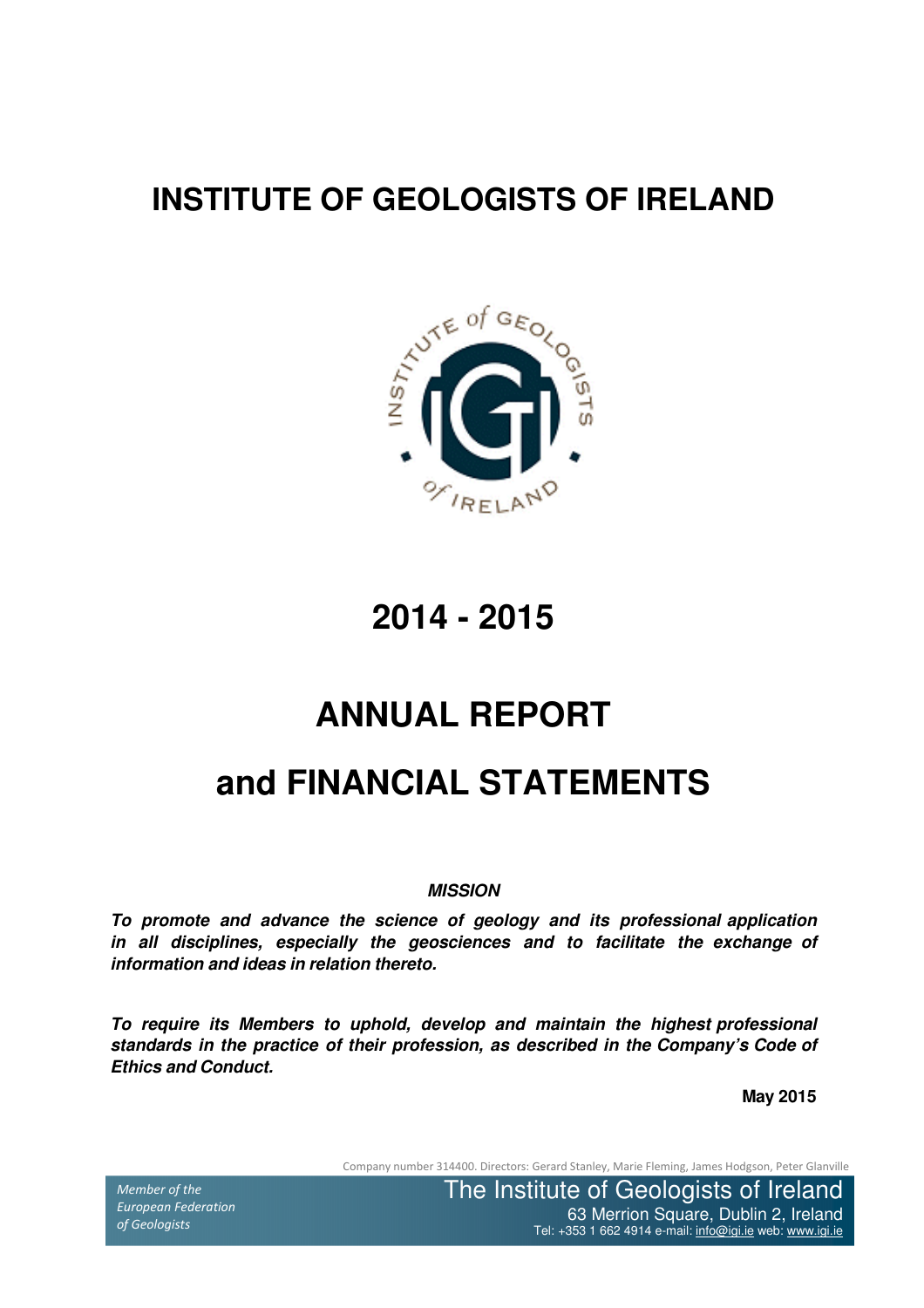

## TABLE OF CONTENTS

| $\mathbf 1$ | 1.1<br>1.2                                           |                                                                                                                    |  |
|-------------|------------------------------------------------------|--------------------------------------------------------------------------------------------------------------------|--|
| $2^{\circ}$ | 2.1<br>2.2<br>2.3<br>2.4<br>2.5<br>2.6<br>2.7<br>2.8 |                                                                                                                    |  |
| 3           |                                                      |                                                                                                                    |  |
| 4           | 4.1<br>4.2<br>4.3<br>4.4<br>4.5<br>4.6<br>4.7        | CONTINUING PROFESSIONAL DEVELOPMENT COURSES  18<br>PROFESSIONAL INDEMNITY INSURANCE SCHEME FOR MEMBERS and IGN. 22 |  |
| 5           | 5.1<br>5.2<br>5.3<br>5.4<br>5.5                      |                                                                                                                    |  |
| 6           | 6.1<br>6.2                                           |                                                                                                                    |  |
| 7           |                                                      |                                                                                                                    |  |
| 8           |                                                      |                                                                                                                    |  |
| 9           |                                                      |                                                                                                                    |  |
| 10          |                                                      |                                                                                                                    |  |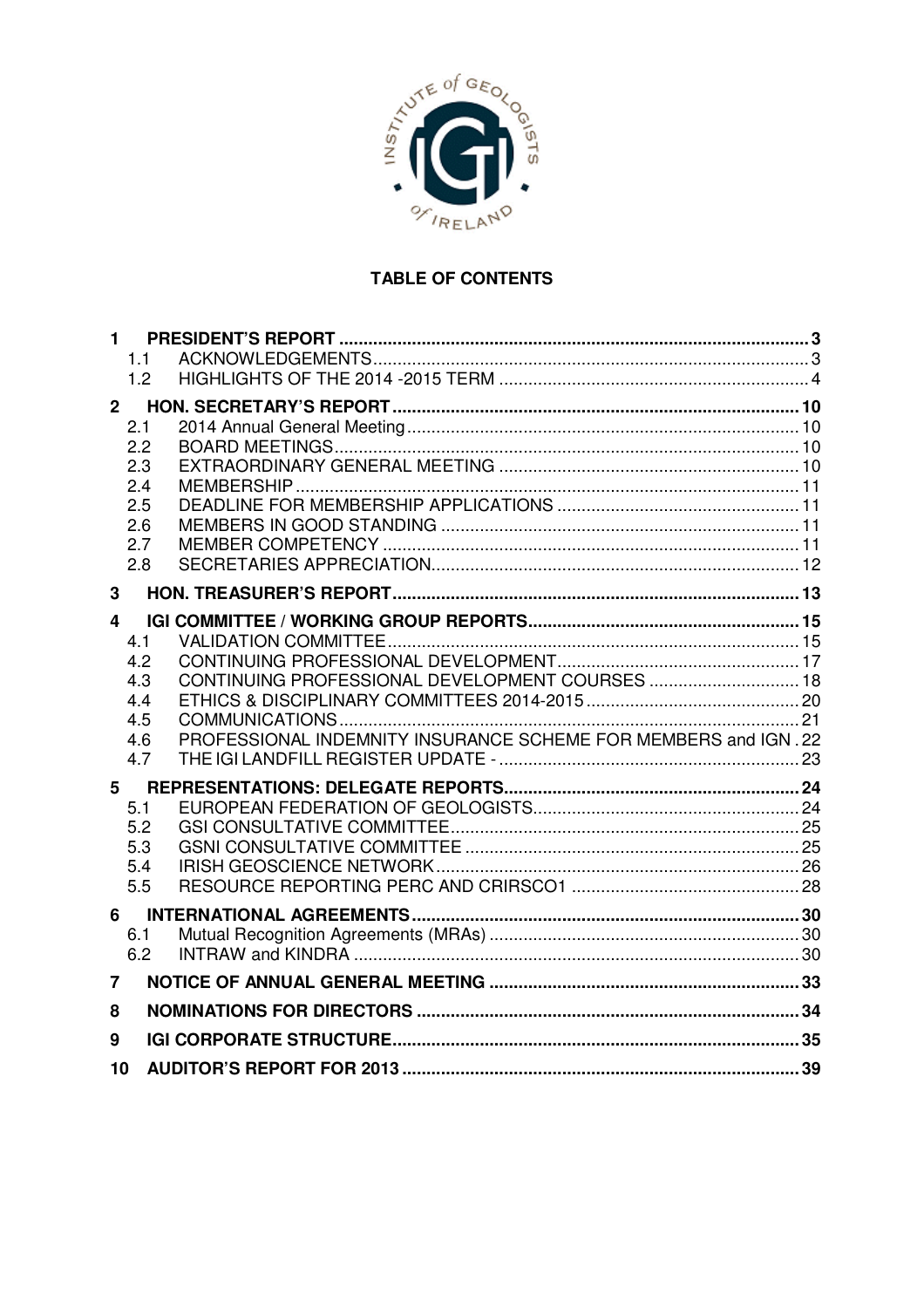## **1 PRESIDENT'S REPORT**

## **1.1 ACKNOWLEDGEMENTS**

As the end of my Presidential term approaches, I am pleased to present my final report. The past two years have been extremely busy and rewarding, and we have made progress on number of fronts – details of which you will read in this Annual Report. I would like to sincerely thank the Members of the Board, who continue to work voluntarily on behalf of the Membership (Table 1).

| <b>Board Member</b>            | Title                  | <b>Additional Responsibilities</b>     |
|--------------------------------|------------------------|----------------------------------------|
| EurGeol Gerry Stanley PGeo     | President              | IGN*; Membership; Course               |
|                                |                        | accreditation; representation          |
| EurGeol Marie Fleming PGeo     | Vice-President         | <b>EFG Registration Authority;</b>     |
|                                |                        | Geotech Register; External             |
|                                |                        | relations GeolSoc.                     |
| EurGeol Dr. Peter Glanville    | Hon. Secretary         | Comms <sup>+</sup> strategy; Education |
| PGeo                           |                        | & outreach                             |
| Dr. Jim Hodgson PGeo           | Hon. Treasurer         | Membership                             |
| EurGeol Catherine Buckley      | Non-Executive Director | EIS Guidelines; EFG rep; CPD;          |
| PGeo                           |                        | Hydrogeology Register                  |
| Dr. Marie Cowan PGeo           | Non-Executive Director | Comms <sup>+</sup> strategy; Education |
|                                |                        | & outreach; short courses              |
| EurGeol Claire Clifford PGeo   | Non-Executive Director | EFG rep; Newsletter; Short             |
|                                |                        | courses                                |
| <b>Mairéad Glennon PGeo</b>    | Non-Executive Director | Insurance matters; Commst              |
|                                |                        | strategy; Short courses;               |
|                                |                        | <b>Education &amp; outreach</b>        |
| EurGeol Dr. Billy O'Keefe PGeo | Non-Executive Director | Newsletter; short courses              |
| EurGeol Graham Reid PGeo       | Non-Executive Director | Short courses                          |

**Table 1.** IGI Board and responsibilities.

(\*IGN – Irish Geoscience Network. †Comms – Communications).

Susan Pyne and Ethel Stringer continued to support the Administration and Accounting functions, while Eamonn Kelly, as Webmaster, continued to update and build our website. I would like to sincerely thank them for their continuing support. In many ways they are the public face of the IGI and it is they who through their hard work make us look good.

The IGI acknowledges the continued support of our sponsoring bodies, the Irish Mining & Quarrying Society (IMQS), Geophysical Association of Ireland (GAI), Geotechnical Society of Ireland (GSI), Irish Association for Economic Geology (IAEG) and the International Association of Hydrogeologists (Irish Group, IAH). We are also indebted to Arup, the Geological Survey of Ireland and SLR Consulting for hosting our Board meetings throughout the year.

Many of our Members actively contribute to the IGI's work, through the Standing Committees and Working Groups in the varied fields of accreditation and validation; ethics and disciplinary matters; development of technical guidelines and policy; corporate governance; European and international affairs; public advocacy and outreach, for which support the Board is extremely grateful. I would like to thank sincerely thank all those Members who give extensive personal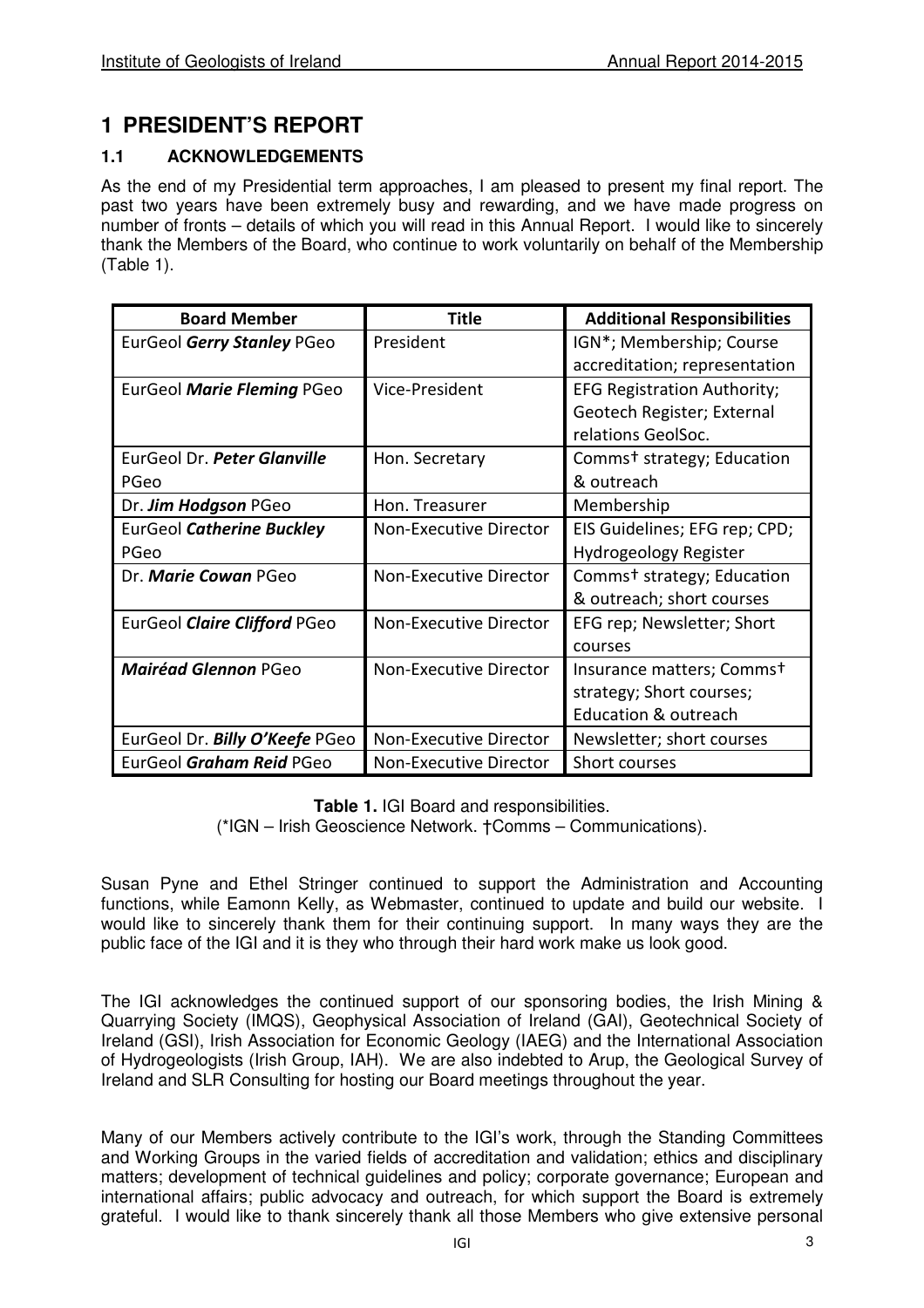time to represent the IGI at Board level and at various conventions at home and abroad, and to those who participate voluntarily on working groups and committees in their own time. Such inputs ensure the continued, membership-led ethos of the IGI and contribute to its strength.

#### **1.2 HIGHLIGHTS OF THE 2014 -2015 TERM**

#### **Fees**

During the year an Extraordinary General Meeting was held to consider an increase to the subscriptions of the Institute. The Meeting was held at the Geological survey of Ireland on Wednesday 12<sup>th</sup> November 2014. The Meeting was addressed by the Honorary Treasurer (Jim Hodgson PGeo) who advised on the financial situation at the Institute and explained the case for the subscription increase. The was unanimous agreement to the proposal and the annual subscription fees for the Institute are now fixed at:

## **Registers**

It is now a feature of professional practice that to carry out work in a specific area it is necessary for the person to be entered onto a Register for that particular subject matter. The Institute has operated the Register of Professionally Qualified Geoscientists / Competent Persons (in respect of environmental risk assessment for regulated and unregulated waste disposal and contaminated land sites)'; Short title: 'IGI Landfill and Contaminated Land Register' (renamed from the original 'Professionally Qualified / Competent Persons to carry out Hydrogeological Assessments at Historical Landfill or Contaminated Sites' - or 'The IGI Landfill Register'). The Register was renamed in consultation with the EPA to take account of the varied work undertaken by professionals in the area. There are currently 33 Hydrogeologists on the Register. To apply for entry to the register please see the IGI website.

The Institute is also in the process of setting up a Register of Professional Geologists competent to carry out work relating to Pyrite in Construction. The Register, when set up, will provide a list of those expert in assessing the presence or absence of pyrite in buildings already constructed and in providing advice / consulting services to the quarry sector on issues relating to pyrite. The Register is being set up in response to the well-publicized 'pyrite issue' that arose during the construction boom in the early and middle of the last decade.

A third Register is being considered which will cover the provision of engineering geology and geotechnical services to the constructions sector. This is being considered jointly with Engineers Ireland (EI) Geotechnical Society of Ireland (GSI). This has arisen because in the United Kingdom there is a similar Register for these professionals (known as the Register of Ground Engineering Professionals or RoGEP) and several recent projects in Ireland have requested that engineering geology or geotechnical work be carried out by a RoGEP qualified person. Discussions on this are continuing with EI's GSI. IGI is represented by Marie Fleming and Tom Moore.

I would like to open a discussion on the issue of Registers and competency. In our application procedures to become a Member of the IGI we ask applicants to nominate their main fields of expertise (see our Guidelines quote below).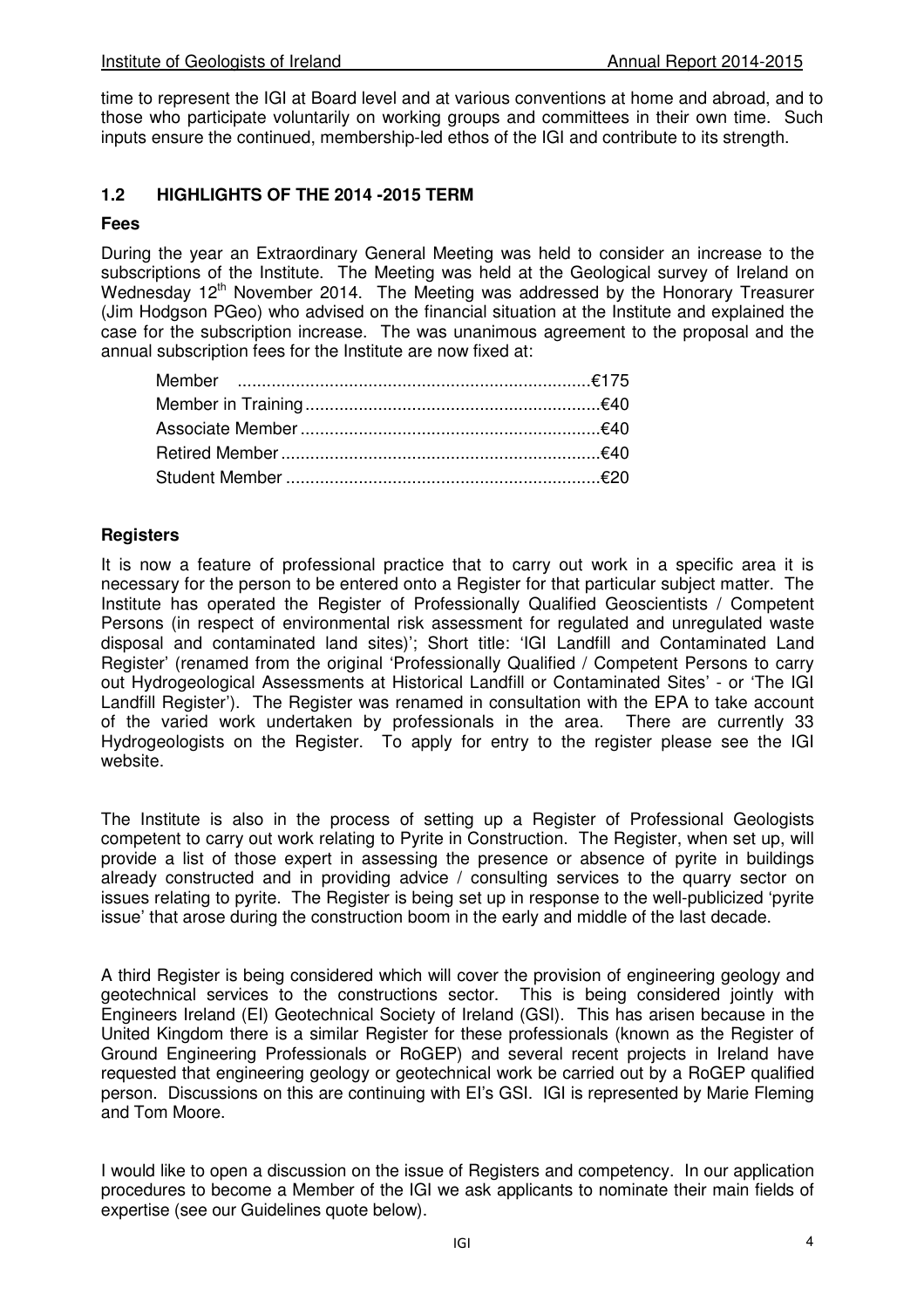"Candidates should first identify their main field(s) of expertise by noting the years of experience. Candidates presenting more than one main field should rank them (1, 2, 3), where 1 is the most important. No more than three main fields may be selected. Optionally, candidates may also indicate one or more specialist areas within any or all of their main fields; specialist areas not listed may be included, if necessary by continuing on a separate sheet."

There has been confusion in completing this part of the form as evidenced in recent applications. It also seems that the listing of the main field(s) of expertise is in effect a Register for that area of expertise. While acknowledging the requirement for some Registers on account of their very specific requirements I do not think it is necessarily the best option to create as many Registers as there are specialist areas. If operated correctly I think the selfspecification system would serve the Institute best. However, many people move into different specialist areas throughout their careers and it is appropriate that the Institute take account of a person's evolving or changing expertise. In the past we have asked Professional Members to self-declare their changing areas of expertise at Membership renewal. This has not worked well and we need to discuss how the Institute handles this situation.

In short the Institute should have a discussion that addresses the following:

- **i)** Is a declaration of a main field a statement of competency in that area?
- **ii)** Is it reasonable to limit a person's competency to three main fields?
- **iii)** The self-declaration at Membership application.
- **iv)** The desirability of having Registers for specified areas of geoscience.
- **v)** How to set up an initial Register for a specified topic.
- **vi)** How to add new specialism's/competencies to a person's range of services.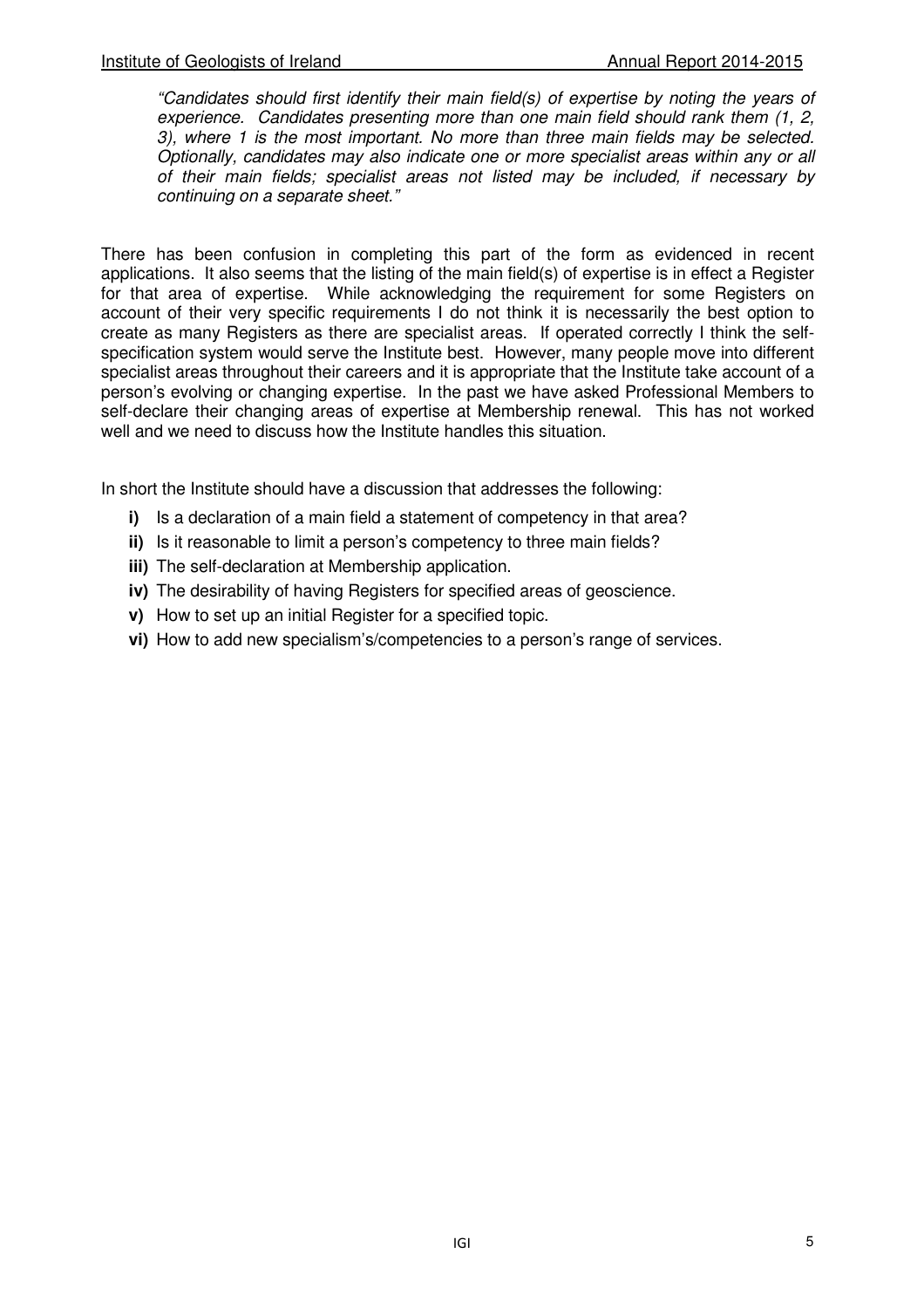#### **Validation**

At last year's AGM and following representations from the Chair of the Validation Committee (EurGeol Morgan Burke PGeo) it was decided to set up a Select Committee to investigate and provide guidance on admission to the Institute. The Committee was Chaired by Morgan and comprised previous Presidents of the Institute EurGeol Kevin Cullen PGeo, EurGeol Deirdre Dr. Lewis PGeo and EurGeol Peter O'Connor PGeo. They presented their findings in February 2015 and they were accepted by the Board. The main findings and recommendations of the Committee are summarized in Table 2.

| Admission Criteria for Membership of the Institute of Geologists of Ireland |                        |                       |                  |                                                                  |                                                                                                                            |
|-----------------------------------------------------------------------------|------------------------|-----------------------|------------------|------------------------------------------------------------------|----------------------------------------------------------------------------------------------------------------------------|
|                                                                             | <b>Primary Degree</b>  | <b>Masters Degree</b> | <b>Doctorate</b> | Required<br>Professional<br>Geo-Science<br>Experience<br>(Years) | Comment                                                                                                                    |
|                                                                             |                        |                       |                  |                                                                  |                                                                                                                            |
| <b>Geo-Science Degree</b>                                                   | <b>Yes</b>             | $\equiv$              | $\equiv$         | 5                                                                | 4 Year Primary Degree Course with > 50% Geo-Science Content                                                                |
| Geo-Science Degree                                                          | <b>Yes</b>             | <b>Yes</b>            | ٠                | $\overline{4}$                                                   | 4 Year Primary Degree Course with > 50% Geo-Science Content                                                                |
| <b>Geo-Science Degree</b>                                                   | <b>Yes</b>             | ٠                     | Yes              | $\overline{3}$                                                   | 4 Year Primary Degree Course with > 50% Geo-Science Content                                                                |
|                                                                             |                        |                       |                  |                                                                  |                                                                                                                            |
| Non-Geoscience Degree                                                       | <b>Yes</b>             | ٠                     |                  | 10                                                               |                                                                                                                            |
| Non-Geoscience Degree                                                       | <b>Yes</b>             | Yes                   |                  | 6                                                                | Taught Degree (Minimum Geo-Science Content > 50%)                                                                          |
| Non-Geoscience Degree                                                       | Yes                    | Yes                   |                  | 6                                                                | Degree by Research (Geo-Science Content> 75% validated by<br>Supervisor)                                                   |
| Non-Geoscience Degree                                                       | <b>Yes</b>             | ٠                     | Yes              | 5.                                                               | Research (Geo-Science Content> 75% validated by Supervisor))                                                               |
|                                                                             | <b>Primary Diploma</b> |                       |                  |                                                                  |                                                                                                                            |
| Geo-Science Diploma                                                         | <b>Yes</b>             |                       |                  | $\mathbf{8}$                                                     | 3 Year Course with Geo-Science content >50% validated by Course<br><b>Director</b>                                         |
|                                                                             |                        |                       |                  |                                                                  |                                                                                                                            |
| <b>No Formal Qualification</b>                                              |                        |                       |                  | 12                                                               | Exceptional Case only, with executive decision by IGI Board (e.g.<br>honorary title for exceptional service to Geoscience) |

Table 2. Admission criteria to the Professional Geologist category of Membership of the IGI.

In addition the Select Committee recommended the following:

- **i)** Table 2 should be considered as quidance only and the Validation Committee should continue to assess each application on its own merits.
- **ii)** The option for existing Members to request amendments to their areas of expertise when updating their details in conjunction with paying their annual subscription fee be discontinued. Any future changes to a Member's area(s) of expertise should be sponsored by one Member in Good Standing with relevant experience in the particular specialism. (See also above under Registers).
- **iii)** A definition of the term 'Geoscience' should be included in the Articles of Association.

In order to accept these recommendations it will be necessary to amend the Articles of Association. To deal with the easy part – the inclusion of the term '**geoscience'** in the Definitions of the Articles. It is proposed to insert a definition of the term 'geoscience' into the Articles of Association. The proposed wording is:

Geoscience - includes all the sciences (including but not limited to geology, geophysics, and geochemistry) that study the structure, evolution and dynamics of planet Earth including its atmosphere, soil, rocks and interior and its natural water, mineral and energy resources. Geoscience investigates the processes that have shaped the Earth through its history and uses the geological record to understand that history. Geoscience has direct relevance to the needs of society.

Article 10 of the Articles covers the admission of persons to the Professional Geologist category of membership of the Institute. The relevant parts are 10c and 10d, quoted below.

**c)** Professional Members shall have a primary degree in geology, geoscience, or equivalent approved by the Board; or produce evidence satisfactory to the Board that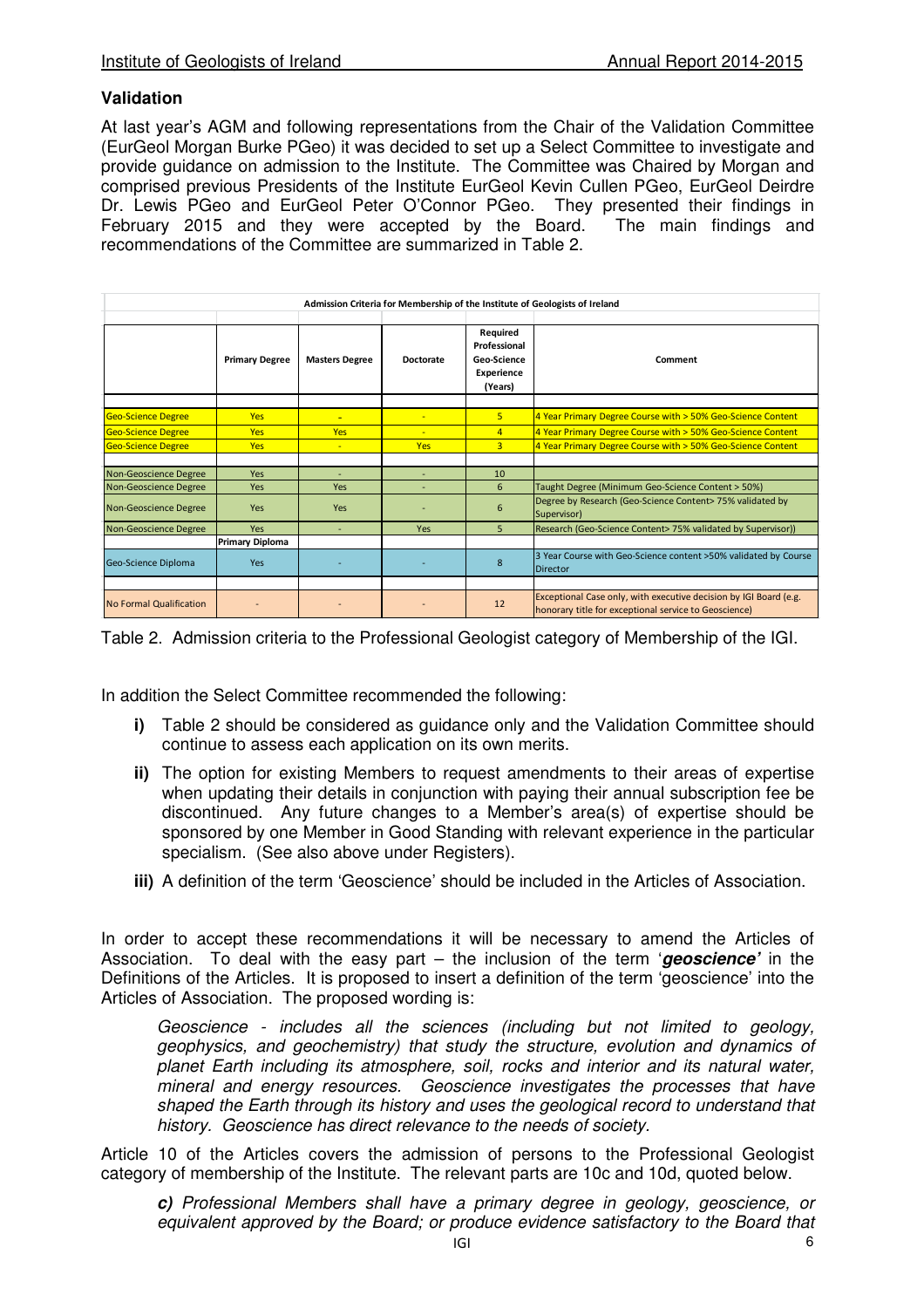such degree or other qualification the candidate may possess is equivalent to a degree approved by the Board; and have been engaged in the science and practice of geoscience for a period of not less than five years subsequent to the award of the degree, or to the acquiring of such qualification as may be accepted by the Board as equivalent, provided that in the specified five years the candidate has attained a position of professional responsibility.

**d)** The Board shall be the sole judge of the eligibility of an approval for membership of the Company as a Professional Member and to the adequacy of the qualifications or relevant experience or responsibility. Applicants proposed as Professional Members shall first satisfy a Validation Committee being a subcommittee appointed by the Board that any applicant proposed as a Professional Member is a fit and proper person to become a Professional Member and the Validation Committee shall make recommendations to the Board in this regard. A Professional Member shall be sponsored by not less than three (3) fully paid up Professional Members of either the Company or other professional organisations recognised for this purpose by the Board.

Article 10c basically says that candidates for Professional Geologist shall have a degree (or equivalent) AND five years practical working experience. The proposal of the Select Committee as outlined in Table 2 varies both the qualification level and the length of time acceptable for entry to the Professional Geologist category of membership. However, to include all of this in the text of the Articles might be cumbersome so I would propose the following amendment to Article 10c to address the recommendation of the Select Committee and to provide flexibility to the Board into the future:

**c)** Professional Members shall have a geoscience qualification, approved by the Board and have been engaged in the science and practice of geoscience for a period dependent on the level of the qualification subsequent to the award of the qualification, provided that in the specified period the candidate has attained a position of professional responsibility. The Board will determine from time to time what level of qualification and what periods of work experience are required to be eligible for Professional membership and shall make these available to all prospective candidates. The Board shall review these requirements at periods of not less than five years.

It is not proposed to amend Article 10d.

#### **IGI Representation**

IGI Members continue to represent the Institute at regular consultative meetings of the Geological Survey of Ireland (Marie Fleming) and Geological Survey of Northern Ireland (John Kelly). Graham Reid represents the IGI on the PERC Committee at European level and other IGI Members involved include Paul Gordon, John Clifford, Andy Bowden, John Barry, Eibhlín Doyle and Gerry Stanley.

During the year the Geosciences Committee of the Royal Irish Academy (RIA) was re-invented as the Geosciences and Geographical Sciences Committee following an internal review by the RIA. Membership of the Committee is largely by appointment by the RIA with a limited role by the Committee in appointing additional members. The Institute does not have direct membership of the Committee but several IGI Members serve on the committee – Marie Cowan, Deirdre Lewis, Pat Shannon, Koen Verbruggen and John Walsh. I would like to thank Deirdre Lewis for her long service on the old Geosciences Committee as an elected Member of that Committee serving as an IGI representative.

IGI Members John Kelly, Billy O'Keeffe, Eoin Wyse and Gerry Stanley were active on the National Standards Authority of Ireland (NSAI) inter-disciplinary panels on Aggregates. They continue to represent the IGI and geologists at the NSAI with respect to the review and revision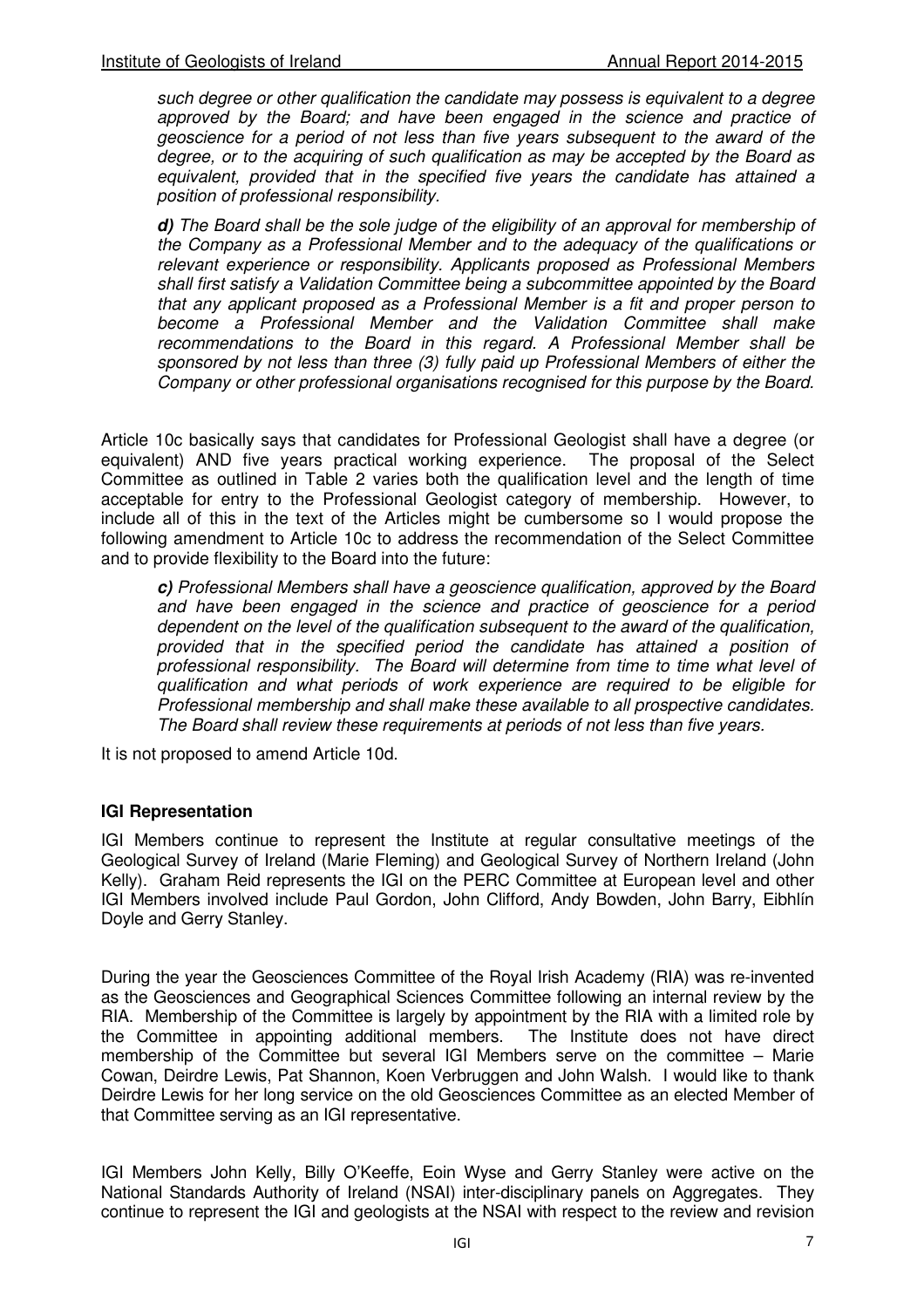of standards and guidance documents in relation to aggregates. The Panel addresses such matters as pyrite in aggregate, specifications for quarry products and the role of geoscientists in the sector.

Marie Fleming has recently accepted an invitation to become a member of the External Relations Committee of the Geological Society of London which aims to raise public awareness and understanding of geoscience, and the professional activities of geoscientists, including the relevance of the science and profession in aiding policy and decision making concerning wealth creation, provision of resources, sustainability, environmental protection and conservation.

The IGI assisted at the BT Young Scientists Exhibition on the GSI coordinated stand on the geosciences at the RDS in January 2015. Gerry Stanley also assisted but primarily wearing his GSI hat.

#### **European Federation of Geologists (EFG)**

The IGI continues to be an active National Association Member, as well as a National Licensed Body Member, of the European Federation of Geologists (EFG). The IGI is represented at the EFG by Catherine Buckley and Claire Clifford although Gerry Stanley has stood in when our official representatives were not available. Marie Fleming is Chair of the EFG Registration Authority and attends all Board and Council meetings of the EFG.

A significant development during the year was the decision taken by the EFG to lead and participate in the European Commission's Horizon 2020 (H2020) research programme. The EFG were involved in two winning consortia. The winning proposals are called INTRAW and KINDRA. These are reported on later under International Agreements.

The IGI was represented by Marie Fleming at the Round Table meeting of the European Geosciences Union, a convening of the national geoscientific societies of Europe, at the General Assembly of the EGU in Vienna.

#### **PGeo Title and Request for Tenders**

During the year we receive a representation from a Professional Member in good standing who tendered for a contract to carry out work for a Local Authority. The Local Authority requested that the successful applicant have the PGeo (or equivalent) title. The Local Authority awarded the contract to a contractor who did not have the requested title. The IGI wrote to the Local Authority requesting an explanation but at the time of writing they had not responded. The IGI therefore wrote again to the Local Authority and on this occasion pointed out that the appointed person did not have required PGeo (or equivalent) title.

The Institute welcomes the requirement by clients seeking the services to have the work carried out by persons holding the PGeo title (or equivalent). However, the Board is of the opinion that an education campaign is required to inform clients of the requirements of holding the PGeo title.

#### **Courses**

Two courses were organized this year – one on Drilling (October  $3<sup>rd</sup>$  2014, Kilkenny) and one on Communications (to take place on  $24<sup>th</sup>$  April 2015). The Drilling course was organized by Ric Pasquali and Claire Clifford with assistance from Graham Reid. The course was practical with presentations from David Ball, Claire Clifford, Stephen Letch, Michael McCarthy and Ric Pasquali with a drilling demonstration in the afternoon. The course was a great success with 35 participants in attendance and braving the rather inclement weather for the drilling demonstration. The Communicating Geoscience Course is a specially designed course for geoscientists and will take place in a working TV studio. The course is being run by Rob Morrison and Nick Garbutt and is being organized by Marie Cowan. It will provide expert guidance and case-study based role play with individual feedback. While there are only six places on the course we are already lining up a second and possibly third course for later in the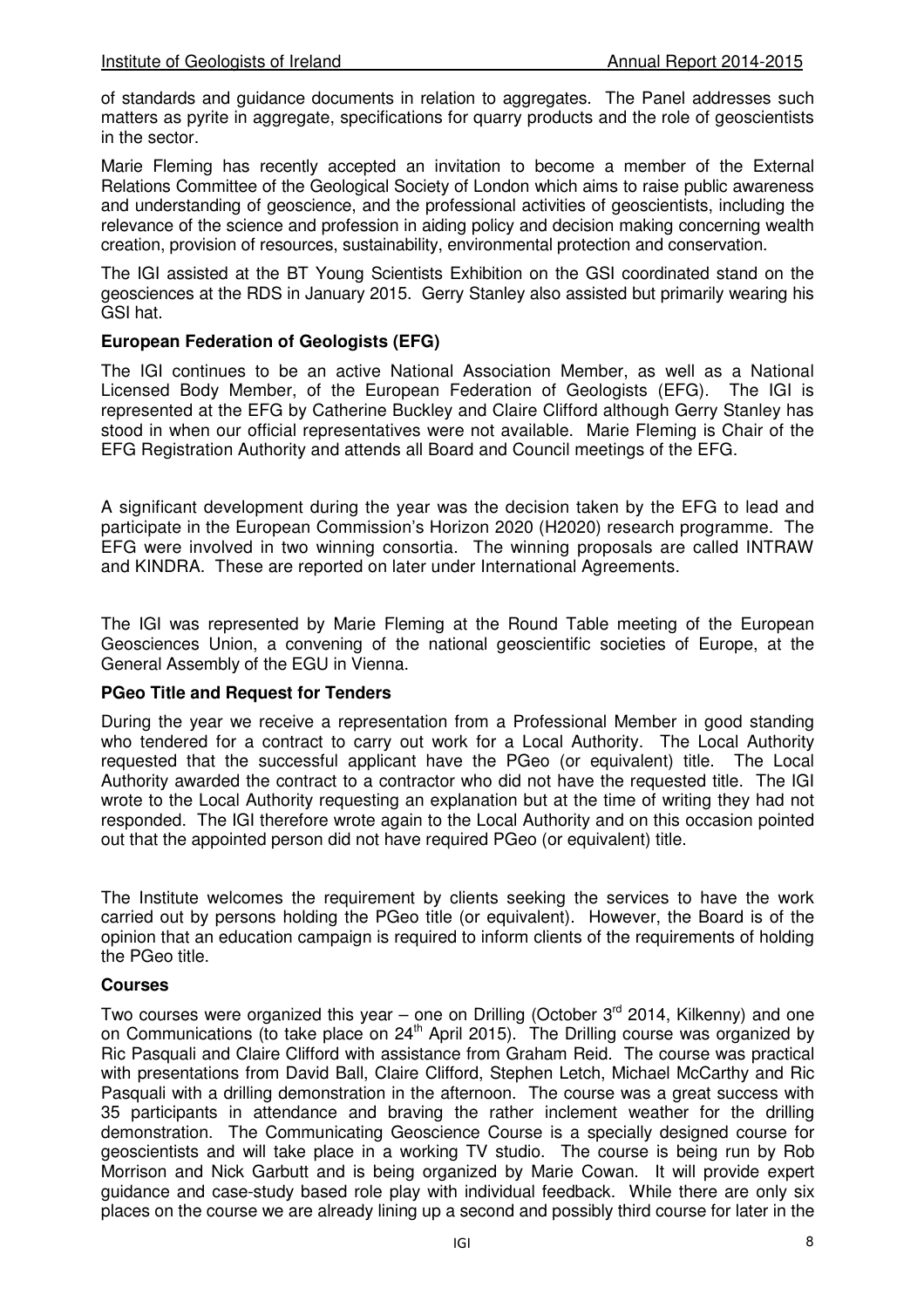year. These courses are organized by our Board Members, to whom I am very grateful, and also to the many presenters for their informed contributions.

#### **Website**

The IGI website www.igi.ie continues to provide information to the Membership and promote the Institute and its objectives. We are also in the process of redesigning and developing the website so that it is up-to-date, more attractive and informative for the Membership. Eamonn Kelly continues as our Webmaster responding to the Boards' requests to update the website.

#### **Bulletin**

A feature of our Communications strategy was the introduction, last year, of the weekly Bulletin which provides information to Members on upcoming events (both IGI sponsored events and events sponsored by other Geoscience organisations); job opportunities (although sadly these have been rather few this year); GeolSoc and EFG magazines; and other matters likely to be of relevance to geoscientists. The Bulletin has been a great success and is coordinated by Susan Pyne in our office.

#### **IGI Medal of Honour – EurGeol Kevin Cullen PGeo**

The IGI officially recognizes the outstanding contribution of Irish Geoscientists to the geosciences through the Presidents Medal of Honour awarded biannually. As the outgoing President, I am especially delighted to nominate hydrogeologist and IGI Past President EurGeol **Kevin Cullen** PGeo as the recipient of the award for 2015.

Kevin received his B.Sc. (Hons.) degree in geology from University College Dublin in 1971 and obtained a Master's degree in Hydrogeology from Birmingham University in 1978. He has practiced as a professional geologist in Ireland since 1971, firstly in mineral exploration and subsequently in hydrogeology and waste management. Kevin founded the consulting practice of K. T. Cullen & Co. Ltd in 1979 which was subsequently taken over by White Young Green plc (WYG) in 2001. He remained with WYG as managing director of the Irish Environmental Unit until 2004. Since 2004 Kevin has been self-employed, consulting in the area of hydrogeology and environmental geology.

Kevin's wide range of hydrological experience includes dewatering of mines and quarries; the development of groundwater for industrial, mineral water, the agri-industry, electronic and leisure industries; the hydrogeological assessment of landfill sites; expert witness at oral hearings and court cases; and identification and development of public groundwater supplies. Throughout his career he has contributed to many planning applications and Environmental Impact Statements. Kevin is currently a Non Executive Director of The Verde Environmental Consultants Ltd.

Kevin has been a loyal and dedicated Member of the IGI as well as an ardent supporter of the EFG. He served on the IGI Board and was President from 2007 to 2009. He has contributed to many IGI projects including the Institute's EIS and Private Water Well Guidelines and various workshops. He is always available to provide advice and volunteer for IGI activities and assists with interviews hosted by the Validation Committee.

#### **EurGeol Gerry Stanley PGeo**

#### **President, 20 April 2015**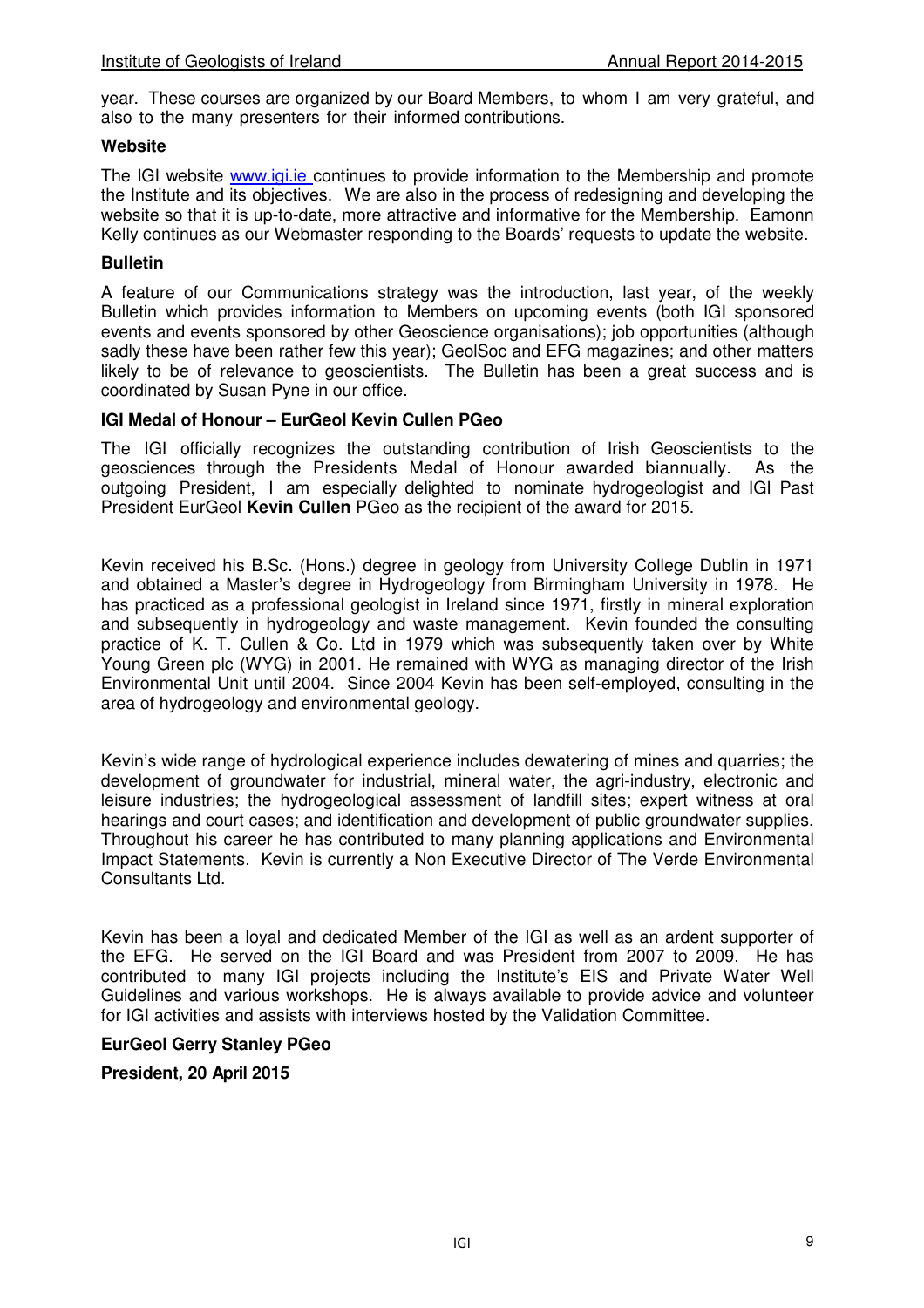## **2 HON. SECRETARY'S REPORT**

## **2.1 2014 Annual General Meeting**

The 2014 Annual General Meeting (AGM) of the IGI was held on Wednesday 21<sup>st</sup> May 2014 at 6.30pm in the lecture theatre at No. 63 Merrion Square, Dublin 4. The meeting was chaired by the IGI President, EurGeol **Gerry Stanley** PGeo. Minutes of the meeting have been distributed separately.

At the AGM the following were elected to the Board of the IGI to serve during the year 2014- 2015:

| <b>President</b>          | <b>Gerry Stanley</b>     |
|---------------------------|--------------------------|
| <b>Vice President</b>     | Marie Fleming            |
| <b>Honorary Treasurer</b> | Jim Hogson               |
| <b>Honorary Secretary</b> | Peter Glanville          |
| <b>Board Members</b>      | <b>Catherine Buckley</b> |
|                           | <b>Claire Clifford</b>   |
|                           | Marie Cowan              |
|                           | <b>Mairead Glennon</b>   |
|                           | William O'Keefe          |
|                           | <b>Graham Reid</b>       |

## **2.2 BOARD MEETINGS**

The IGI Board met nine times in 2014/2015 on the following dates:

- 24<sup>th</sup> June 2014
- $\bullet$  2<sup>nd</sup> September 2014
- $\bullet$  14<sup>th</sup> October 2014
- 12<sup>th</sup> November 2014
- 15<sup>th</sup> January 2015
- 11<sup>th</sup> February 2015
- $\bullet$  24<sup>th</sup> March 2015
- $\bullet$  20<sup>th</sup> April 2015; and
- $26^{th}$  May 2015.

## **2.3 EXTRAORDINARY GENERAL MEETING**

An Extraordinary General Meeting was held on Wednesday 12<sup>th</sup> November 2014 Geological Survey of Ireland to consider if the subscriptions to the Institute should be raised.

Over the previous two years the IGI has run an annual deficit and, at the time of the EGM, it was due to make a substantial loss in 2014 also. The late payment, or nonpayment, of subscription fees has an impact on the running of the Institute.

The Meeting was addressed by the Honorary Treasurer (Jim Hodgson PGeo) who advised on the financial situation at the Institute and explained the case for the subscription increase.

A vote was taken at the EGM to increase the IGI fees as outlined by the Honorary Treasurer and it was passed unanimously.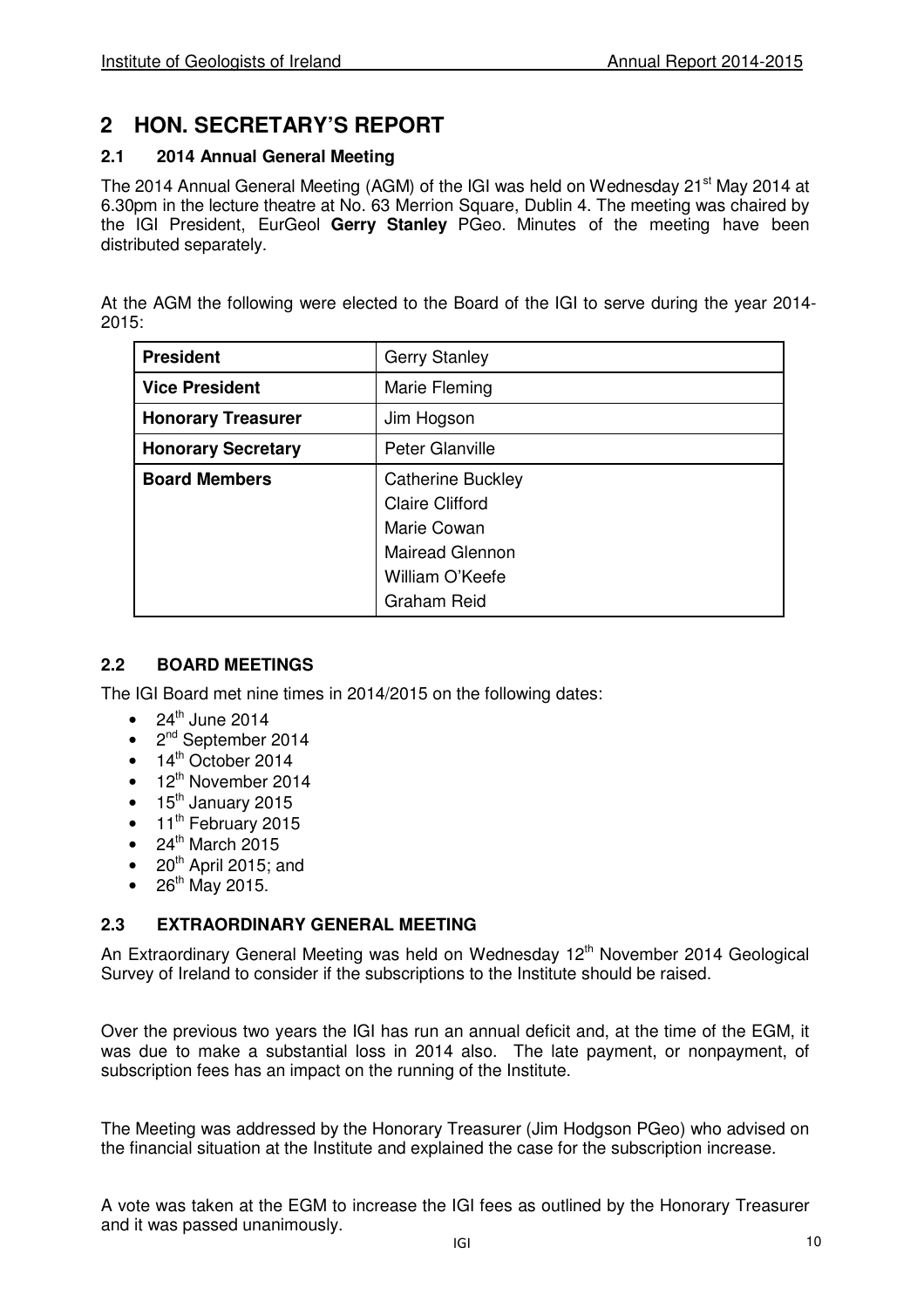## **2.4 MEMBERSHIP**

As of the  $20<sup>th</sup>$  April 2015, there are 185 Professional Members (PGeo) of the Institute, 22 Members in Training (MIT), 6 Retired Members and 3 Associate Members. There are currently 2 applications for PGeo status in hand. These figures demonstrate the continued and steady growth of the institute.

A total of 18 new Professional Members were elected during the year and 7 new Members-In-Training were elected during the year. One person transferred to Retired status. Two Members were unfortunately delisted in March 2015 due to lack of contact. .

#### **2.5 DEADLINE FOR MEMBERSHIP APPLICATIONS**

In order to ease the seasonal workload on the IGI office and the Validation Committee, who all give their time freely to the Institute; the Board of the IGI has decided that there will be two cutoff dates in the year for the receipt of applications for membership of the Institute of the IGI.

The application deadlines will be the  $31<sup>st</sup>$  of March and the  $30<sup>th</sup>$  of September each vear. The application deadlines will ensure that candidate interviews can be held and Members elected by the Board before the Christmas period in the case of the September deadline and similarly candidate interviews can be held and Members elected by the Board before the AGM held in late May each year. The first new application deadline will be the  $30<sup>th</sup>$  September 2015.

The new application deadlines will assist applicants and applicant sponsors in making submissions in a timely manner to the IGI, and also facilitate the validation committee in organising Members to form an interview committee, and who give their time freely for the interview process.

#### **2.6 MEMBERS IN GOOD STANDING**

To be a 'Member on good standing' of the IGI you must have completed and returned your CPD forms and be fully paid up in terms of subscription. It is up to individual Members to ensure that they comply with these requirements in order to be considered a Member in good standing with the Institute.

## **2.7 MEMBER COMPETENCY**

It is incumbent on all Members of the IGI to ensure that they are competent in their respective fields, and that they meet the competency requirements when reporting under specific codes or regulations. The IGI Professional Membership title does not cover Members outside of their areas of competency, it is the obligation of each individual Member to ensure they are competent and/or meet any required competency requirements.

Those professional Members working in the aggregates and metals sector must ensure that they meet the competency requirements as set out in the PERC guidelines. The revised SR21 Guidelines, which are due to be published in April/May 2015, stipulate that those reporting under the quidelines must be a *Professional Geologist* and 'are competent under the  $PERC$ ; the onus is on each professional Member to ensure they meet the competency requirements.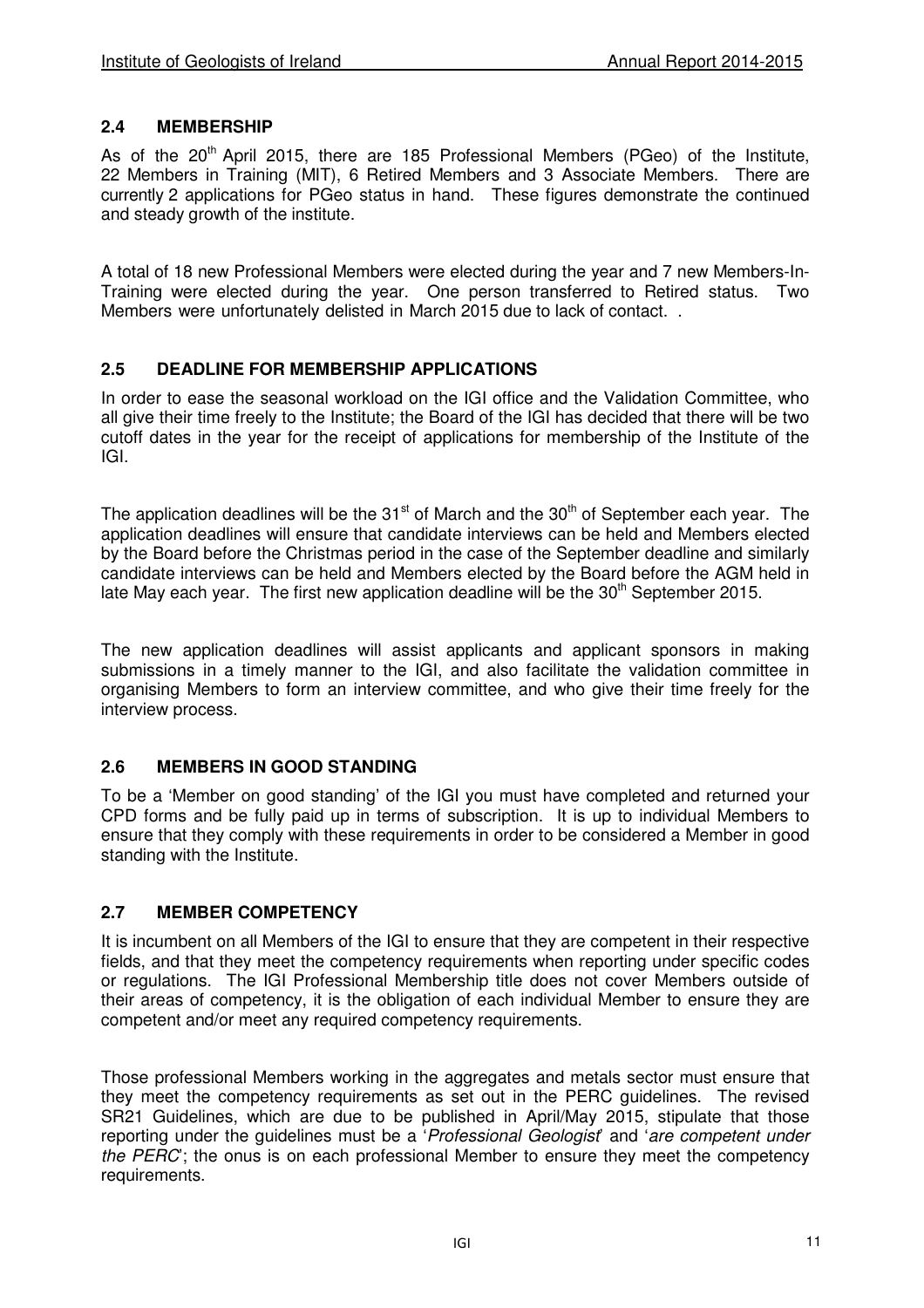Please note that the definition in the relevant Aggregate Standards will be updated from "Professional Geologist" to "Competent Person" who will be a Professional Geologist or equivalent qualified person with a stated minimum level of relevant experience.

#### **2.8 SECRETARIES APPRECIATION**

The Board is supported in their work by a large number of members in various committees, panels and working groups (refer Section 4 of this report), which is gratefully acknowledged.

Members also represent the IGI with distinction on national and EU committees (GSI and GSNI consultative committees; Geology in EIS working group; National working group on Pyrite in engineering fill; PERC; EFG; etc). Members also contribute to the delivery of IGI training courses and workshops, and otherwise supporting the Board, this too is acknowledged. All Board Members attend meetings in their own time and at their own expense and indeed give their time freely to the IGI.

On behalf of IGI, I would like to gratefully acknowledge the support of Arup, SLR Consulting and the GSI in providing the Board meeting venue during the year.

My role as Honorary Secretary is greatly assisted through the efforts of the IGI office staff, Susan Pyne & Ethel Stringer respectively, for which I am grateful.

The major issues coming before the Board in 2014/ 2015 are presented in the President's Report in Section 1 above; however, as Honorary Secretary, and in relation to the business of the Board, there are a couple of further issues that merit mention. The committee and the IGI office spend a great deal of time dealing with matters associated with Members who do not submit their annual subscriptions and/or their CPD records. As outlined above in this section Members must address their professional responsibilities in a timely fashion, not only as a professional necessity but also to ensure that they are members in good standing, and as a courtesy to your colleagues who volunteer to administer the Institute. If the current situation regarding subscriptions and CPD records continues the Board will be forced to take measures to ensure the professional and financial viability of the Institute on behalf of its members.

## **EurGeol Dr. Peter Glanville PGeo**

**Honorary Secretary, May 2015**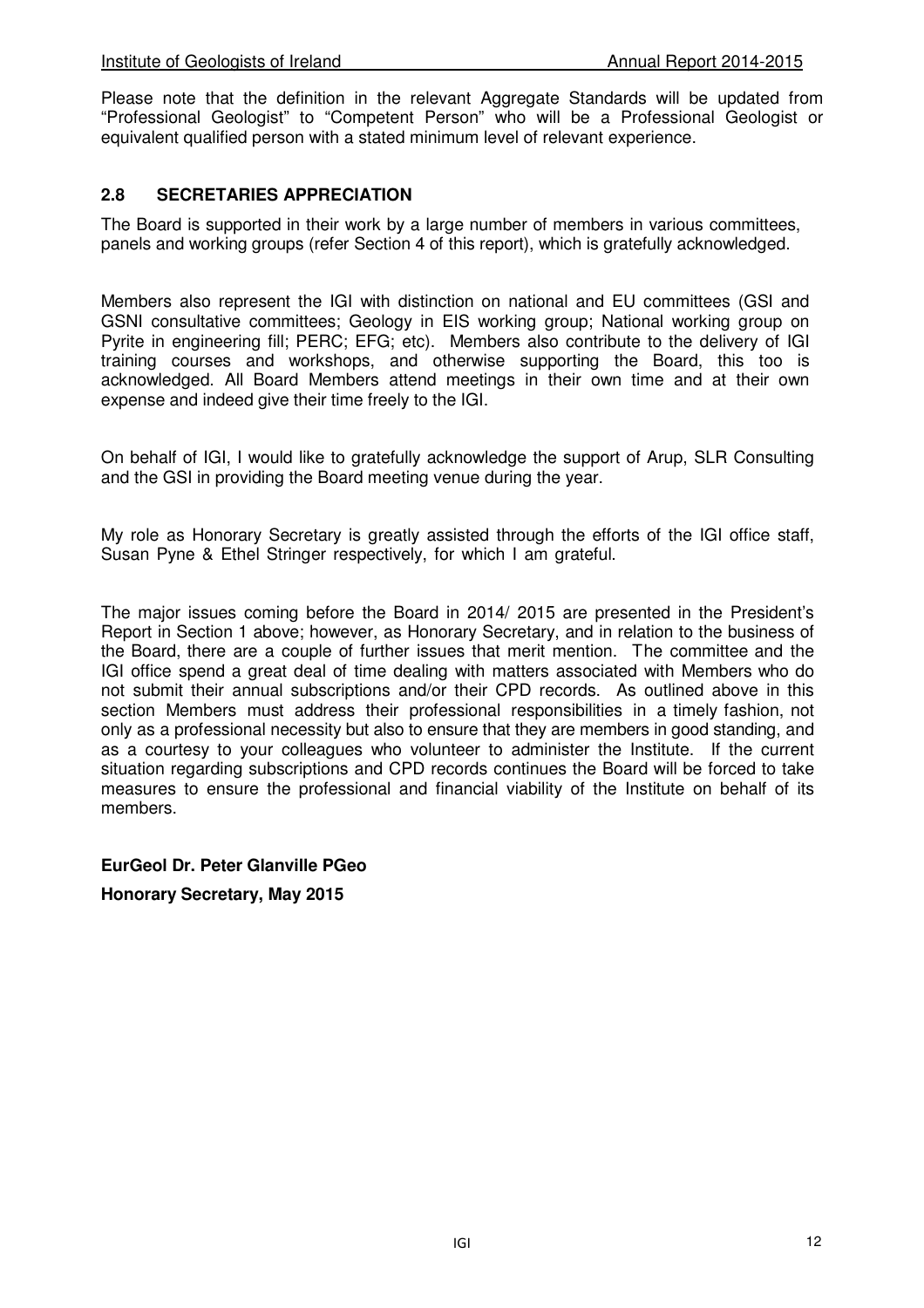## **3 HON. TREASURER'S REPORT**

A copy of the 2013 Financial Statement for the IGI as prepared by Kieran Ryan & Co, Chartered Accountants and Registered Auditors, is attached to the Annual Report. This is the fourth year Kieran Ryan & Co. has audited the Institute's accounts and prepared its financial statement. The 2014 Financial Statement is currently being prepared by Kieran Ryan & Co, Chartered Accountants.

The financial statement reflects the Institute's financial position in the years 2013 to the 31<sup>st</sup> of December 2014.

#### Review 2013

Following on from a deficit of  $\epsilon$ 1,033 between its income and expenditure in 2012 the IGI again experienced a further deficit of €9,437 for 2013.

This significant deterioration of finances is a result of a substantial rise in expenses. Compared to the previous year income in fact rose by 21% to  $€40,831$  however, the rise in expenses was even greater at 34%, increasing from €33,411 for 2012 to €50,430 for 2013. This rise in expenses was mostly the result of new costs for rent along with large increases in conference, publication, printing and website and computer costs.

The proposed budget for 2014 tried to recognised that the some of these cost are essential to the running of the IGI in its current format i.e. rent, websites cost however, better cost controls could be applied to conference and printing costs.

#### Review 2014

The IGI saw its first surplus since 2011 with a positive balance of  $\epsilon$ 2,540.74 for 2014. This was due to an increase in income for 2014 rising to €49,741.50 costs were also stabilized falling to €47,200.76. It should however, be noted that a sum of €4,000 was received from the EPA in respect of sponsorship of printing for the EIS Guidelines produced in 2013. This figure should have been included within the accounts for 2013 but late payment, puts this sum into accounts for 2014 inflating the income for this year. Discounting this one off payment, the IGI would still be running a deficit for the year.

With the on-going financial difficulties the Board decided that it was necessary to increase income for 2015 and future years to meet the increased cost now faced by the Institute over the last few years. With this in mind an EGM was held with a proposal to increase subscription fees for the coming year.

#### EGM 2014

Based on losses experienced by the IGI during 2012 ( $\epsilon$ 1,033.00) and 2013 ( $\epsilon$ 10,806.00) resulting in a net deficit of €11,839 it was decided by the board that it would be necessary to raise membership fees for the coming year (2015). This would hopefully allow the IGI to balance its books in the light of increased running costs experienced by the Institute.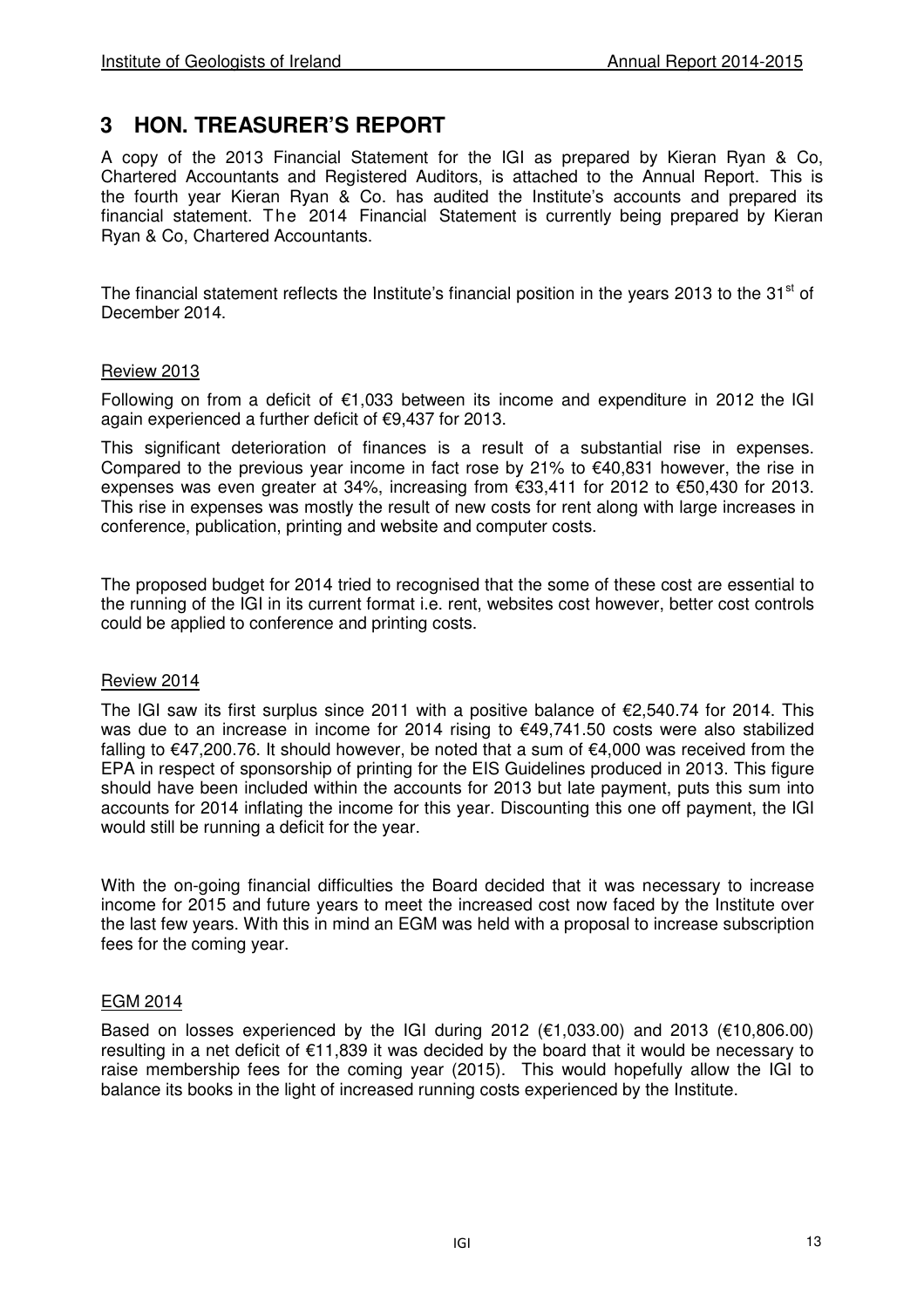An EGM was held on the  $11<sup>th</sup>$  November 2014 and proposed to raise membership subscriptions from;

| <b>Professional Member</b> | €145 |
|----------------------------|------|
| EuroGeol                   | €28  |
| <b>Associate Member</b>    | €35  |
| Member in Training         | €35  |
| <b>Retired Member</b>      | €35  |

To;

| <b>Professional Member</b> | €175 |
|----------------------------|------|
| EuroGeol                   | €30  |
| <b>Associate Member</b>    | €40  |
| Member in Training         | €40  |
| <b>Retired Member</b>      | €40  |

Application fees are to remain the same.

These fee increases were calculated to allow the IGI to cover its increased annual running costs and extended services offered. The aim of the IGI is not to make money but to be selffinancing, which requires prudent management of the member's fees.

The motion regarding the proposed fee increase was passed unanimously at the EGM.

#### 2015

The 2015 budget aims to meet the Institute's day to day running costs from membership subscriptions and application fees. The budget predicts a slight fall in income from 2014 levels of €49,741.50 to €46,765.00. This is a little anomalous in the light of an increase in subscription fees and increasing membership, however, this can be explained by the one off sponsorship payment by the EPA of  $\epsilon$ 4,000 for printing pain in 2014 but relating to works carried out in 2013 along with reduced income from planned courses. Expenses for the year are based on those for 2014 with a planned total of €46,560.

This would leave a slight surplus of €205.00 for the year.

The budget for the calendar year 2015 was approved at a Board meeting held on the  $20<sup>th</sup>$ April 2015.

The Board will work assiduously to continue to balance income and incurred expenses through cost controls and increased income via courses and increased membership numbers.

**Dr. Jim Hogson PGeo** 

**Hon. Treasurer, May 2015**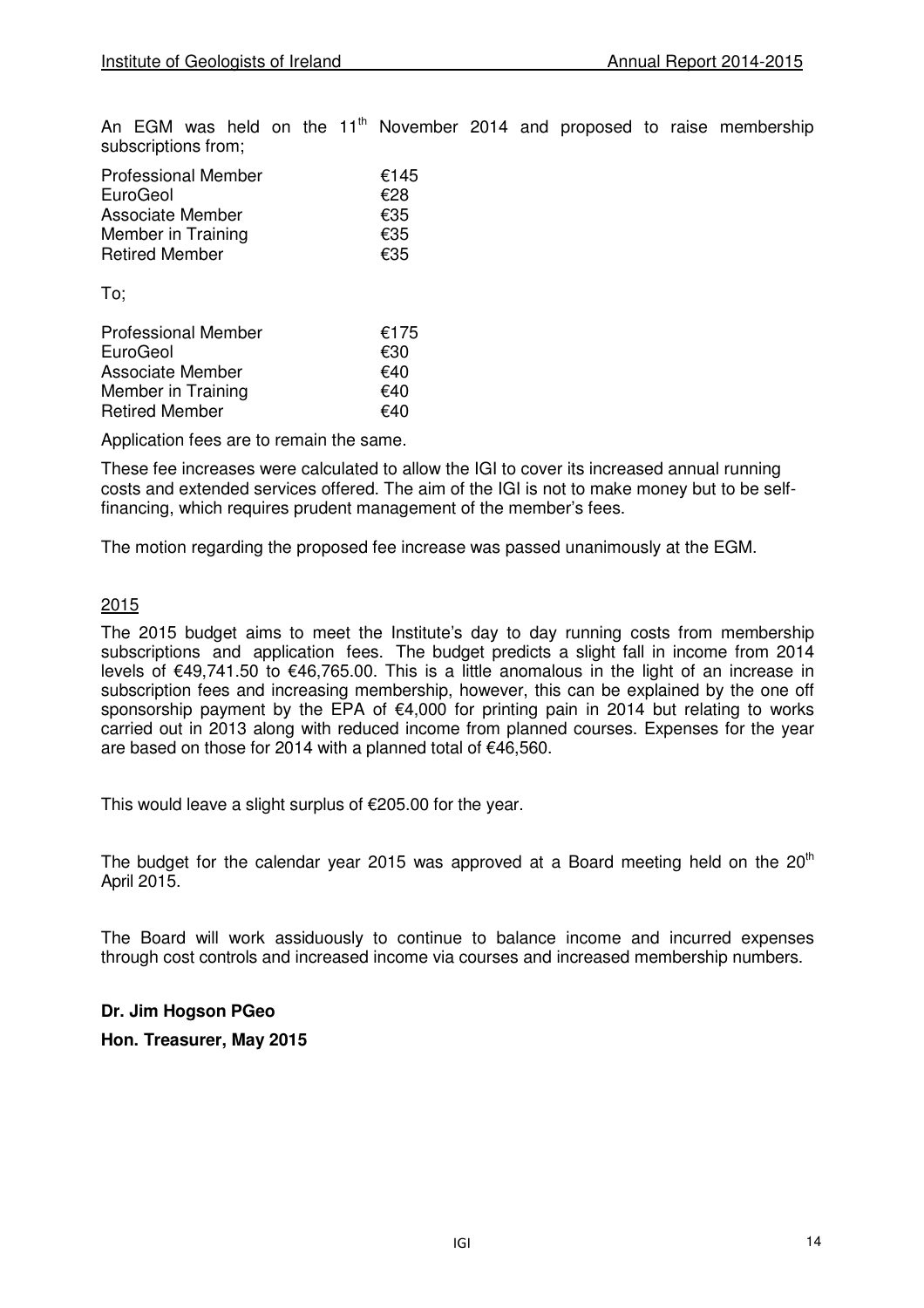## **4 IGI COMMITTEE / WORKING GROUP REPORTS**

Volunteers for each of the following IGI Committees are always welcome, so if you would like to participate, please contact the Honorary Secretary, or any Board Member.

## **4.1 VALIDATION COMMITTEE**

The Validation Committee held four validation interview sessions since the last AGM held in May 2014.

On the  $6<sup>th</sup>$  August 2014 a panel comprising Morgan Burke, Mark Conroy and Eibhlin Doyle interviewed two candidates:

#### **i) James Stratford**

#### **ii) Cian O'Hora**

Both candidates met the required educational and technical criteria and were recommended by the interviewing panel for acceptance as Professional Geologists.

On the  $27<sup>th</sup>$  August 2014 a panel comprising Morgan Burke, Mark Conroy and Kevin Cullen interviewed four candidates:

- **i) Gregg Zwiers**
- **ii) Criona Doyle**
- **iii) Niamh Rogan**
- **iv) John Lawlor**

The four candidates met the required educational and technical criteria and were recommended by the interviewing panel for acceptance as Professional Geologists.

On the 1<sup>st</sup> October 2014 a panel comprising Morgan Burke, Mark Conroy and Kevin Cullen interviewed three candidates:

- **i) Michael Watson**
- **ii) Donal Crean**
- **iii) Conor Quinlan**

On the same evening an interview panel comprising Morgan Burke, Kevin Cullen and Sean Finlay interviewed one other candidate:

#### **iv) Michael Gill**

All four candidates met the required educational and technical criteria and were recommended by the respective interviewing panels for acceptance as Professional Geologists.

On the  $27<sup>th</sup>$  January 2015 a panel comprising Morgan Burke, Gerry Stanley and Dave Blaney interviewed six candidates. Five of these candidates met the required educational and technical criteria and were recommended by the interviewing panel for acceptance as Professional Geologists. :

- **i) Bernadette Azzie**
- **ii) Caoimhe Peat**
- **iii) Jon Hunt**
- **iv) Emer Blackwell**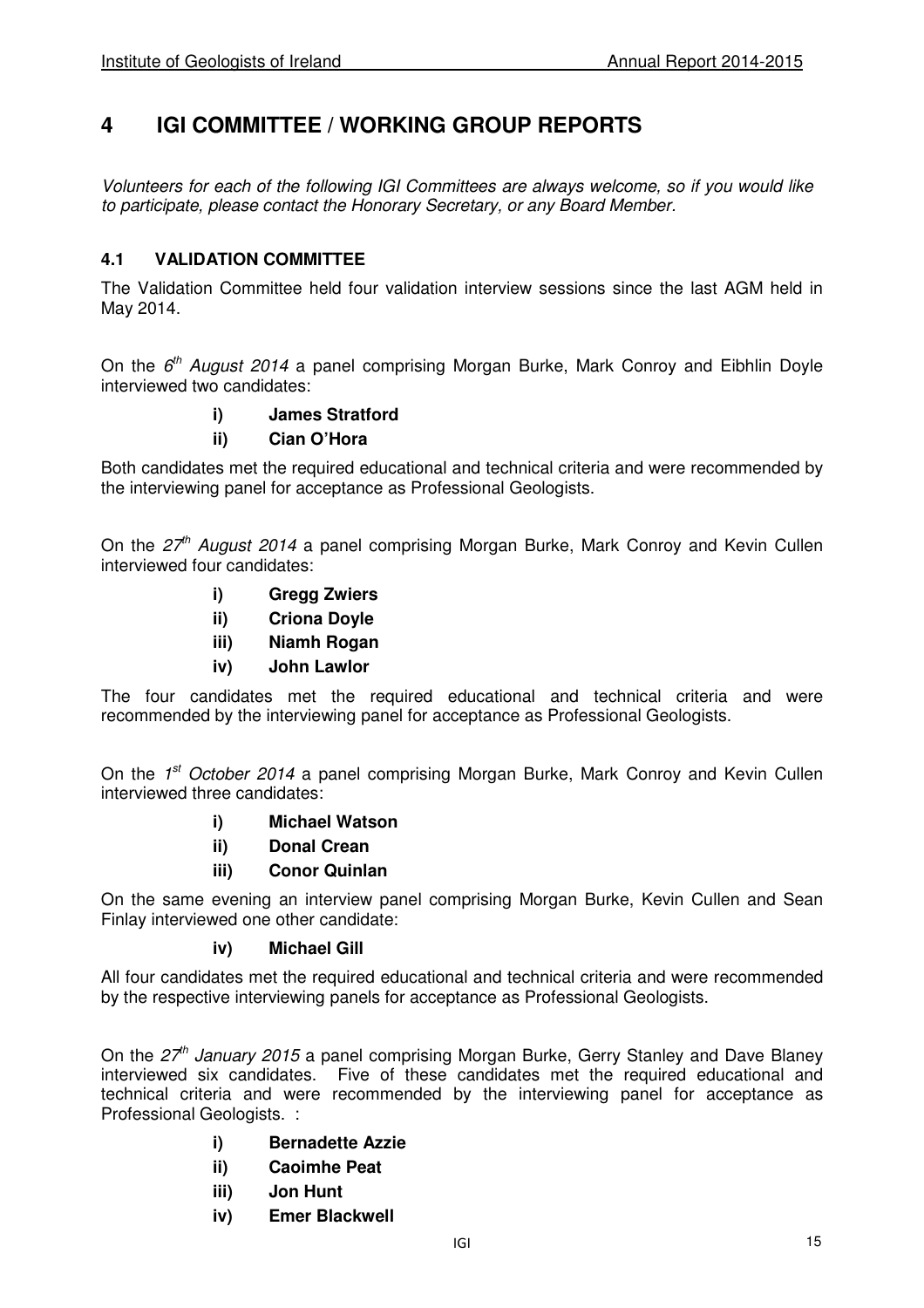#### **v) James McCusker**

However, the interviewing panel considered that another candidate did not meet the criteria for professional membership and recommended that the candidate join the MIT category for a period of time, before reapplying to the IGI to become a Professional Geologist.

The Validation Committee recommended **Niall Mitchell** for acceptance as a Professional Geologist on the  $15<sup>th</sup>$  January 2015. Niall had previously been interviewed by a panel comprising Morgan Burke, Mark Conroy and Kevin Cullen with final recommendation for award of the PGeo title held pending completion of a Geoscience Masters Degree to satisfy the education entry criteria.

The Validation Committee has also recommended the re-admission of two resigned Members as Professional Geologists in 2014.

## **i) Malcolm Fitzell**

#### **ii) Stephen Mandel**

Both candidates had previously met the required education and technical criteria for acceptance as a Professional Geologist and had continued to work in geosciences since the time of their resignations.

Seven applicants for the MIT category were approved during the past year:

- **i) Orla McKenna**
- **ii) Keyla Carolina Ramirez Loaiza**
- **iii) Martha Buckwalter-Davis**
- **iv) Hugh O'Leary**
- **v) Shane Lavery**
- **vi) Alison Orr**
- **vii) Stephen Kealy**

The mix and competence of candidates interviewed and assessed in the past year has demonstrated the varied disciplines in the IGI, extending from minerals geology, to hydrogeology, to environmental geology. The elected candidates are a welcome addition to the collective experience of IGI Members.

#### **EurGeol Morgan Burke PGeo**

Chair of the Validation Committee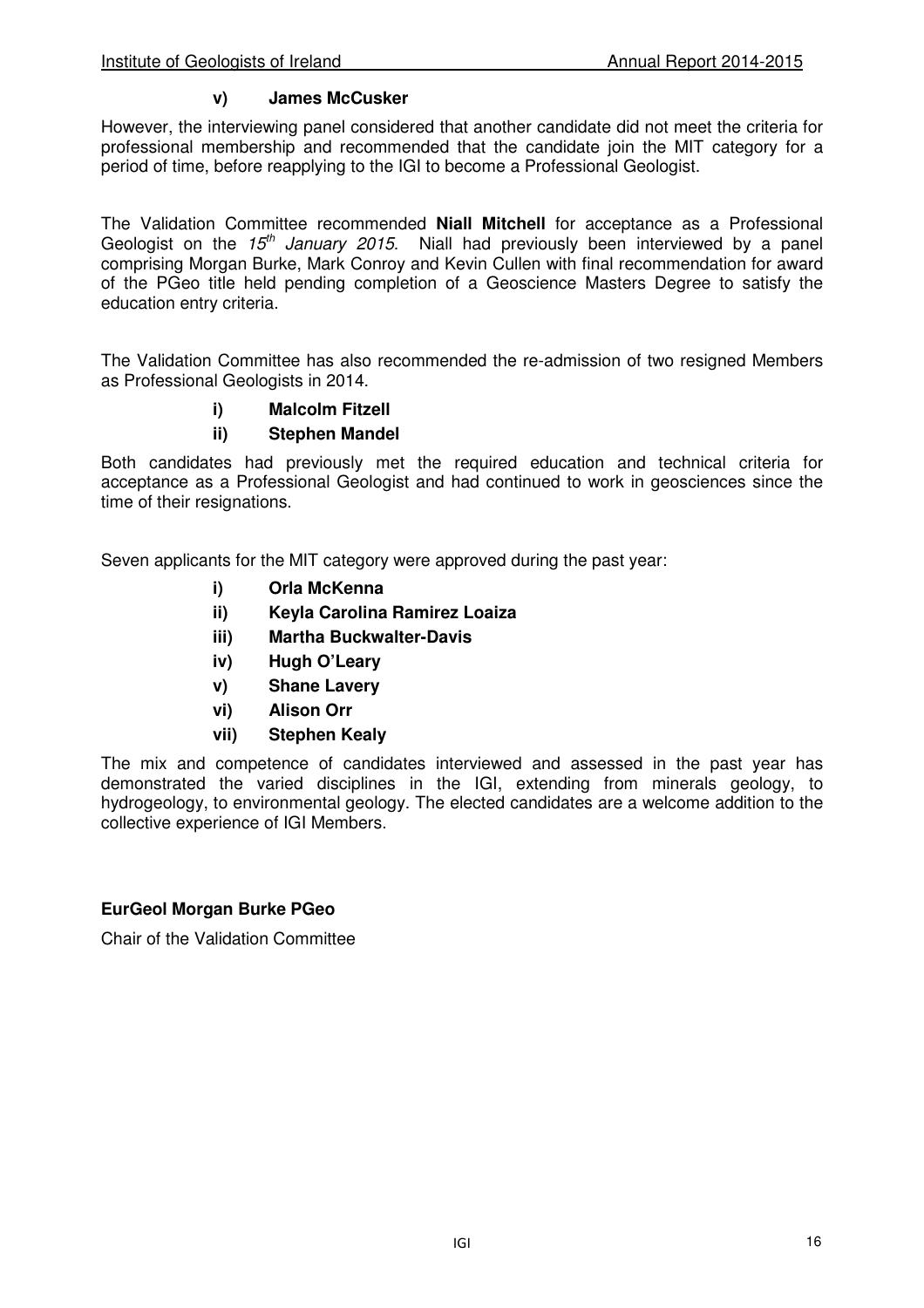## **4.2 CONTINUING PROFESSIONAL DEVELOPMENT**

The IGI's standing in the international geological community is very much dependant on the rigor and completeness of our Continuing Professional Development process. Our CPD process has been closely scrutinised by all the professional bodies abroad with which we have mutual recognition agreements and was found to be sound, most recently through our successfully negotiated MRA with Geoscientists Canada. Mutual recognition is one criterion by which we may judge our process; another criterion is how our members find it.

The only method of judging how our Members find the process is by noting how quickly the annual CPD returns come in and in the CPD Audit carried out on a random 25% of the returns. The audit group will complete the CPD audits in 2015 .

The majority of our Members submit their returns for each year by the end of February of the following year as required by our rules. As I write this report at the end of April 2015, we have received not received a total of 65 CPD returns for 2014 which is approximately 35% of the professional membership. The deadline for CPD returns was set at the end of February in order to give members ample time to prepare and return their CPD forms for the previous year, along with the annual subscriptions and to make the administration of the institute easier. The absence of over a third of the members CPD returns four months into the year is unacceptable.

We will need to consider delisting members who are not in good standing with the Institute and this will be an immediate action for the incoming committee.

The CPD audit carried out each year on a random 25% of the returns is an absolutely necessary part of the process and is a requirement by other bodies for mutual recognition. The Audit committee is composed of two senior figures in the profession but from different specialities, for instance this year's committee is composed of a hydrogeologist and a minerals geologist. In the main it appears the CPD returns are being completed correctly and fairly; thus, only one Member will need to be contacted and asked to improve their submission.

Thank you for your collaboration in this matter of CPD; it fundamentally underpins the integrity of the **PGeo** title conferred on professional Members of the IGI.

#### **EurGeol Catherine Buckley PGeo and**

**EurGeol Peter Glanville PGeo**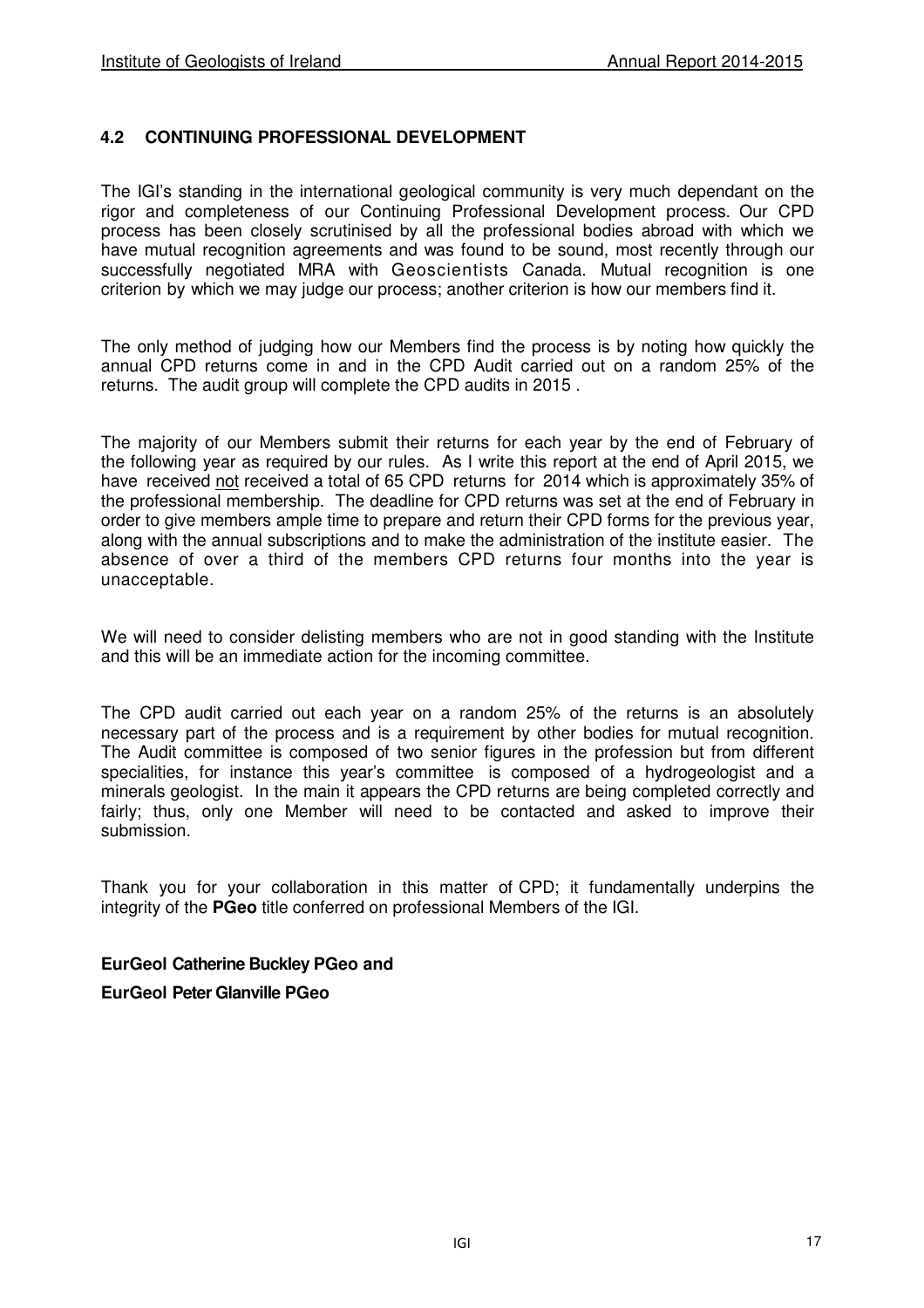#### **4.3 CONTINUING PROFESSIONAL DEVELOPMENT COURSES**

As part of the IGI's commitment to Continuing Professional Development, three technical courses were held in 2014, which are summarised below. Relevant course presentations are available on the IGI website at http://www.igi.je/cpd-and-training.htm. Further workshops and courses, to address the CPD needs of Members, are planned through 2015-16. The details will be circulated in due course.

#### **DRILLING TECHNIQUES & OPERATIONS**

The IGI is organised a one day seminar on drilling techniques and drilling rig site operations which was held on Friday the 3<sup>rd</sup> October 2014 in the Newpark Hotel, Kilkenny. There were 36 participants on the seminar was split into a half day of presentations by experts on the principles of groundwater, mineral exploration, geotechnical and environmental drilling operations and half a day field visit for the practical demonstration of drilling rig operations, site set up and challenges, to provide an understanding of the role of geologists overseeing drilling operations. The course was specifically aimed at graduate geologists and IGI Members who wish to gain greater experience.

The first presentation 'Water Well Drilling' was by David Ball who is an expert hydrogeologist particularly in the field of groundwater supply well drilling with extensive experience in Ireland and internationally. David introduced the objectives and practical considerations of drilling for the inexperienced geologist. The presentation included a video demonstrating of a water well drilling operation. His presentation covered a brief part of site selection and well design and well completion, drilling and casing & grouting the overburden and bedrock sections - what to look out for and how to manage encountered ground conditions when drilling groundwater boreholes. A short section on air lift pumping and initial yield estimation was also covered.

The second presentation 'Site Investigations' was presented by Stephen Letch from Site Investigation Ltd and provided an introduction to geotechnical drilling techniques for site investigation projects. The methods presented by Stephen included cable percussive drilling and associated testing, rotary core drilling and Geobor S drilling. The presentation outlined the different methods of geotechnical drilling, the associated testing that can be undertaken and an example of the logs that can then be used in the design process for geotechnical investigation and reporting.

The presentation 'Site Investigation at Brownfield Sites' was by Claire Clifford of Malone O'Regan and was an introduction to drilling for site investigations at brownfield sites. The selection and appropriate use of different drilling methods, sampling and constructing monitoring wells appropriate to the site conditions encountered was covered. Also the use of borehole logs for an environmental investigation and how these can be used to inform the Conceptual Site Model was covered with the use of a number of case studies. The importance of the role of the geologist in site investigation was highlighted.

The final presentation 'Mineral Exploration Drilling' by Michael McCarthy of Priority Drilling provided an insight on the company's expertise in surface and underground wireline diamond drilling and directional drilling (Navi-drilling for clients in Ireland, UK, and Western Europe. Michael presented a very interesting case study from Priority's drilling work at the Pallas Green exploration project on how the Navi drilling technique can be used to recover cores from an extensive area utilising a single parent borehole and drill rig set up. This presentation provided useful insight from the perspective of the drilling contractor for geologists involved in drilling projects.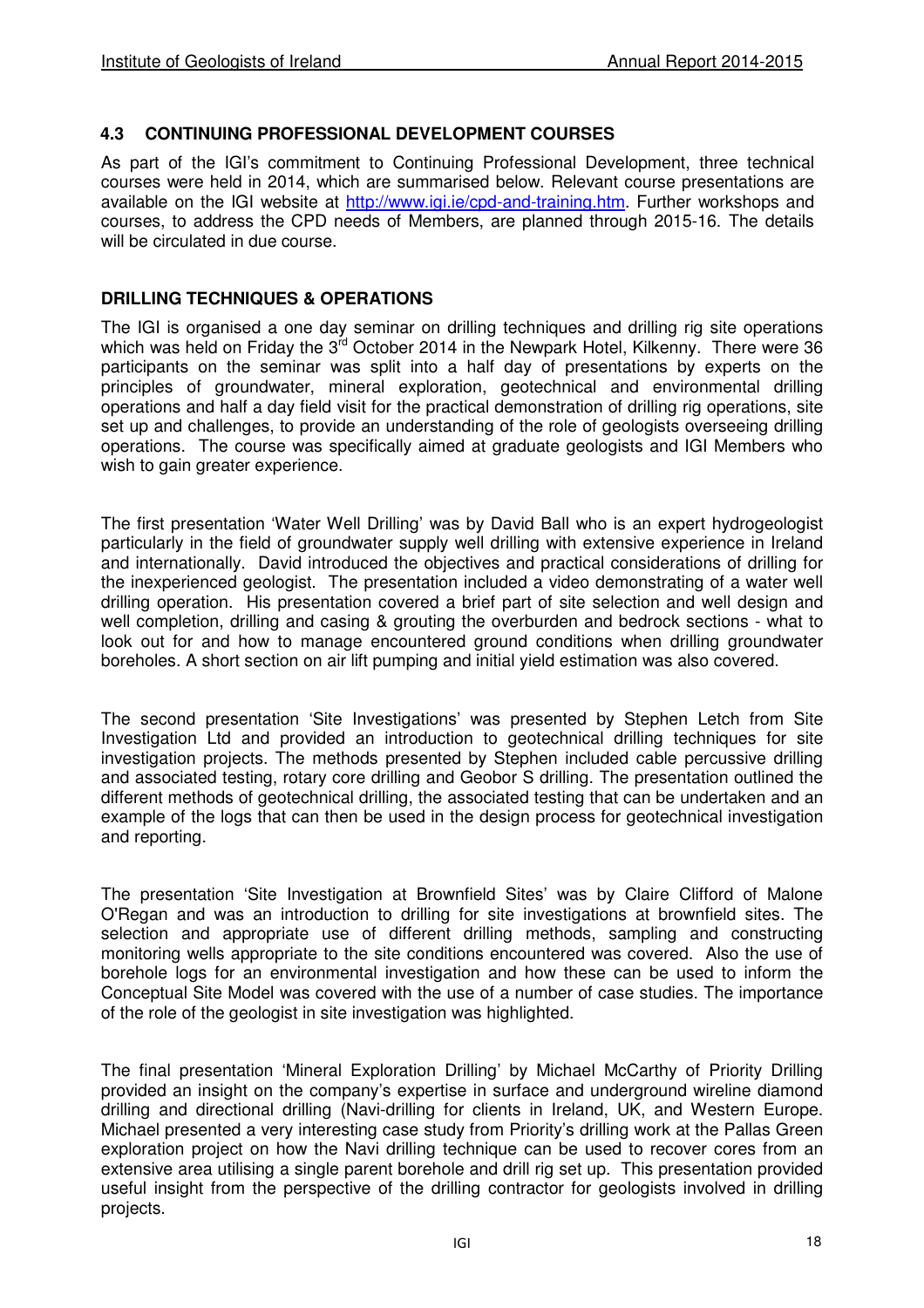The afternoon session, attendees travelled to Thomastown, Kilkenny for a practical demonstration by Jim Stephenson of JS Drilling, with demonstrations of borehole drilling using the drilling methods discussed in the morning presentations including window sampling and air rotary coring. Despite the rain, there was enthusiastic participation during the practical session which was very informative and provided many of the attendees with their first experience of an operational drilling rig.

The feedback from the seminar indicates there is an interest in further seminars on the specific topics covered in each of the presentations.

## **EurGeol Claire Clifford PGeo**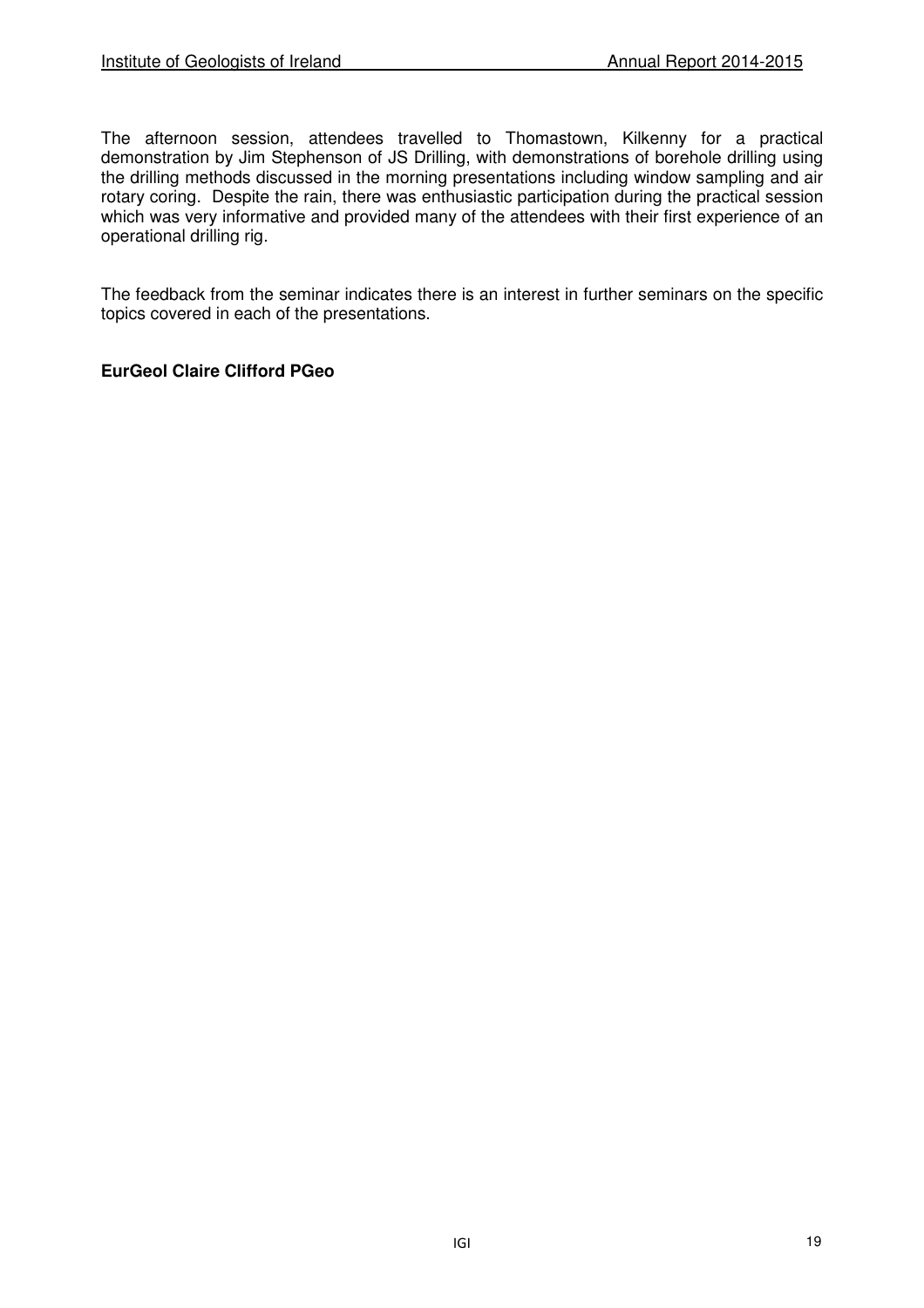## **4.4 ETHICS & DISCIPLINARY COMMITTEES 2014-2015**

The Board is happy to report that the Ethics Committee did not receive any complaints, including any that may require a disciplinary response during the year. Neither the Ethics nor Disciplinary Committees met during the year.

The Members of the Ethics Committee are EurGeol Dr. Jonathan Derham PGeo (Chair), EurGeol Dr. John Ashton PGeo and EurGeol Dr. Matthew Parkes PGeo.

The Members of the Disciplinary Committee are EurGeol Dr. Eibhlín Doyle PGeo (Chair), EurGeol Dr. Deirdre Lewis and PGeo EurGeol Nick O'Neill PGeo.

**EurGeol Gerry Stanley PGeo**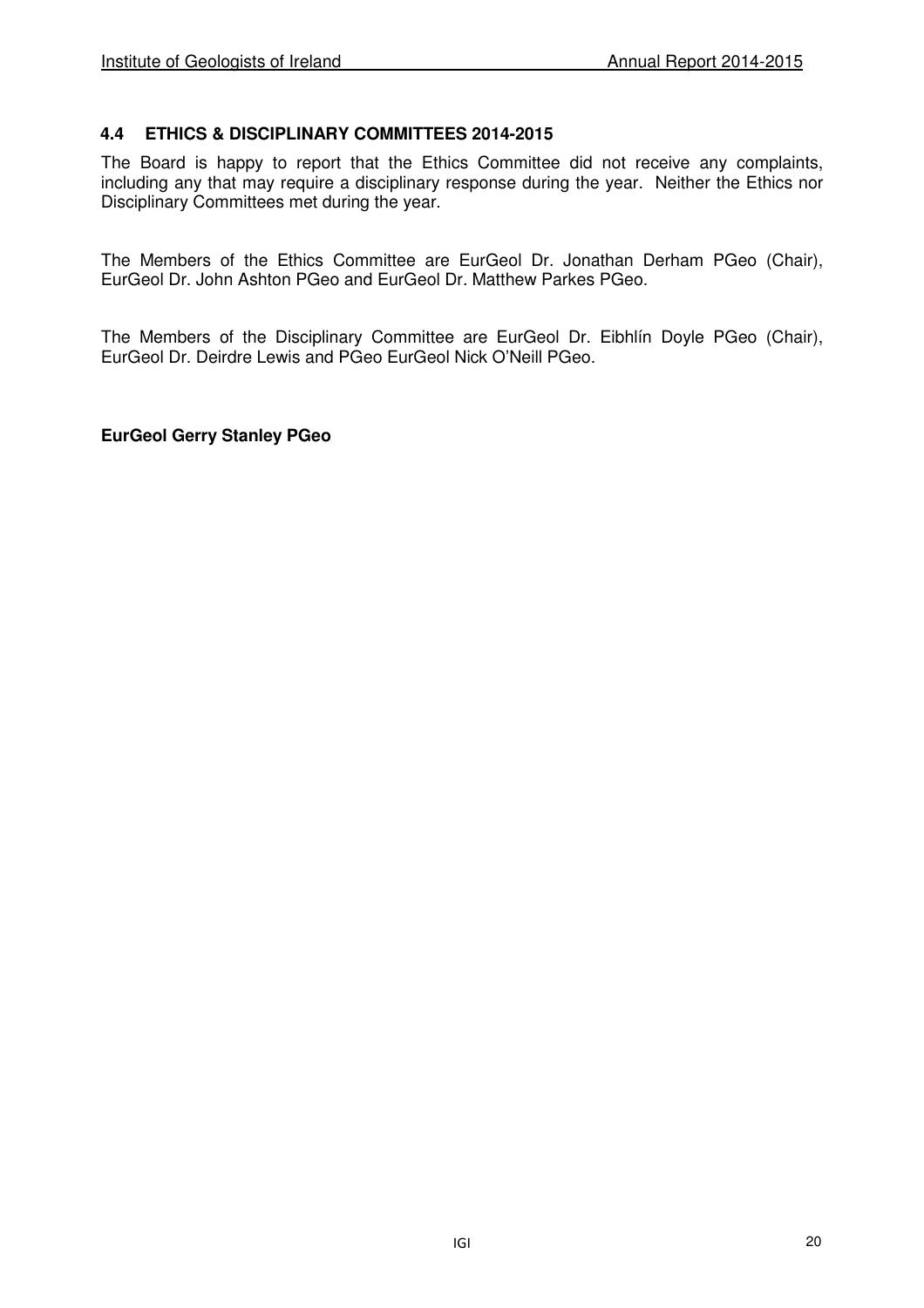#### **4.5 COMMUNICATIONS**

The IGI communicates with its membership throughout the year via the IGI's website www.igi.ie, direct emails from the IGI office and the IGI Newsletter (e-zine).

As well as up-to-date information on news, employment opportunities, upcoming events and training courses, the IGI website also contains copies of all of the IGI's publications. These include a membership directory, IGI codes and guidelines, published papers, past conference presentations and other documents, all available for free download.

Members are encouraged to send any events, activities or positions that they wish to advertise on the website to admin@igi.ie. Geological photographs are also welcome.

The shared '**Calendar of Events'** attempts to create an all-island geoscience calendar to permit more efficient planning and promotion of events, while preventing of clashing field trips/ lectures by different organisations. Full marks must go to Eamonn Kelly for keeping this up-to-date, given the volume of activity across all the geoscience bodies active in Ireland. Please email any advance notices of geo-events/ field trips/ AGMs to ekelly@slrconsulting.com

The PayPal' facility on the IGI website continues to provide efficient payment mechanisms for subscriptions, application fees, course fees etc. electronically via the website. This has also considerably reduced administration time at the office.

Mairead Glennon attended a workshop on behalf of the IGI on engaging with the Oireachtas in April 2015, which outlined mechanisms for bringing IGI's issues of interest to key influencers in government. Representing the interests of members is one of the IGI's roles and from time to time there will be a requirement to make a representation to government in order to inform policy makers on the IGI's viewpoint on relevant issues. Lobbying activity undertaken by the IGI will be in line with the upcoming Regulation of Lobbying Bill 2014, to be enacted this summer.

MG arranged for the IGI's insurance broker Shane Hennelly of Thompson Insurance to give a briefing to consultant geologists at the GSI on 28th April. The briefing was part of a workshop aimed at self employed geologists currently on contract to GSI. The GSI has recently recruited several contractors, many at graduate level or early career stages, and a business workshop was the ideal platform to reach this stakeholder group who promise to play a significant role in Ireland's geoscience sector for years to come. James Hodgson attended and took the opportunity to invite new prospective members to join the IGI.

#### **EurGeol Mairead Glennon PGeo**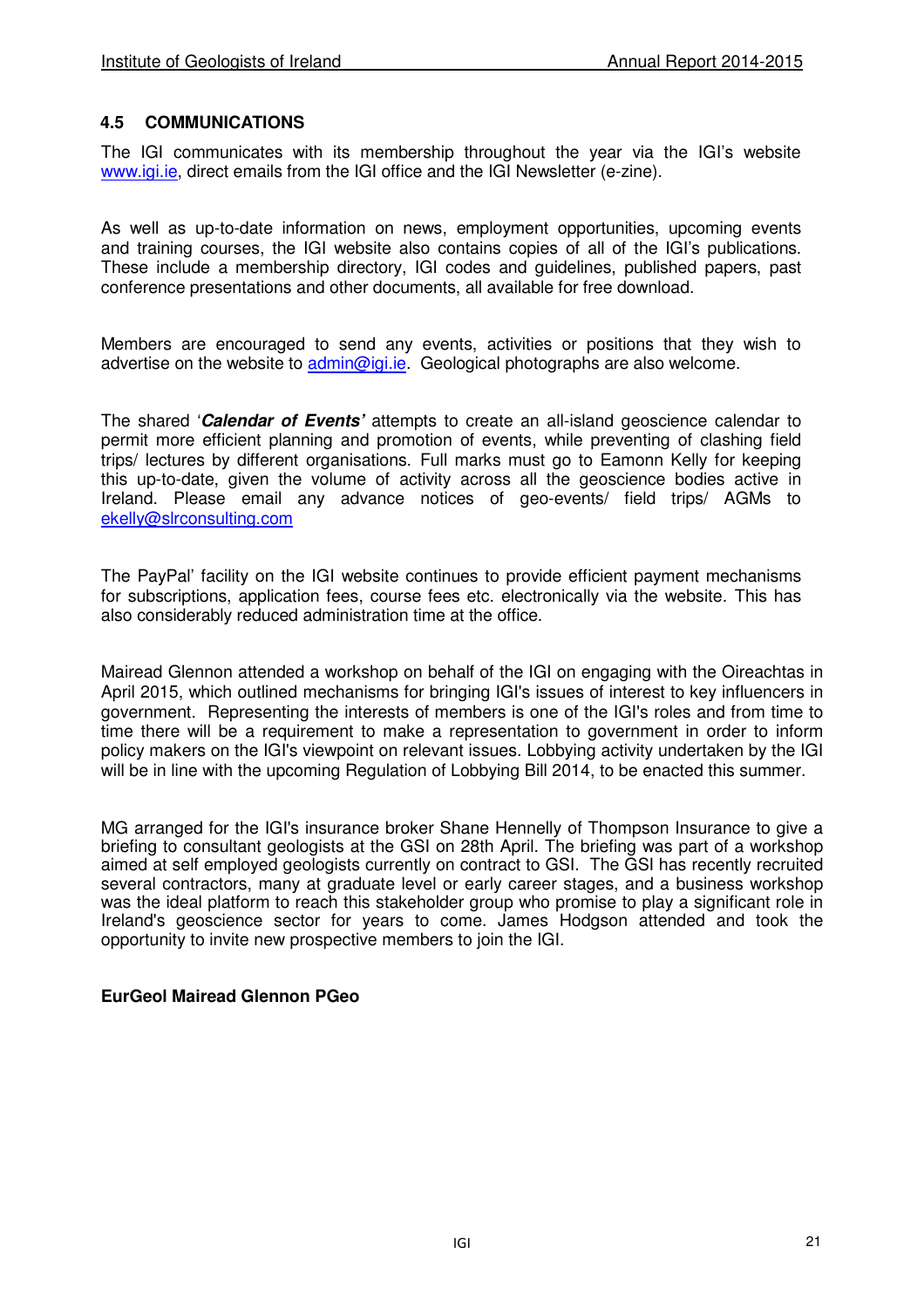#### **4.6 PROFESSIONAL INDEMNITY INSURANCE SCHEME FOR MEMBERS and IGN**

The IGI has been working in collaboration with Thompson Insurances brokers in the development of an exclusive **Professional Indemnity (PI) insurance scheme** for the IGI Members and affiliated organisations.

The advantage of this block premium are to provide a 'one-stop-shop' for Members' PI needs allowing better negotiation of premium, claims settlements and provide cover enhancements that include:

- non aggregated limit of indemnity ( $€1m$  being the standard limit),
- negligence and civil liability wording.
- loss of documents extension.
- pollution extension,
- dishonesty of employees extension,
- libel and slander.
- compensation for court attendance, and
- defence of intellectual property rights.

PI Insurance cover protects a professional person against legal liability to pay damages to clients or persons who have suffered financial loss arising from professional negligence, irrespective of whether this has occurred through negligence, lack of care or skill or through genuine mistake. PI Insurance typically covers the costs of any potential compensation that may arise from a claim, but also the legal costs associated with defending a claim irrespective of whether negligence took place or not.

IGI Members and members of affiliated organisations frequently find it difficult to obtain a quote or secure PI Insurance as a result of the poor understanding of our Members' operational sectors. This leads to elevated premiums or outright refusal to quote from insurance companies. Aside from the increased willingness of clients and persons to seek compensation when they feel the professional advice/ service they have received has not met their expectations, PI insurance cover is now a standard requirement for many international or government agency and local authority contracts.

The IGI's Professional Indemnity insurance scheme for self-employed geologists, administrated by Thompson Insurance, currently insures IGI 12 members. Together with Thompson the IGI developed a proposal form suited to the activities undertaken by geologists in Ireland and has allowed for a more comprehensive understanding of the associated risks to be insured and often cheaper premiums than offered by other brokers. For enquiries please contact shane.hennelly@nti.ie, quoting your IGI membership number.

In 2014 Ric Pasquali and Mairead Glennon successfully established a Public Liability insurance scheme with Thompson Insurance for Irish Geoscience Network affiliate organisations to cover field trip risks. Three organisations (IAH Irish Group, IQUA and Geothermal Association of Ireland) have benefited from lower PL insurance premiums so far and IGN affiliate organisations are invited to express their interest in joining for 2015/2016. Policy renewal comes up in October 2015 but affiliate organisations may join at any time, with the premium calculated on a pro-rata basis. Enquiries to mairead.glennon@gsi.ie

#### **EurGeol Mairead Glennon PGeo**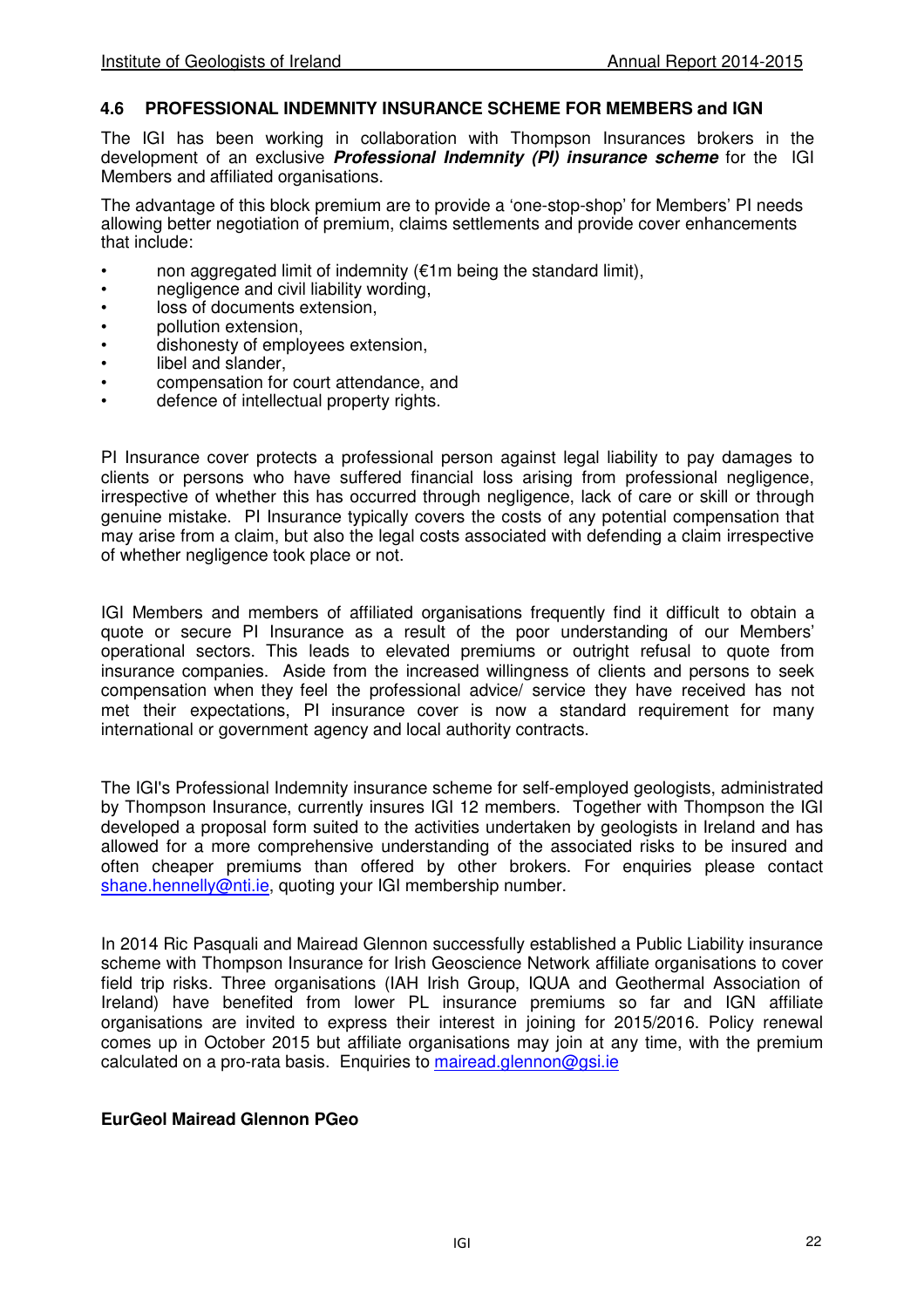#### **4.7 THE IGI LANDFILL REGISTER UPDATE -**

#### **IGI Register of Professionally Qualified / Competent Persons for Hydrogeological Assessment of Historic Landfill Sites**

In September 2012, the Environmental Protection Agency (EPA), in response to evolving EU requirements, sought clarification on the expertise of professionally qualified geoscientists (PGeo) to carry out hydrogeological assessments of historical landfill sites. The IGI, in response, convened an expert Working Group chaired by the President, which canvassed our membership to self-nominate those with the requisite qualifications and experience to be entered to a specialist register of **'Professionally Qualified / Competent Persons to carry out Hydrogeological Assessments at Historical Landfill or Contaminated Sites'** - the so-called **Landfill Register'.** 

The EPA and local authorities have been notified of this formal validation process. From 2013, only those who have been so validated and entered to the 'Landfill Register' (see http://www.igi.ie/cpd-and-training.htm) and in receipt of an official IGI letter of verification, may work on behalf of the local authorities and EPA in hydrogeological assessment of historical landfill sites in Ireland.

#### LANDFILL REGISTER UPDATE

The Landfill Register was updated in January / February 2015 for the Environmental Protection Agency. The title of the register has been changed to 'Register of Professionally Qualified Geoscientists / Competent Persons (in respect of environmental risk assessment for regulated and unregulated waste disposal and contaminated land sites)'.

The register will record the self-nominated specialisms of each person (three specialisms). These specialisms will be those which the person has stated on their application form to the IGI. If they wish to change these they will have to go through a process to change their specialisms

#### **EurGeol Catherine Buckley PGeo**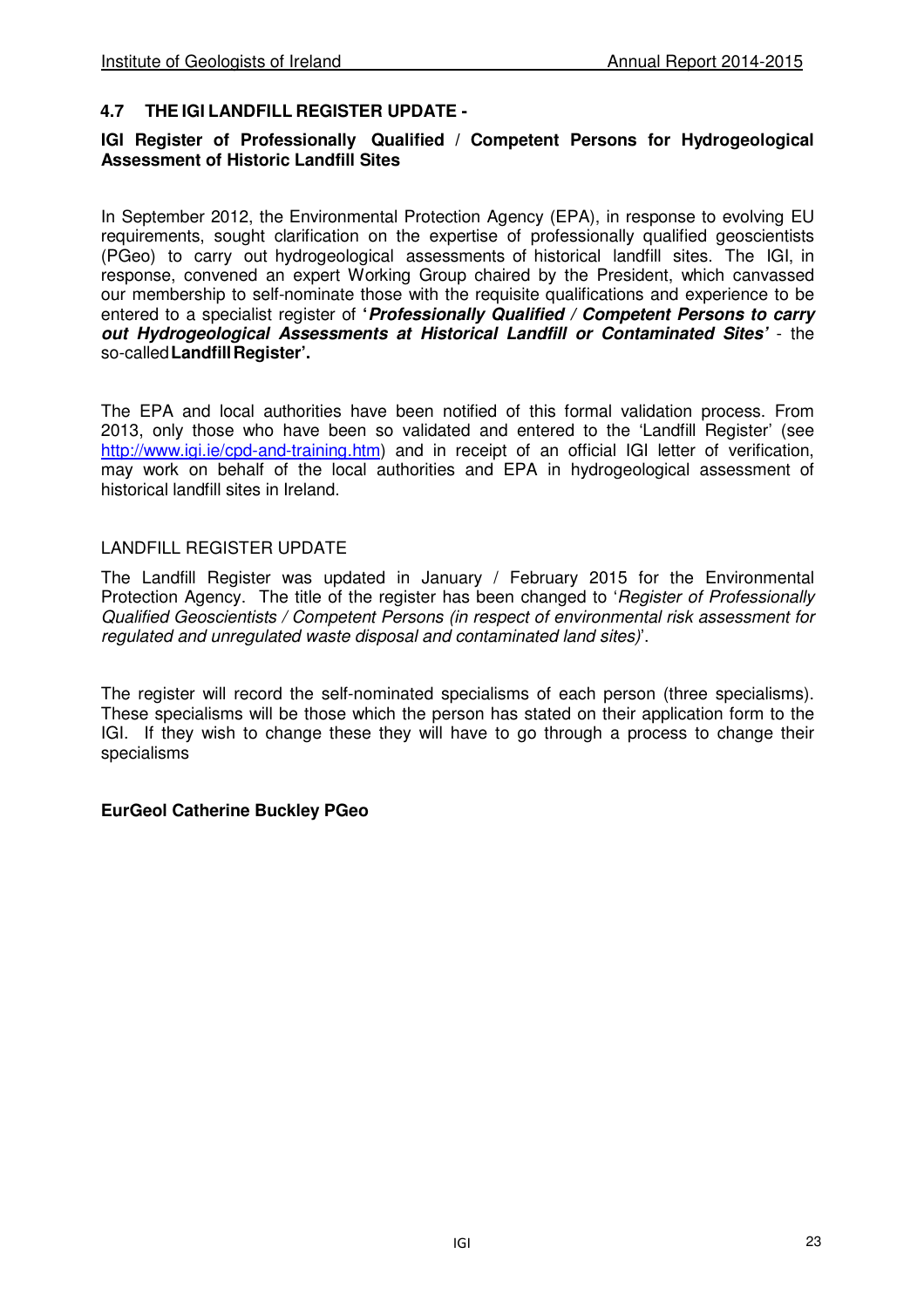## **5 REPRESENTATIONS: DELEGATE REPORTS**

## **5.1 EUROPEAN FEDERATION OF GEOLOGISTS**

The European Federation of Geologists (EFG) is a non-governmental organization that was established in 1981 and currently includes twentyfour (24) European national associations as members and two associated members American Institute of Professional Geologists (AIPG) and Geoscientists Canada. The IGI Delegates to the EFG for 2014 were Catherine Buckely and Claire Clifford. Marie Fleming (IGI) is chair of the EFG Registration Authority

During 2014, the EFG continued to promote the professional mobility and status of geologists in the twentyfour member states across Europe, through the expanding use and recognition of the EurGeol title, involvement in EU funded projects, making representations to the EU Commission and liaison with other international geological bodies. National and international awareness of the profession is maintained through publication of the European Geologist magazine and the EFG newsletter, close liaison with the EU parliament and via its own web site at www.eurogeologists.eu.

The EFG is run by a Council consisting of delegates from all member national associations such as the IGI, from which a 5-member Board is elected. Each member country has one vote at Council Meetings. The current EFG President is Vítor Correia from Portugal. The Council meets twice a year with a Winter Council meeting held in November/December in Brussels and a Summer Council member held in May/June in one of the member countries. The executive authority of the Council is enacted by the Board, which is appointed for a two year term and comprises a President, Vice-President, General Secretary, Treasurer and External Relations Officer. The Board meets four to six times per year, mostly in Brussels, with the day to day business of EFG maintained within the Board by email.

Two meetings of Council in 2014 were as follows:

## **May/June 2014**

Claire Clifford attended the formal Summer Council meeting which was held in Palermo in  $30<sup>th</sup>$  May and 1<sup>st</sup> June 2014. Marie Fleming also attended in her capacity with the Registration Authority. A workshop was organized for the days preceding the Council meeting titled "Geologists of Europe in the 3rd Millennium", a fieldtrip was also organised to visit karst and man-made hydrogeological features of Palermo. The main focus of the meeting was on the EFG proposals for EU funded H2020 projects in the geosciences and the EFG involvement in the EU Qualifications Directive regarding the geosciences. Representation from NAs on working groups including the Qualifications Directive, internal regulations and an initiative to promote geology among young people. Two new NAs were elected as members from Poland (PAMAV) and from the Czech Republic (CAEG), with the expulsion of the suspended former member form Czech Republic (UGA). During the meeting Vice – President Nieves Sánchez and Secretary General Domenico Calcaterra were re-elected for another two year term.

## **November 2014**

Gerry Stanley attended the Winter Council meeting in Brussels on the  $22^{nd}/23$ rd November 2014. The Min Win-Win Conference and the PERC endorsed training course were held in the days before Council. The EFG participation in EU funded H2020 projects was again the main focus of the Council meeting, the EFG were successful with four of the six proposals in which the EFG was involved In particular two proposals (INTRAW (raw materials) and KINDRA (hydrogeology Four of the proposals in which the EFG was involved were successful. In particular two proposals (attached – which I received after the EFG Council meeting) INTRAW (raw materials) and KINDRA (groundwater research) are projects where the EFG is now seeking support from the individual national associations.) projects were discussed in which the EFG is seeking support from the individual NAs.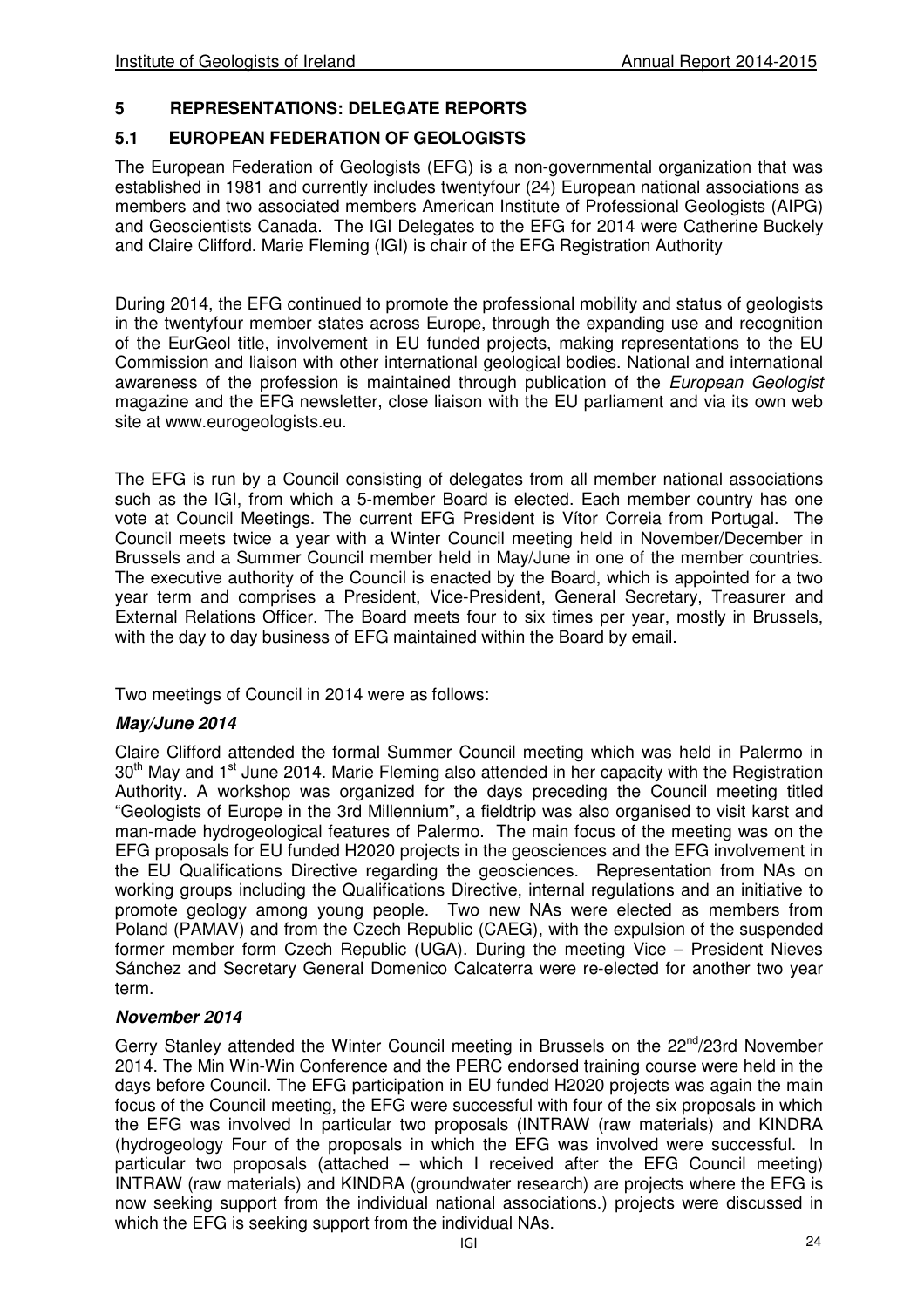The forthcoming Summer Council Meeting will be held in Newcastle, UK in 13/14<sup>th</sup> June 2015. This will be preceded by on  $11/12^{th}$  June by a workshop on 'Mining in a Crowded Country' and field.

EurGeol Claire Clifford PGeo

### **5.2 GSI CONSULTATIVE COMMITTEE**

The GSICC normally meets on a six-monthly basis. However, there were no GSI Consultative Committee Meetings during the year. It is not certain if it is intended to continue with the Consultative Committee or not.

#### **EurGeol Gerry Stanley PGeo**

#### **5.3 GSNI CONSULTATIVE COMMITTEE**

There were no meetings of the GSNI Consultative Committee between May 2014 and May 2015. Dr. John Kelly is the IGI's representative on the Committee and will be in a position to represent the Institute again in the forthcoming year.

#### **EurGeol Peter Glanville PGeo**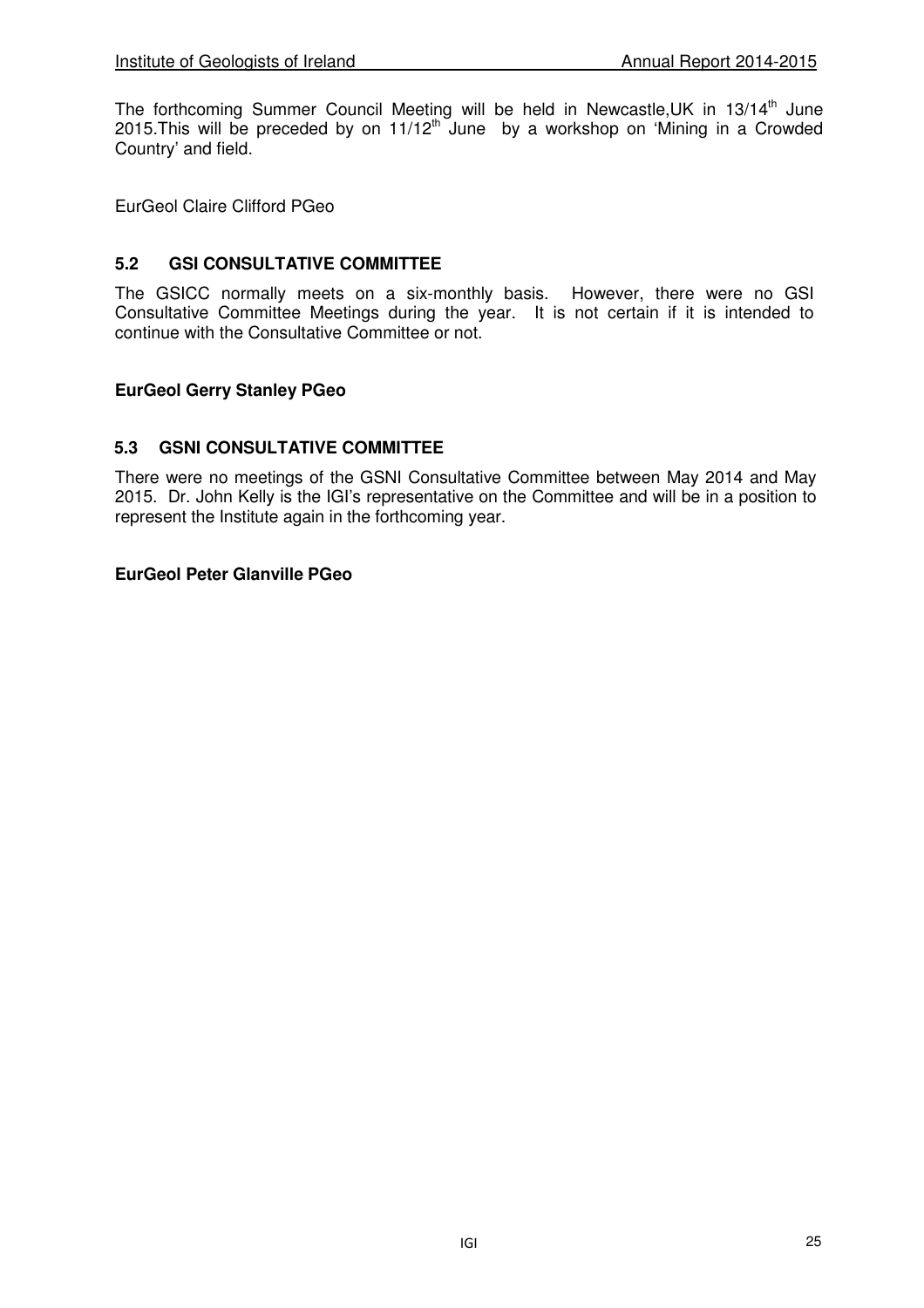## **5.4 IRISH GEOSCIENCE NETWORK**

The Irish Geoscience Network (IGN), convened by the IGI, was formed in early 2012 to provide a forum for communication and sharing of ideas and resources for all bodies, organizations and departments involved in the Geosciences. The body has now grown to c. 32 such bodies and meets once a year.

The bodies invited to the Network were:

- Belfast Geologists (BG);
- Dublin Institute for Advanced Studies (DIAS);
- Earth Science Ireland (ESI);
- Exploration and Mining Division (EMD);
- Geophysical Association of Ireland (GAI-GP);
- Geothermal Association of Ireland (GAI-GT);
- Geological Survey of Ireland (GSI);
- Geotechnical Society of Ireland (GSI, a Society of Engineers Ireland);
- Geological Society London (GeolSoc);
- Geological Survey of Northern Ireland (GSNI);
- Geological Heritage; Irish Offshore Operators' Association (IOOA);
- Irish Association for Economic Geology (IAEG);
- International Association for Hydrogeology Irish Group (IAH);
- Irish Geological Association (IGA):
- Institute of Geologists of Ireland (IGI);
- Irish Mining and Quarrying Society (IMQS);
- Irish Quaternary Association (IQUA);
- Mining Heritage Trust of Ireland (MHTI);
- National Museum of Ireland (NMI);
- National University of Ireland, Galway (NUIG);
- National University of Ireland, Maynooth (NUIM);
- Open University Geological Society (OUGS);
- Petroleum Affairs Division (PAD);
- Raw MatTERS & IFOSTER;
- Royal Irish Academy Geosciences and Geographical Sciences Committee (RIA);
- Soil Science Society of Ireland (SSSI);
- Speleological Union of Ireland (SUI):
- Trinity College Dublin (TCD);
- University College, Cork (UCC);
- University College, Dublin (UCD);
- University of Limerick (UL); and
- Ulster Museum (UM).

This year's IGN forum discussed matters relating to insurance (Mairead Glennon reported); geoscience research (with presentations from John Walsh on iCRAG and Damaris Fernandez on the Raw Materials KIC); amateur geoscience (Patrick Roycroft made a plea to make presentations more understandable to the lay audience); the IAEG weekend course for students (this year's will be on geophysics); and events planning. Two upcoming anniversaries were noted:

- **i)** That 2017 will be the bi-centenary of the birth of George Victor du Noyer and it was suggested that a submission be made to An Post for a commemorative stamp; and
- **ii)** This year is the 50<sup>th</sup> anniversary of the opening of the Tynagh Mine and the rebirth of the Irish mining industry.

It was suggested that an event be organized to commemorate the latter event along the lines of the recent Geo-gathering. (The minerals related organisations might get together to do this).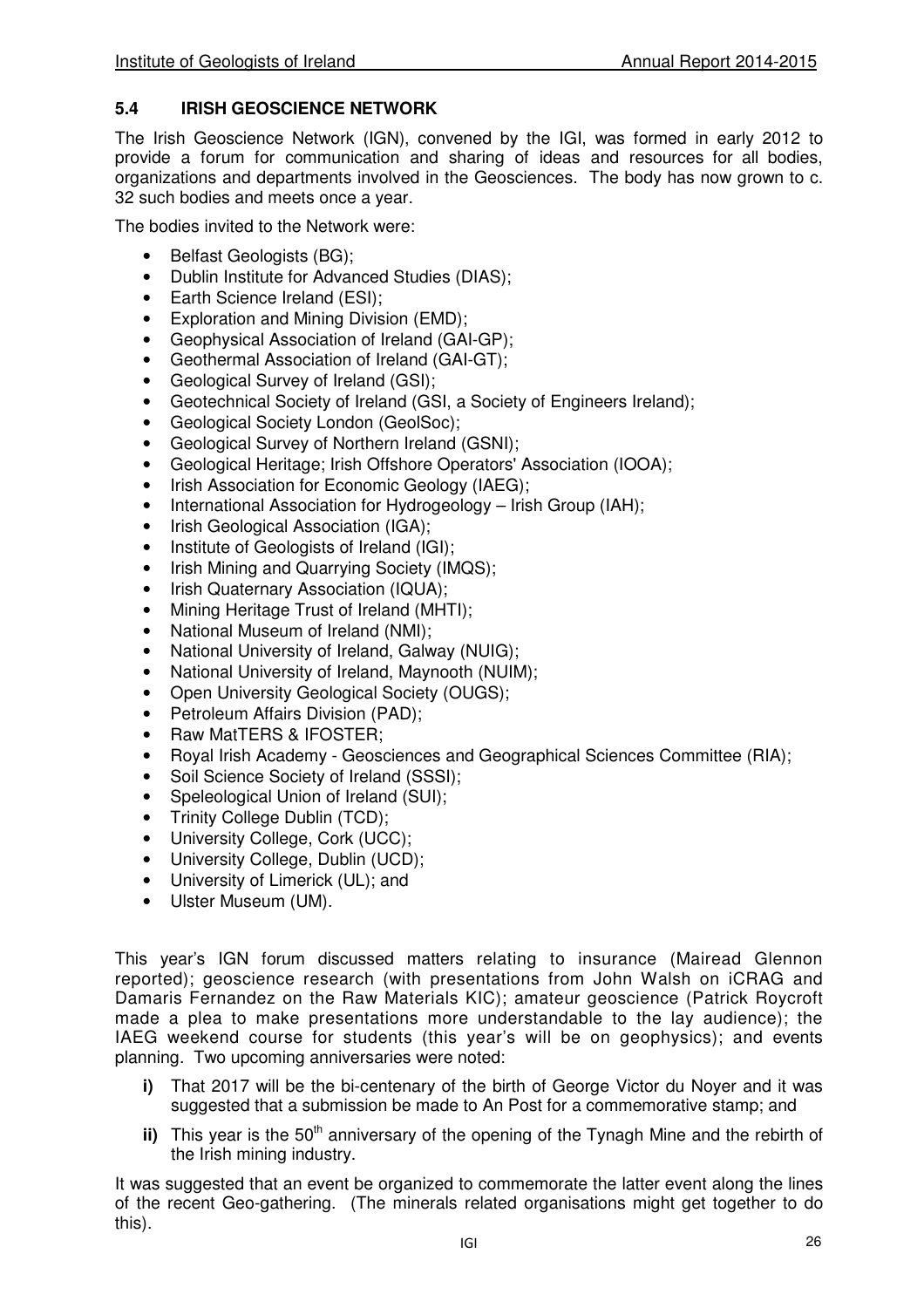The Geo- Calendar of Events http://www.igi.ie/events calendar.htm is available to assist all members of the Network to plan and where possible to avoid conflicting dates in their events.

## **EurGeol Gerry Stanley PGeo**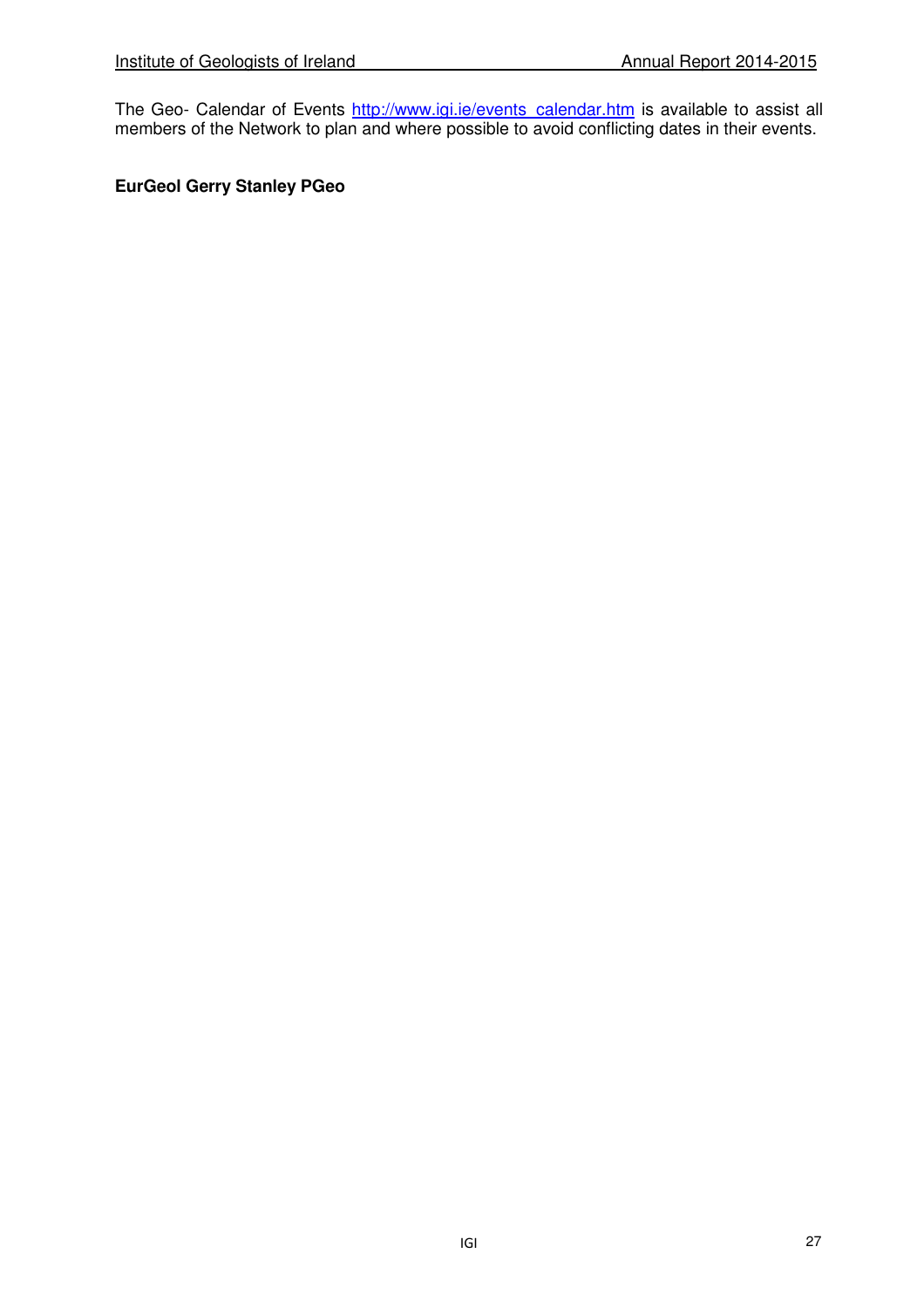#### **5.5 RESOURCE REPORTING PERC AND CRIRSCO1**

The PERC (Pan-European Reserves and Resources Reporting Committee) Standard is binding on all Members of its sponsoring bodies (IGI, Geol. Soc. London, IMMM, and EFG), who are Competent Persons in the field of resource reporting. Graham Reid represented the IGI on the PERC Committee at European level and other IGI Members involved include Paul Gordon, John Clifford, Andy Bowden, John Barry, Eibhlín Doyle and Gerry Stanley.

The principal PERC activity during the year was the "MIN-WIN-WIN: Establishing Europe‐wide minerals reporting standards – the key to reducing risk and increasing opportunity" conference held in Brussels on 20th & 21st November 2014. The conference was jointly organized by the EFG and PERC.

The conference's main aim was to promote the adoption of a common reporting standard in the EU to be used both by industry, and governments (national and at the European Community level). The conference was attended by more than 100 delegates including EU policy makers, national government officials, academics, minerals company executives, consultants, finance and industry experts. Keynote speakers included speakers from the European Parliament, the World Bank and leading geosciences organisations.

Reinhard Bütikofer MEP and representative of the German Green party (die Grünen) underlined the crucial necessity for Europe to develop a common Raw Materials Policy, required, as he explained, by the developing economies of countries such as China, Brazil and India. In this context a reliable supply of raw materials is critical for European industry. Mr. Bütikofer called upon the strengthening of cooperation at European level in the field of trade, domestic mining and technological efficiency. In regard to the latter point Mr. Bütikofer emphasized that Europe must be more ambitious in these areas and that the input of geoscientists is most welcome.

In the second session major industry representatives and government officials (including Eibhlín Doyle and John Clifford) highlighted the importance of making quality data available for reporting purposes and presented the PERC standard (the European member of the CRIRSCO reporting standards family) as a common language for reporting in Europe.

The main conclusions that from the conference were summarised by Deborah McCombe (President, CEO and principal geologist at Roscoe Postle Associates Inc. and past Chair of CRIRSCO) during a panel discussion at the end of meeting. In her concluding remarks Ms McCombe highlighted the important role played by professional geoscientists and the importance of peer review.

The organisers and keynote speakers agreed that the broad recognition of the European PERC standard that is based on the international template provided by CRIRSCO, together with the improvement of communication between investors, regulators and industry, and the systematic involvement of Competent Persons for reporting, are crucial for winning the confidence of public institutions and society. In this context, the EFG as a co-sponsor of PERC can play a major role by providing accreditation for qualified persons within its 24 member bodies.

During the year a representation was made to the Board with respect to the misuse of the terms reserves and resources by non-mineral expert geologists. It was decided to set up a committee to draw up a Summary Guide to the PERC Reporting Standard to explain the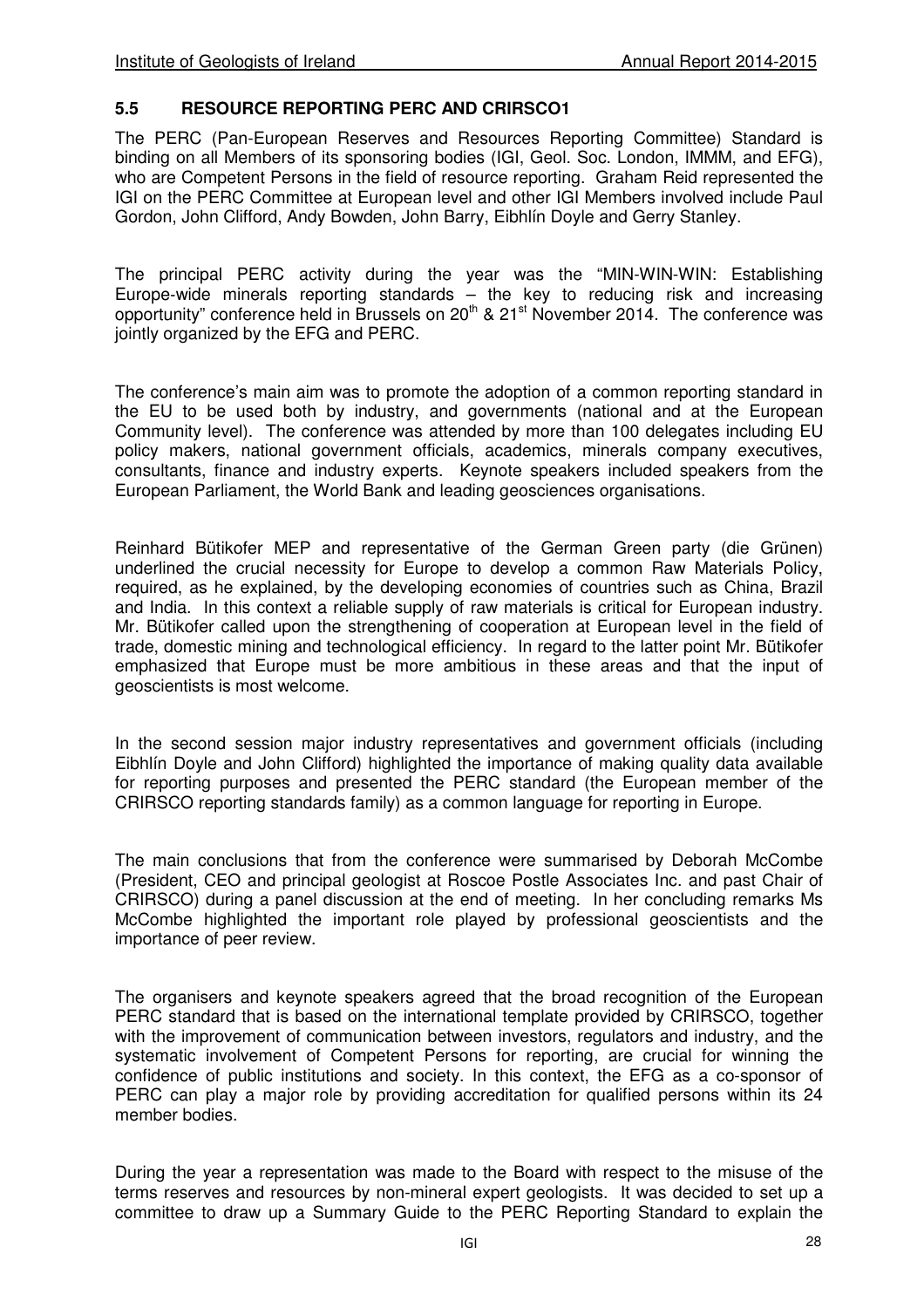#### Institute of Geologists of Ireland Annual Report 2014-2015

terms and their usage. The Committee comprised David Dingemans, Paul Gordon and Andy Bowden with editorial advice provided by Gerry Stanley. In the final analysis all of the work was carried out by David Dingemans and I would like to thank him most sincerely. At the time of writing the Guide was submitted, as a matter of courtesy to PERC for their comment. It is hoped that they will approve the summary so that the guide can be issued to Members as soon as possible.

PERC documents may be viewed at www.perc.com

#### **EurGeol Gerry Stanley PGeo**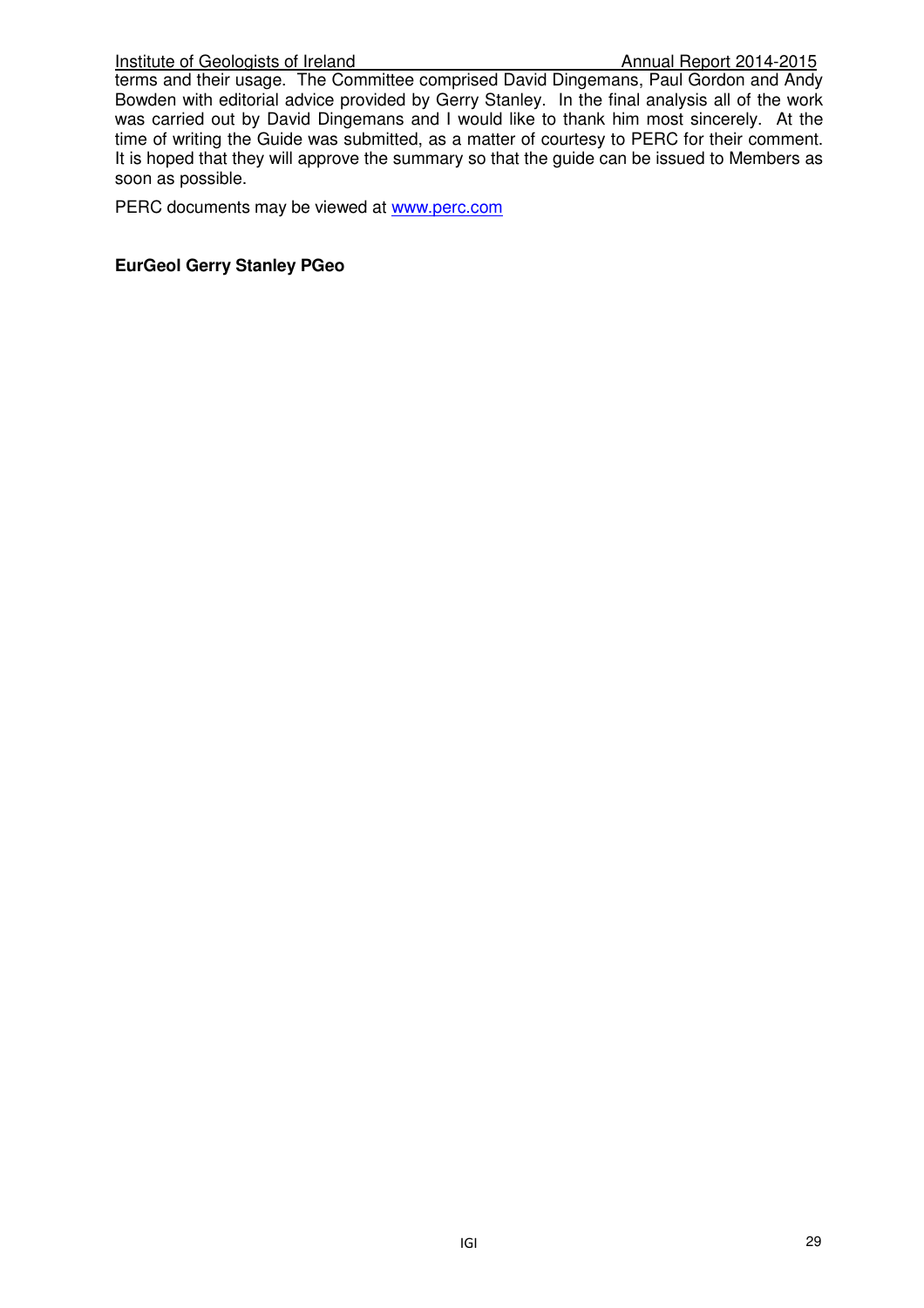## **6 INTERNATIONAL AGREEMENTS**

## **6.1 Mutual Recognition Agreements (MRAs)**

The IGI now has six MRAs with the following organisations with their respective country in parentheses:

- **i)** Australian Institute of Mining and Metallurgy AusIMM (Australia).
- **ii)** Geoscientists Canada GC (Canada).
- **iii)** European Association of Geoscientists and Engineers EAGE (International).
- **iv)** Southern Africa Institute of Mining and Metallurgy SAIMM and the Geological Society of South Africa – GSSA jointly sponsoring the SAMREC and SAMVAL Committee – SSC (South Africa).
- **v)** Geological Society of London GeolSoc (United Kingdom).
- **vi)** American Institute of Professional Geologists AIPG (USA).

The importance of maintaining these MRAs, based on continuing professional development (CPD) and ethically good professional practice cannot be overstated, given the international nature of geological practice and the mobility of IGI's membership. During the year our efforts were thanked by several Irish people now working in Canada who have been able to join Geoscientists Canada through the fast-track mechanism afforded by the MoU with GC.

## **6.2 INTRAW and KINDRA**

As mentioned in the President's Report the EFG is involved in two H2020 funded propject known as INTRAW and KINDRA.

## **INTRAW**

EFG is the Coordinator of project named INTRAW - International cooperation on Raw materials. This project started in December 2014 and will last for 3 years. INTRAW's aims are the mapping and development of new cooperation opportunities concerning mineral raw materials with Australia, Canada, Japan, South Africa and the United States, addressing:

- **i)** Research and innovation:
- **ii)** Raw materials policies and strategies;
- **iii)** Joint educational and skills programmes;
- **iv)** Licensing and permitting procedures;
- **v)** Data reporting systems;
- **vi)** Exploration, extraction, processing and recycling practices; and
- **vii)** Management and substitution of Critical Raw Materials.

The outcome of the mapping and knowledge transfer activities will be used as a baseline to set and launch the International Observatory for Raw Materials of the European Union as a definitive raw materials intelligence infrastructure.

The EFG will receive €150,000 from the European Commission to distribute among third parties (including the IGI) contributing to the project goals. IGI's share of this is €4,200. In return IGI has to:

- **i)** Disseminate information received from EFG concerning INTRAW, through its website, newsletters, magazines, articles, conferences, workshops, educational activities, exhibitions or any other relevant means.
- **ii)** Provide an annual report of the actual dissemination activities carried out in relation to INTRAW, discriminating the type of activity, its time/duration,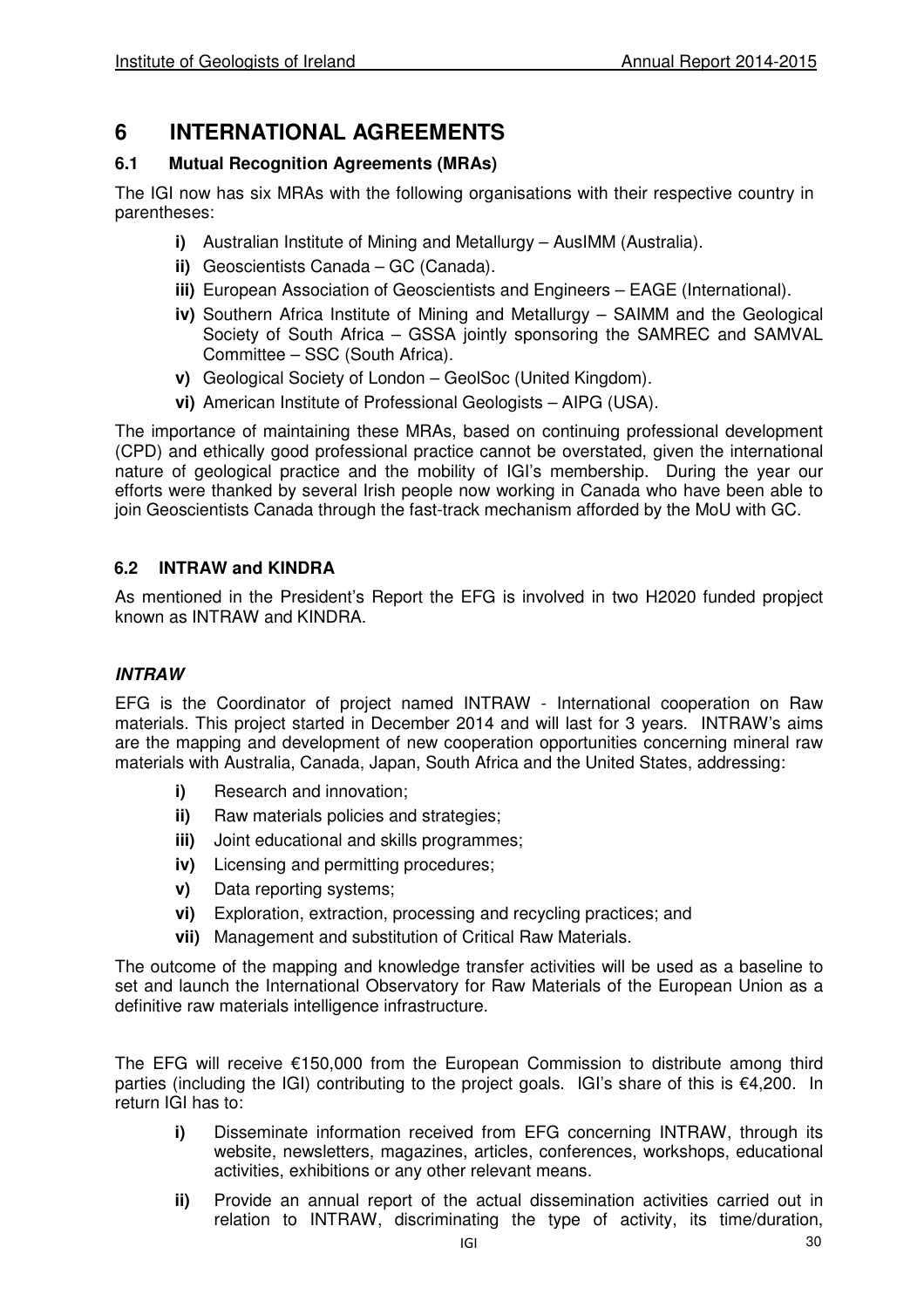programme, number of individuals reached/attendants, etc., using a template to be provided by EFG.

**iii)** If asked by the EFG, submit to the EFG and the European Commission financial reports concerning the costs incurred to implement INTRAW's tasks.

In addition the IGI may be entitled to a contribution if the following actions are carried out:

- **i)** Provide support to INTRAW interfacing with international cooperation on raw materials structures and initiatives.
- **ii)** Actively participate in setting bilateral cooperation agreements under INTRAW's scope.
- **iii)** Respond to INTRAW queries concerning mineral raw materials supply chains and industry and trade stakeholders.

#### **KINDRA**

EFG is a partner in the Universita Degli Studi Di Roma La Sapienza led project Knowledge Inventory for Hydrogeology Research (KINDRA). This project started in January 2015 and will last for 3 years. KINDRA's aims are:

- **i)** To create a uniform EU-harmonised categorisation approach / terminology for reporting groundwater research (a Hydrogeological Research Classification System – HRC-SYS);
- **ii)** Carry out EU-wide assessment of existing practical and scientific knowledge (using the developed HRC-SYS) focusing on EU, national, regional, international and EU-third party scientific activities;
- **iii)** Create a European Inventory of Groundwater Research and Innovation;
- **iv)** Use the data in the register and in the developed analytical tools (qualitative/quantitative) to assess the performance of key ongoing EU, national, regional, international and EU-third party hydrogeological scientific and innovation activities and results;
- **v)** Compare the results with existing recommendations and position papers on groundwater related research requirements; and
- **vi)** Define research gaps and corresponding suggestions for research agendas.

The EFG will receive 220.000€ from the European Commission to distribute among third parties (including the IGI) contributing to the project goals. IGI's share of this is €7,700. In return IGI has to:

- **i)** Gather national information concerning hydrogeology from diverse sources, such as government bodies, universities, research centers, regional authorities and map existing practical and scientific knowledge, using KINDRA's Hydrogeological Research Classification System in English provided by EFG.
- **ii)** Organize a national workshop on hydrogeology to discuss KINDRA outcomes.
- **iii)** Provide annual reports on KINDRA's activities, discriminating the type of activity, its time/duration, outcomes, etc., using the template provided by EFG.
- **iv)** When asked by EFG, submit to EFG and the European Commission financial reports concerning the costs incurred to implement KINDRA's tasks.

In addition the IGI may be entitled to a contribution if the following actions are carried out:

**i)** Detailed, in depth mapping of practical and scientific knowledge concerning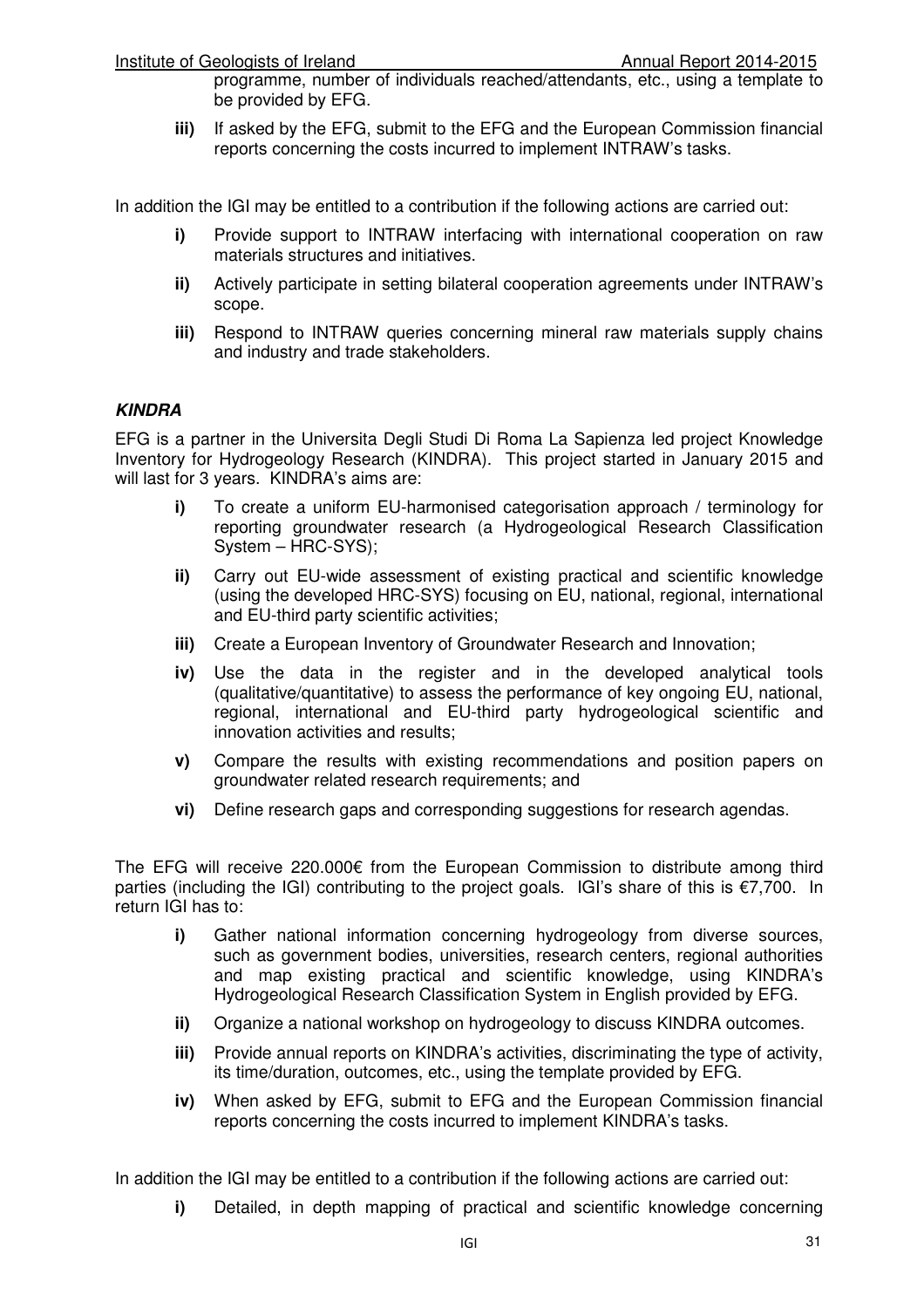hydrogeology, providing advice and support to the development of KINDRA Hydrogeological Research Classification System;

**ii)** Dissemination of the information received from EFG concerning KINDRA, in newsletters, magazines, articles, conferences, workshops, educational activities, exhibitions or any other relevant means.

#### **EurGeol Gerry Stanley PGeo**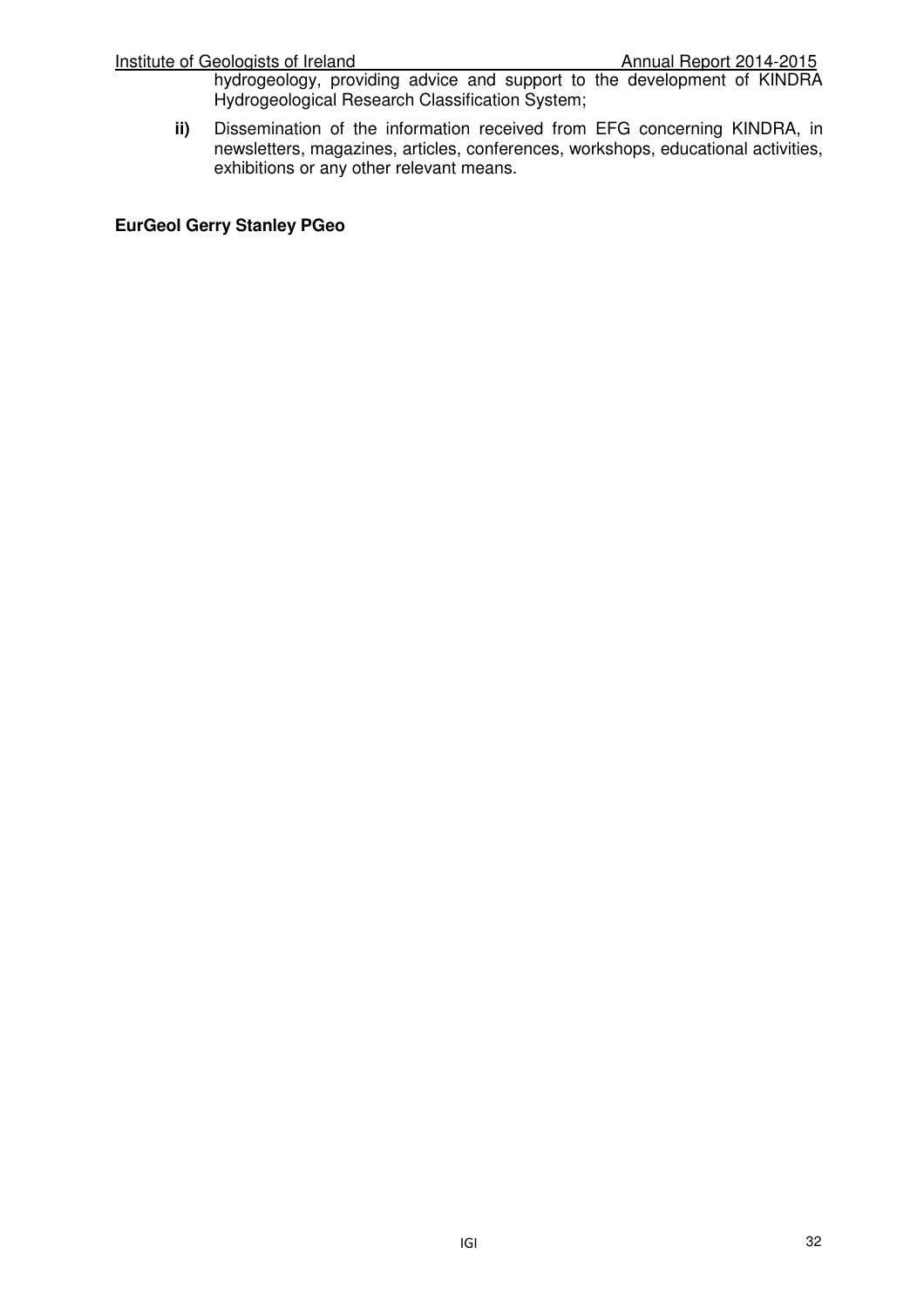## **7 NOTICE OF ANNUAL GENERAL MEETING**

**Notice is hereby given that the Annual General Meeting of the Institute of Geologists of Ireland Limited will be held at 7.00 p.m. Tuesday 26th May 2015 at the IGI Offices, No. 63 Merrion Square for the following purposes:** 

- **i)** To receive and consider the Directors' Reports.
- **ii)** To receive and consider the Audited Accounts for year ended December 31<sup>st</sup> 2013.
- **iii)** To consider, and if though fit, to amend the Articles of Association of the Institute.
- **iv)** To elect Directors.
- **v)** To transact any other ordinary business of the Annual General Meeting.

By Order of the Board

Dr. Peter Glanville Honorary Secretary

Dated April 14<sup>th</sup> 2015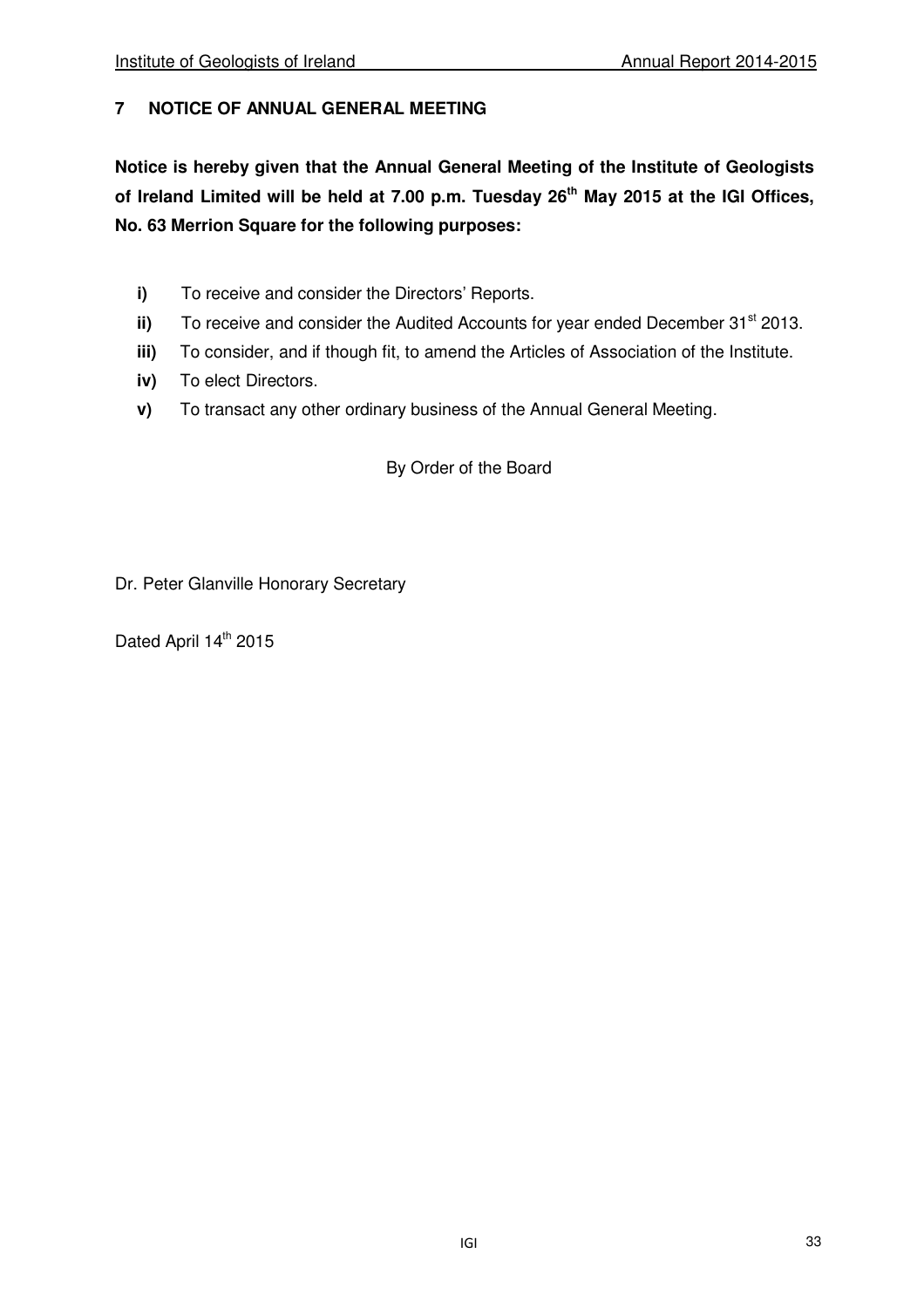## **8 NOMINATIONS FOR DIRECTORS**

The Nominations Committee, under the Chair of Dr Deirdre Lewis (immediate Past-President), has presented the following list of candidates to stand for election at the forthcoming Annual General Meeting on 26<sup>th</sup> May 2015.

### **Executive Directors:**

| <b>President:</b>      | EurGeol Marie Fleming PGeo        | $(1st$ year of 2 year term) |
|------------------------|-----------------------------------|-----------------------------|
| <b>Vice-President:</b> | Dr. Jim Hogson PGeo               | $(1st$ year of 2 year term) |
| Treasurer:             | EurGeol Catherine Buckley PGeo    | $(1st$ year of 2 year term) |
| Secretary:             | EurGeol Dr. Peter Glanvillle PGeo | $(2nd$ year of 2 year term) |

#### **Non-Executive Directors:**

| Mairead Glennon PGeo           | (3rd Year as a Board Member)             |
|--------------------------------|------------------------------------------|
| EurGeol Claire Clifford PGeo   | $(2^{nd}$ Year as a Board Member)        |
| EurGeol Dr. Billy O'Keefe PGeo | $(2^{nd}$ Year as a Board Member)        |
| EurGeol Dave Blaney PGeo       | $(1st Year as a Board Member)$           |
| EurGeol Dr. Henning Moe PGeo   | $(1st Year as a Board Member)$           |
| EurGeol Vaughan Williams PGeo  | (1 <sup>st</sup> Year as a Board Member) |

## **NOMINATIONS COMMITTEE (Comprising Past Presidents)**

EurGeol Dr. Deirdre Lewis PGeo (Chair) EurGeol Dr. John Kelly PGeo EurGeol Kevin Cullen PGeo EurGeol Gareth Ll. Jones, PGeo EurGeol Dr. EibhlÌn Doyle PGeo EurGeol Peter O'Connor PGeo EurGeol John Clifford PGeo

No additional nominations to those above made by the Nominations Committee were received by the IGI Secretary by the deadline of Monday 13<sup>th</sup> April 2015.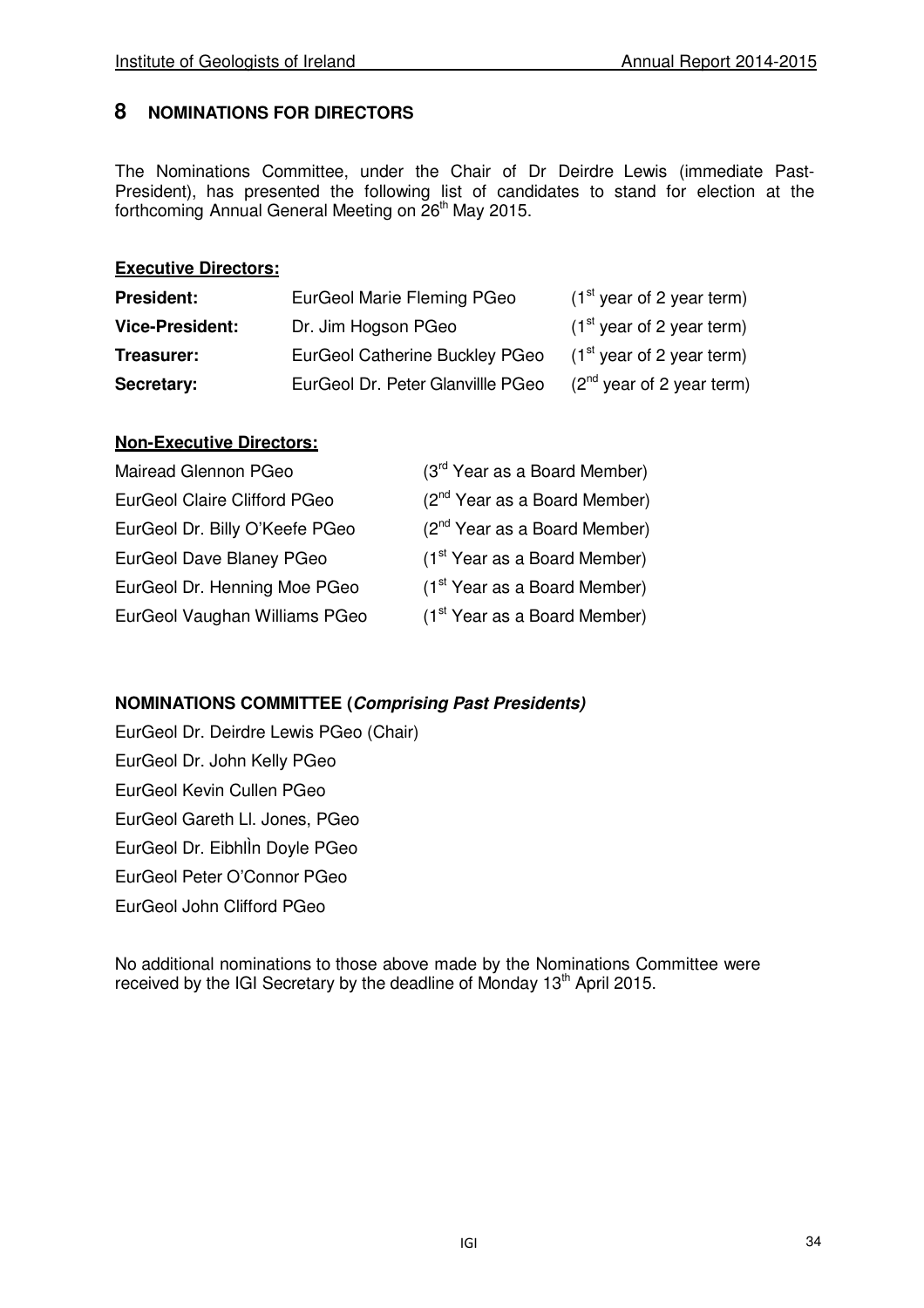## **9 IGI CORPORATE STRUCTURE**

| <b>IGI OFFICE</b>                | 63 Merrion Square Dublin 2                           |
|----------------------------------|------------------------------------------------------|
| <b>WEBSITE</b>                   | www.igi.ie                                           |
| <b>ADMINISTRATIVE</b>            | Ms. Susan Pyne (admin@igi.ie                         |
| <b>ACCOUNTS</b>                  | Ms. Ethel Stringer                                   |
| <b>WEBMASTER</b>                 | Mr. Eamonn Kelly ekelly@slrconsulting.com            |
| <b>AUDITORS</b>                  | Kieran Ryan & Co.                                    |
|                                  | <b>Chartered Accountants and Registered Auditors</b> |
|                                  | 20 Upper Mount Street, Dublin 2                      |
| <b>BANKERS</b>                   | Bank of Ireland, College Green, Dublin 2             |
| <b>IGI REGISTERED OFFICE</b>     | 6 Northbrook Road, Dublin 6                          |
| <b>COMPANY NUMBER</b>            | 31440                                                |
| <b>CHARITY NUMBER</b>            | CHY 13580                                            |
| <b>REGISTERED CHARITY NUMBER</b> | 20042721                                             |

## **IGI Board Members (2014-2015: Outgoing)**

| <b>Executive Directors</b> |                                   |
|----------------------------|-----------------------------------|
| President:                 | EurGeol Gerard Stanley, PGeo      |
| <b>Vice President:</b>     | EurGeol Marie Fleming, PGeo       |
| Secretary:                 | EurGeol Dr. Peter Glanville, PGeo |
| Treasurer:                 | Dr. Jim Hogson, PGeo              |

## **Non-Executive Directors**:

PGeo EurGeol Catherine Buckley, PGeo EurGeol Claire Clifford, PGeo EurGeol Dr. Marie Cowan PGeo EurGeol Mairead Glennon PGeo EurGeol Graham Reid PGeo EurGeol Dr. Billy O'Keefe

## **EFG National Licensed Body**

The IGI is licensed by the European Federation of Geologists to award the professional title of European Geologist (EurGeol)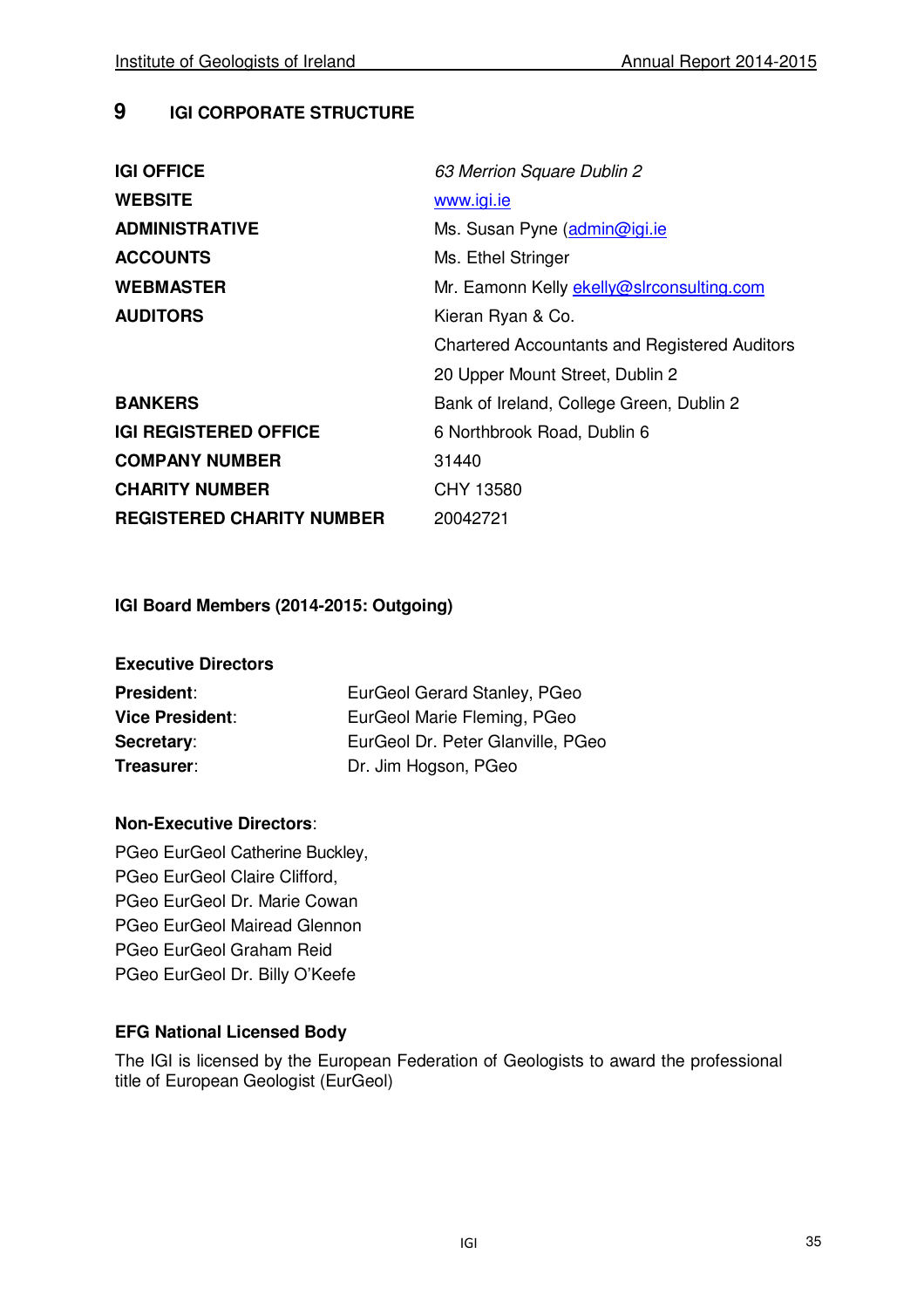## **Standing Committees (2014-2015)**

## **Ethics Committee**

EurGeol Dr. Jonathan Derham, PGeo (Chair) EurGeol Dr. John Ashton, PGeo EurGeol Dr. Matthew Parkes, PGeo

## **Disciplinary Committee**

EurGeol Dr. EibhlÌn Doyle PGeo (Chair) EurGeol Dr. Deirdre Lewis PGeo EurGeol Nick O'Neill, PGeo

## **Validation Committee**

EurGeol Morgan Burke PGeo (Chair) EurGeol Mark Conroy PGeo EurGeol David Blaney PGeo EurGeol Kevin Cullen PGeo EurGeol Sean Finlay PGeo

## **CPD Audit Committee**

EurGeol Catherine Buckley PGeo (Chair)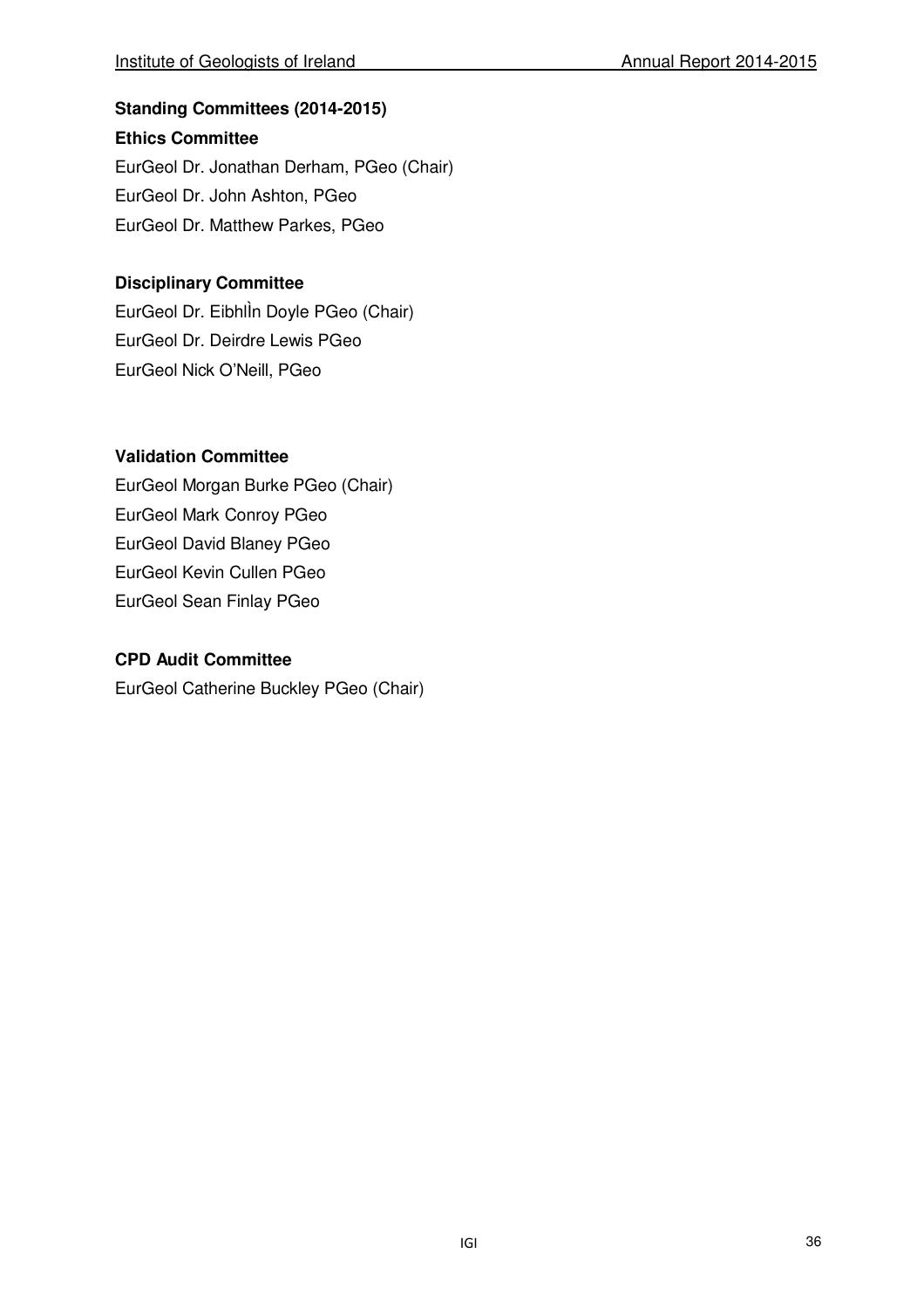#### **IGI Representation on Geoscience Bodies**

| Organisation                       | <b>IGI Representative</b>                                                 |
|------------------------------------|---------------------------------------------------------------------------|
| European Federation of Geologists  | EurGeol Catherine Buckley PGeo and EurGeol<br><b>Claire Clifford PGeo</b> |
| <b>GSI Consultative Committee</b>  | EurGeol Marie Fleming PGeo                                                |
| <b>GSNI Consultative Committee</b> | EurGeol Dr. John Kelly PGeo                                               |

## **Founding Sponsoring Bodies**

The IGI was established in 1999 with the support of the following sponsoring bodies**:** 

| The Irish Association for Economic Geology                          | www.iaeg.org       |
|---------------------------------------------------------------------|--------------------|
| The Geophysical Association of Ireland                              | www.gai.ie         |
| The International Association of Hydrogeologists (Irish Group)      | www.iahireland.org |
| The Irish Mining and Quarrying Society                              | www.imqs.ie        |
| The Geotechnical Society of the Institution of Engineers of Ireland | www.iei.ie         |
|                                                                     |                    |

#### **Affiliated Bodies**

The Geothermal Association of Ireland www.geothermalassociation.ie

#### **Bodies with Reciprocal Links and/or Co-Operation Agreements**

American Institute of Professional Geologists Australian Institute of Mining & Metallurgy (JORC Committee) Geological Society of London Geoscientists Canada Geological Society of South Africa. South African Institute of Mining & Metallurgy (SAMREC Committee) European Association of Geoscientists and Engineers

## **Bodies Recognising PGeo (or mutually recognised equivalent)**

#### **Ireland**

Exploration and Mining Division, DCMNR - required for prospecting licence work reports

Environmental Protection Agency - preferred for professional work and reports; obligatory for hydrogeological assessment of historic landfill sites

Department of Education and Skills - preferred for professional work and reports

An Bord Pleanala preferred for professional work and reports

Local Authorities - preferred for professional work and reports; obligatory for hydrogeological assessment of historic landfill sites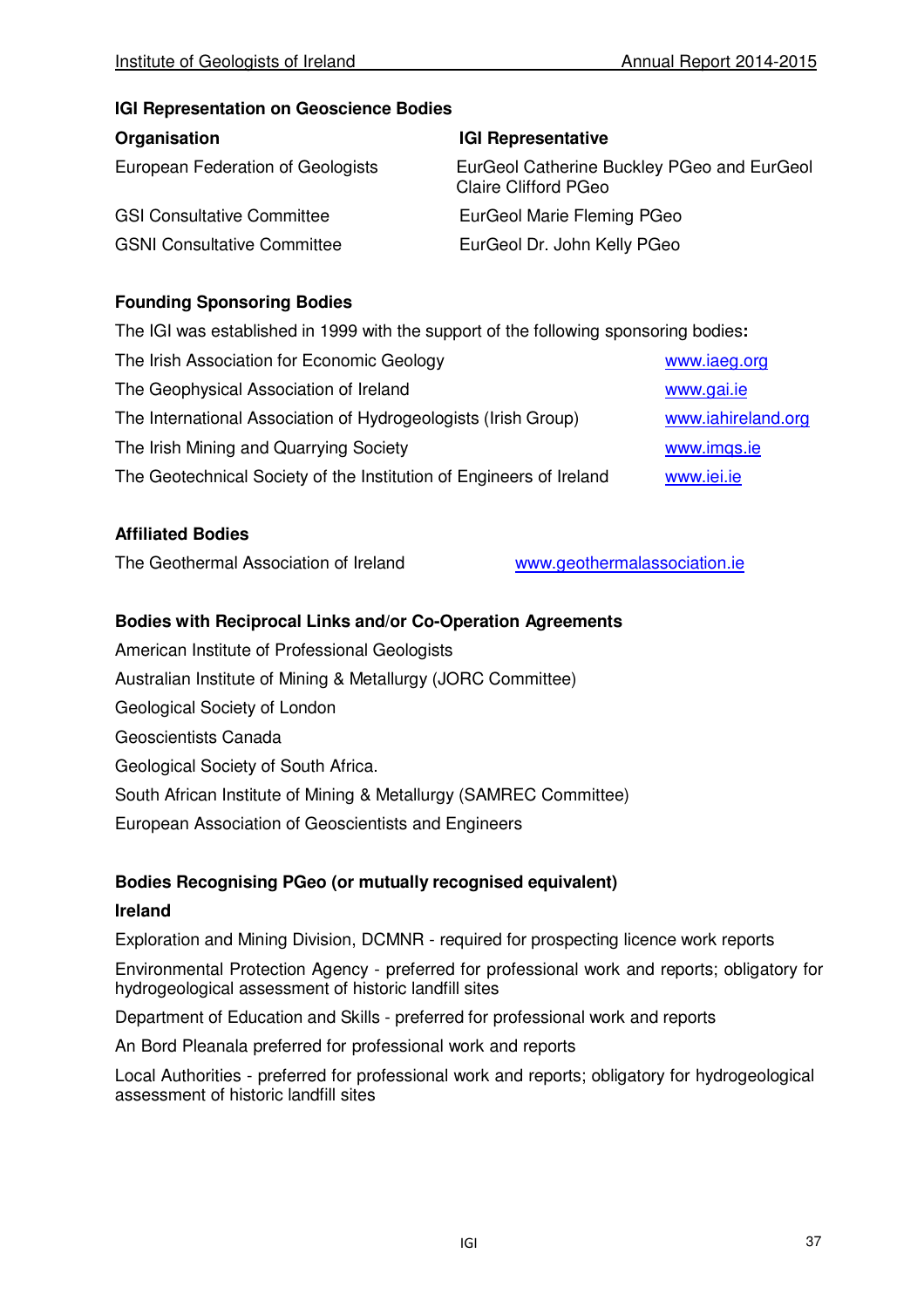## **Stock Exchanges**

Ireland, Dublin Stock Exchange UK, London Stock Exchange Australian Stock Exchange Canadian Securities Administrators South Africa, JSE Securities Exchange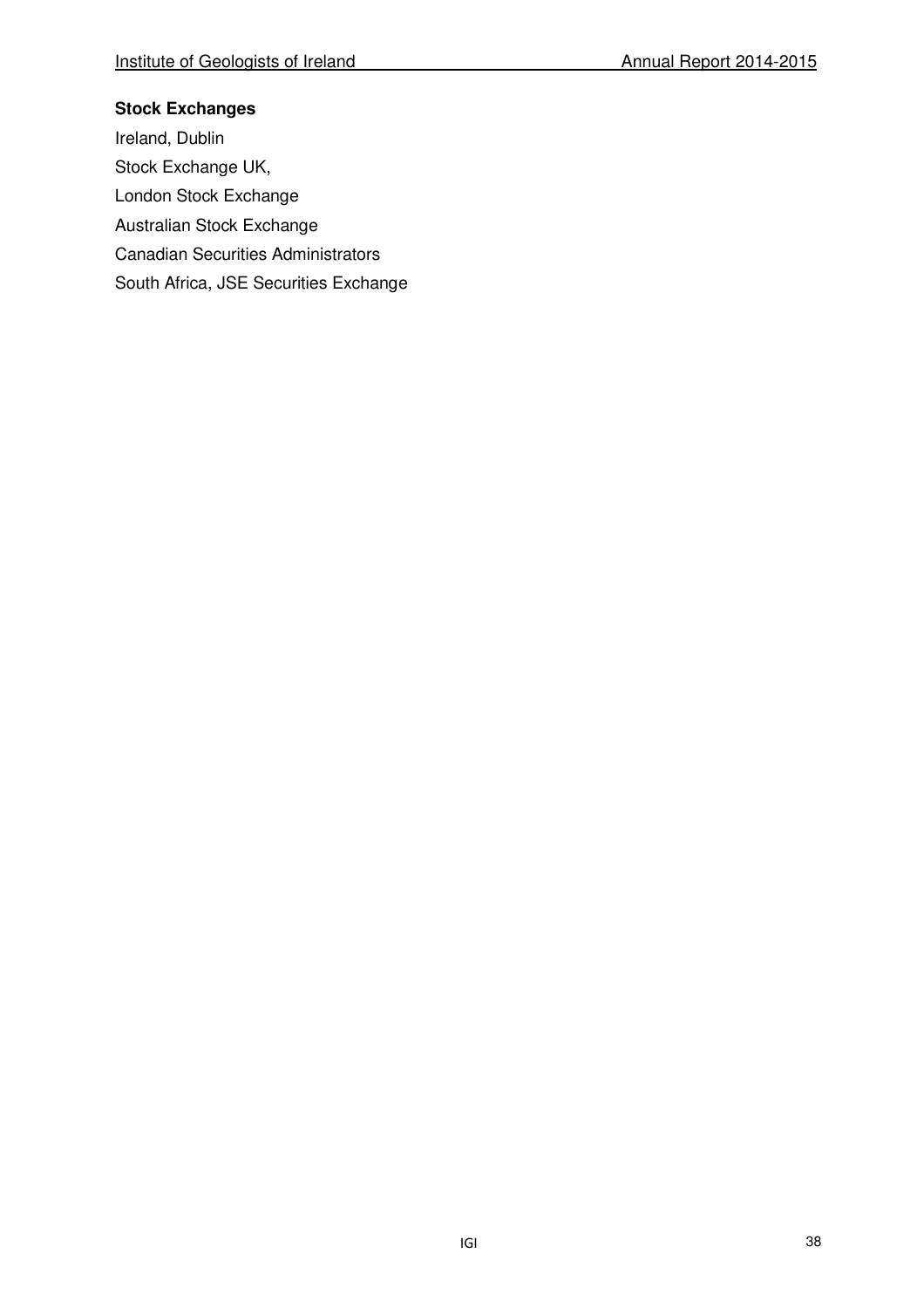**10 AUDITOR'S REPORT FOR 2013**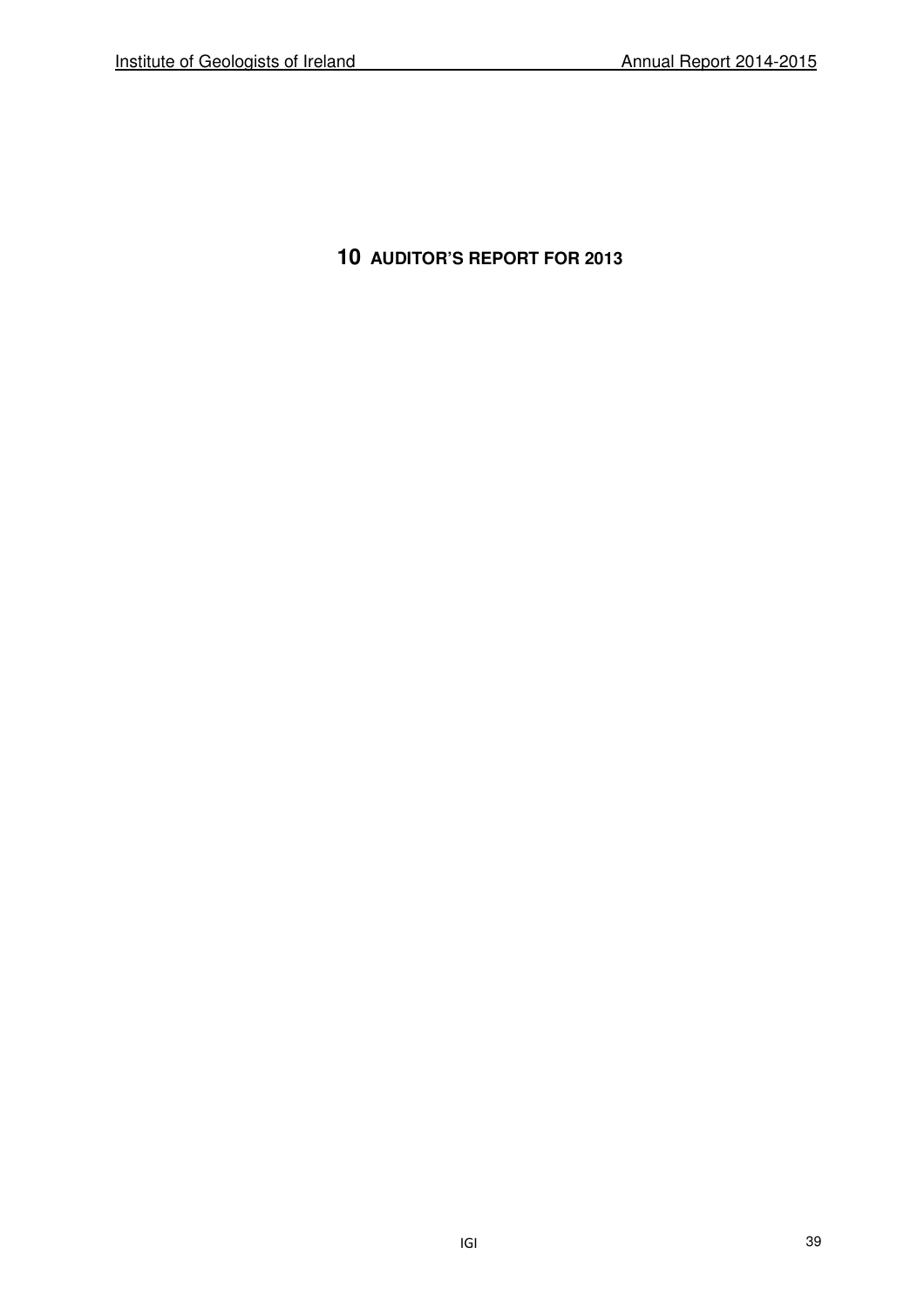**Registration number 314400**

#### **INSTITUTE OF GEOLOGISTS OF IRELAND LIMITED (A COMPANY LIMITED BY GUARANTEE AND NOT HAVING A SHARE CAPITAL)**

#### **DIRECTORS' REPORT AND FINANCIAL STATEMENTS**

**FOR THE YEAR ENDED 31 DECEMBER 2013**

**Kieran Ryan & Co. Chartered Accountants & Registered Auditors 20 Upper Mount Street Dublin 2**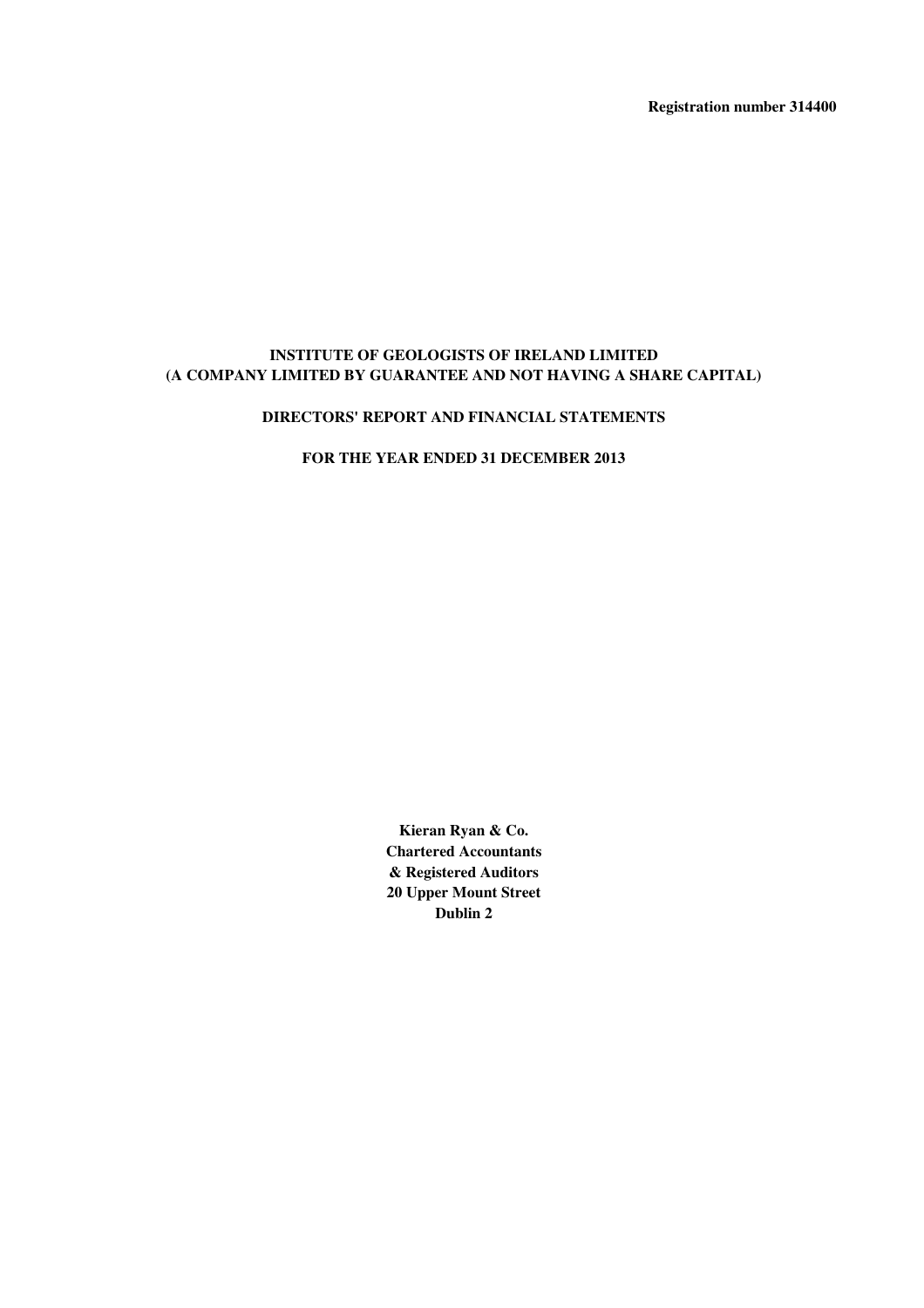#### **CONTENTS**

|                                                 | <b>PAGE</b> |
|-------------------------------------------------|-------------|
| Company Information                             | 1           |
| Directors' Report                               | 2           |
| <b>Statement of Directors' Responsibilities</b> | 3           |
| Independent Auditors' Report                    | $4 - 5$     |
| Income and Expenditure Account                  | 6           |
| <b>Balance Sheet</b>                            | 7           |
| <b>Cash Flow Statement</b>                      | 8           |
| Notes to the Financial Statements               | $9 - 11$    |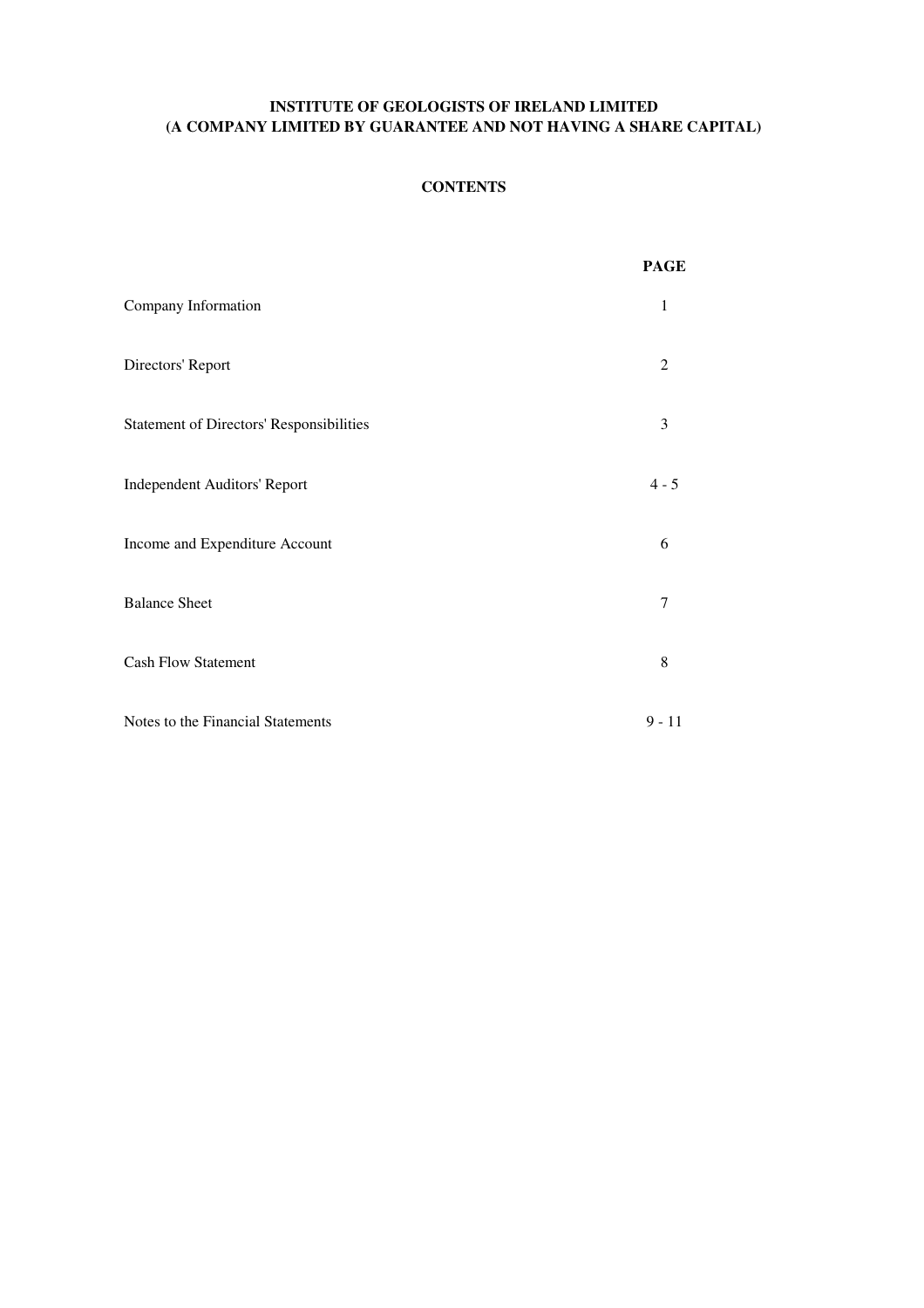#### **COMPANY INFORMATION**

| <b>Directors</b>         | <b>Gerard Stanley</b><br>Jonathan Derham<br>Paul Gordon<br>Marie Fleming<br>Deirdre Lewis<br><b>Barry Balding</b> | (Appointed 21 May 2013)<br>(Appointed 21 May 2013)<br>(Resigned 21 May 2013)<br>(Resigned 21 May 2013) |
|--------------------------|-------------------------------------------------------------------------------------------------------------------|--------------------------------------------------------------------------------------------------------|
| <b>Secretary</b>         | Jonathan Derham                                                                                                   |                                                                                                        |
| <b>Company Number</b>    | 314400                                                                                                            |                                                                                                        |
| <b>Registered Office</b> | 20 Upper Mount Street<br>Dublin 2                                                                                 |                                                                                                        |
| <b>Auditors</b>          | Kieran Ryan & Co.<br><b>Chartered Accountants</b><br>& Registered Auditors<br>20 Upper Mount Street<br>Dublin 2   |                                                                                                        |
| <b>Business Address</b>  | The Institute of Geologists of Ireland<br>63 Merrion Square<br>Dublin 2                                           |                                                                                                        |
| <b>Bankers</b>           | Bank of Ireland<br>College Green<br>Dublin 2                                                                      |                                                                                                        |
| <b>Solicitors</b>        | <b>Hayes Solicitors</b><br>Lavery House<br><b>Earlsfort Terrace</b><br>Dublin 2                                   |                                                                                                        |
| <b>Charity Number</b>    | 13580                                                                                                             |                                                                                                        |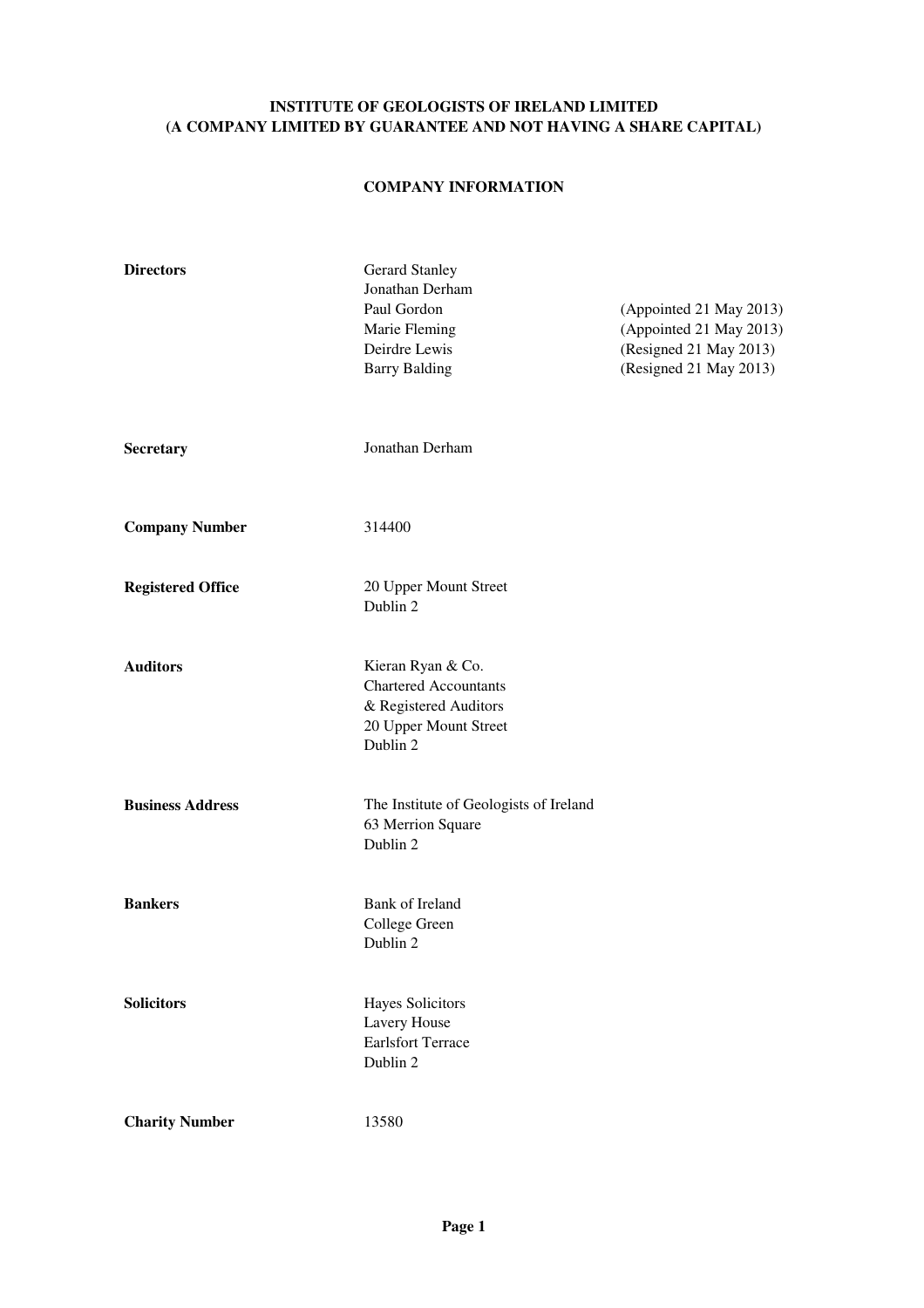#### **DIRECTORS' REPORT FOR THE YEAR ENDED 31 DECEMBER 2013**

The directors present their report and the audited financial statements for the year ended 31 December 2013.

#### **Principal Activity**

The principal activity of the company is to promote and advance the science of geology and its professional application in all disciplines and to facilitate exchange of information and ideas in relation thereto.

#### **Results and Dividends**

The (deficit)/surplus for the year amounted to  $\epsilon$ (9,437) (2012  $\epsilon$ (352)).

#### **Principal Risks and Uncertainties**

The principal risks and uncertainties facing the company is that of non payment of membership fees.

#### **Future Developments**

The directors do not envisage any substantial change to the nature of the company.

#### **Important Events since the Year End**

There have been no important events since the year end.

#### **Directors of the Company**

The directors of the company are set out under company information.

#### **Books of Account**

The directors believe they have complied with the requirements of Section 202, Companies Act, 1990, with regard to books of account by employing personnel with appropriate expertise and by providing adequate resources to the financial function. The books of account of the company are maintained at Department of Geology, University College Dublin, Dublin 2.

#### **Auditors**

The auditors, Kieran Ryan & Co., Chartered Accountants & Registered Auditors, have indicated their willingness to continue in office in accordance with the provisions of Section 160(2) of the Companies Act, 1963.

Signed on behalf of the Board :

| <b>Gerard Stanley</b> |           |
|-----------------------|-----------|
|                       |           |
|                       | Directors |
|                       |           |
| Paul Gordon           |           |
|                       |           |

Date : 21st May 2014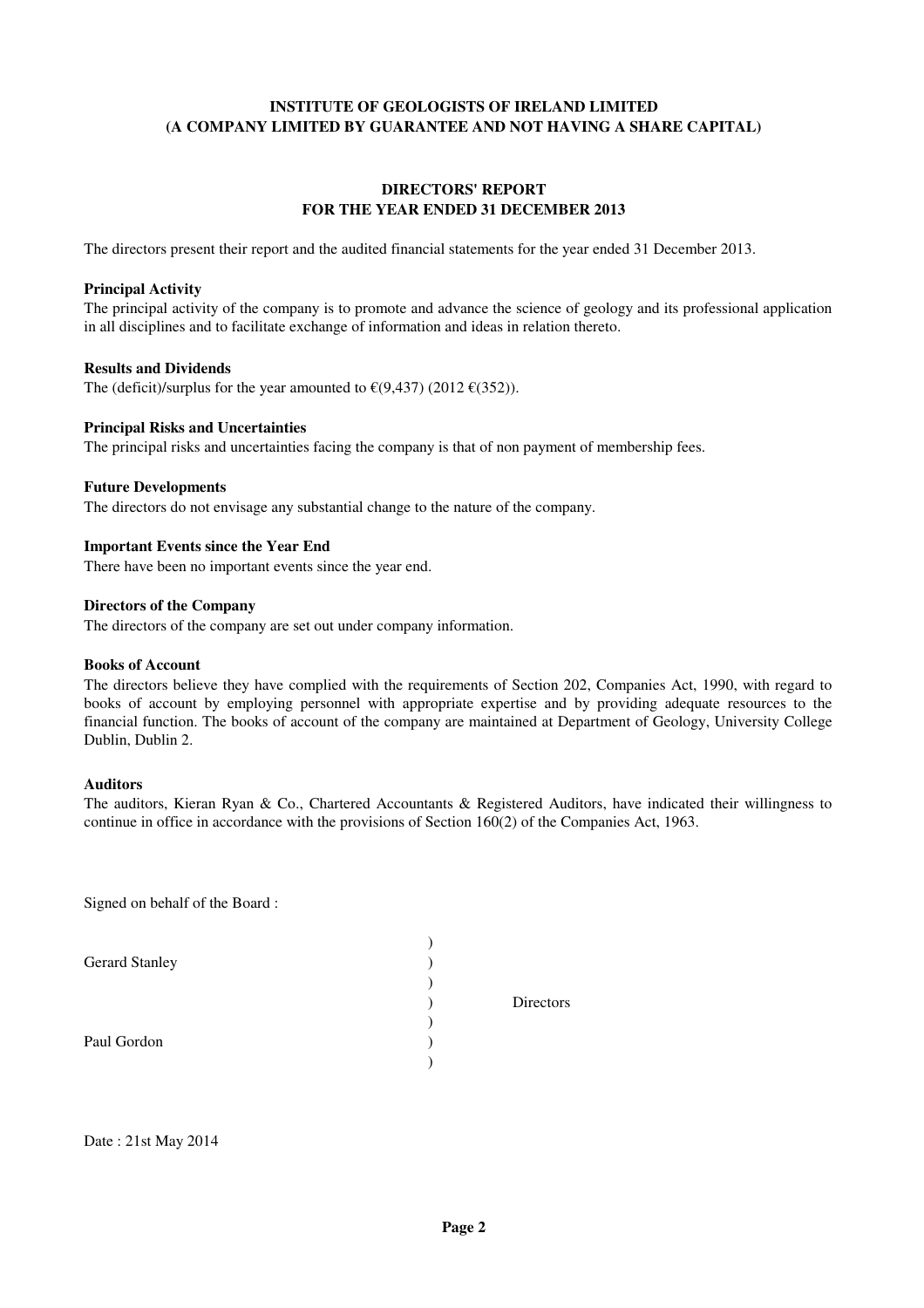#### **STATEMENT OF DIRECTORS' RESPONSIBILITIES**

The directors are responsible for preparing the Annual Report and the financial statements in accordance with applicable Irish law and Generally Accepted Accounting Practice in Ireland including the accounting standards issued by the Accounting Standards Board and published by the Auditing Practices Board in the UK and Ireland.

Irish company law requires the directors to prepare financial statements for each financial year which give a true and fair view of the state of affairs of the company and of the surplus or deficit of the company for that year.

In preparing those financial statements, the directors are required to :

- select suitable accounting policies and then apply them consistently

- make judgements and estimates that are reasonable and prudent

- prepare the financial statements on the going concern basis unless it is inappropriate to presume that the company will continue in business.

The directors confirm that they have complied with the above requirements in preparing the financial statements.

The directors are responsible for keeping proper books of account which disclose with reasonable accuracy at any time the financial position of the company and to enable them to ensure the financial statements are prepared in accordance with accounting standards generally accepted in Ireland and with Irish statute comprising the Companies Acts 1963 to 2013 and all Regulations to be construed as one with those Acts. They are responsible for ensuring that the company otherwise complies with the provisions of those Acts relating to financial statements in so far as they are applicable to the company.

They are also responsible for safeguarding the assets of the company and hence for taking reasonable steps for the prevention and detection of fraud and other irregularities.

Where financial statements are to be published on the web, the directors are responsible for the maintenance and integrity of the corporate and financial information included on the company's website.

Signed on behalf of the Board :

| Gerard Stanley |           |
|----------------|-----------|
|                |           |
|                | Directors |
|                |           |
| Paul Gordon    |           |
|                |           |
|                |           |

Date : 21st May 2014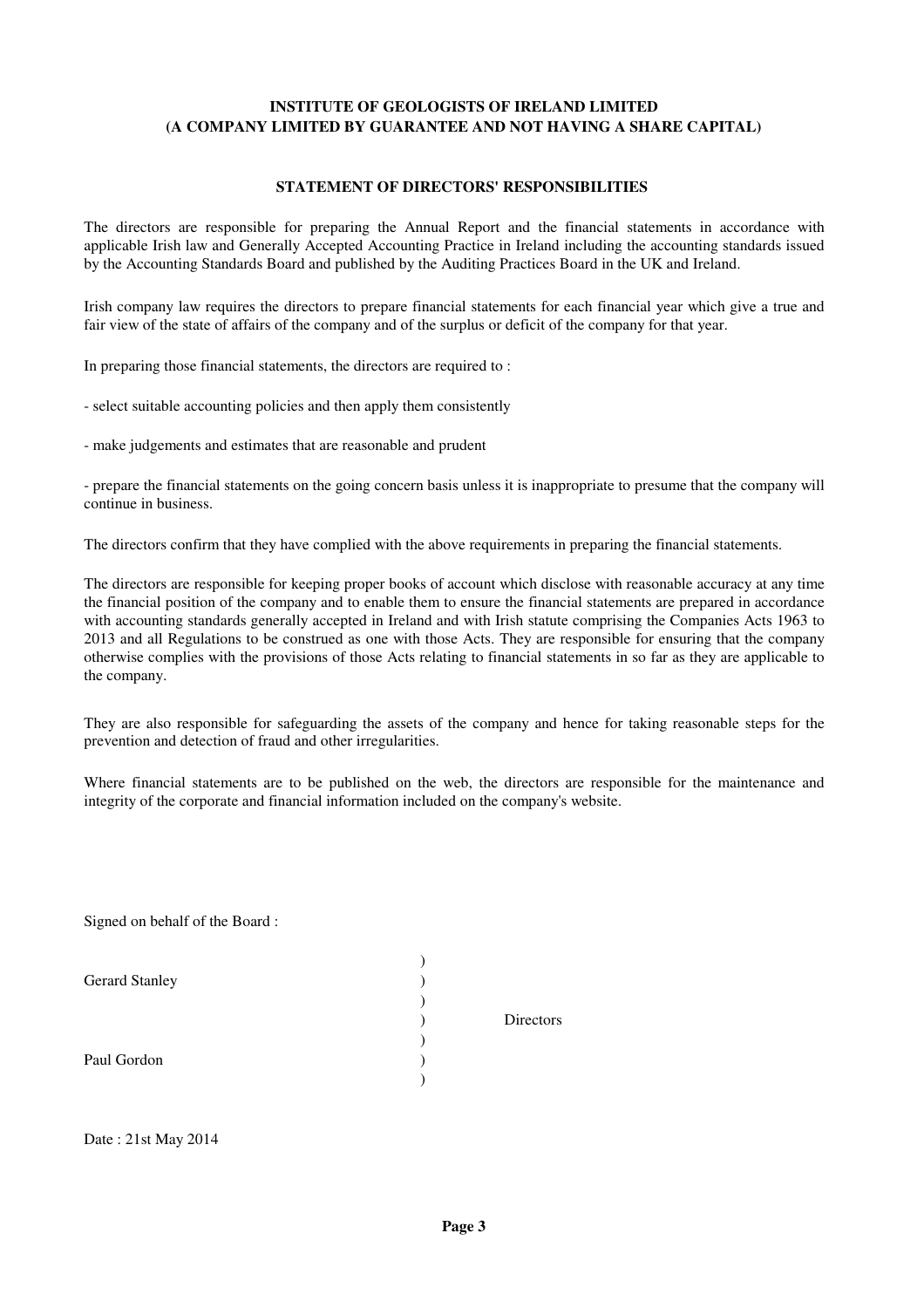#### **INDEPENDENT AUDITORS' REPORT TO THE MEMBERS OF INSTITUTE OF GEOLOGISTS OF IRELAND LIMITED**

We have audited the financial statements of Institute of Geologists of Ireland Limited for the year ended 31 December 2013 which comprise the income and expenditure account, the balance sheet, the cash flow statement and the related notes. The financial reporting framework that has been applied in their preparation is Irish law and accounting standards issued by the Financial Reporting Council and promulgated by the Institute of Chartered Accountants in Ireland (Generally Accepted Accounting Practice in Ireland).

This report is made solely to the company's members, as a body, in accordance with Section 193 of the Companies Act, 1990. Our audit work has been undertaken so that we might state to the company's members those matters we are required to state to them in an auditors' report and for no other purpose. To the fullest extent permitted by law, we do not accept or assume responsibility to anyone other than the company and the company's members as a body, for our audit work, for this report, or for the opinions we have formed.

#### **Respective responsibilities of directors and auditors**

As explained more fully in the Statement of Directors' Responsibilities, set out on page 3, the directors are responsible for the preparation of the financial statements giving a true and fair view. Our responsibility is to audit and express an opinion on the financial statements in accordance with Irish law and International Standards on Auditing (UK and Ireland). Those standards require us to comply with the Auditing Practices Board's Ethical Standards for Auditors.

We report to you our opinion as to whether the financial statements give a true and fair view in accordance with Generally Accepted Accounting Practice in Ireland and are properly prepared in accordance with the Companies Acts 1963 to 2013. We also report to you whether in our opinion: proper books of account have been kept by the company; and whether the information given in the Directors' Report is consistent with the financial statements. In addition, we state whether we have obtained all the information and explanations necessary for the purposes of our audit and whether the company's balance sheet and its income and expenditure account are in agreement with the books of account.

#### **Scope of the audit of the financial statements**

An audit involves obtaining evidence about the amounts and disclosures in the financial statements sufficient to give reasonable assurance that the financial statements are free from material misstatement, whether caused by fraud or error. This includes an assessment of: whether the accounting policies are appropriate to the company's circumstances and have been consistently applied and adequately disclosed; the reasonableness of significant accounting estimates made by the directors; and the overall presentation of the financial statements. In addition, we read all the financial and non-financial information in the Directors' Report to identify material inconsistencies with the audited financial statements and to identify any information that is apparently materially incorrect based on, or materially inconsistent with, the knowledge acquired by us in the course of performing the audit. If we become aware of any apparent material misstatements or inconsistencies we consider the implications for our report.

#### **Opinion on financial statements**

In our opinion, the financial statements:

- give a true and fair view in accordance with Generally Accepted Accounting Practice in Ireland of the state of the company's affairs as at 31 December 2013 and of its profit(loss) for the year then ended; and

- have been properly prepared in accordance with the requirements of the Companies Acts 1963 to 2013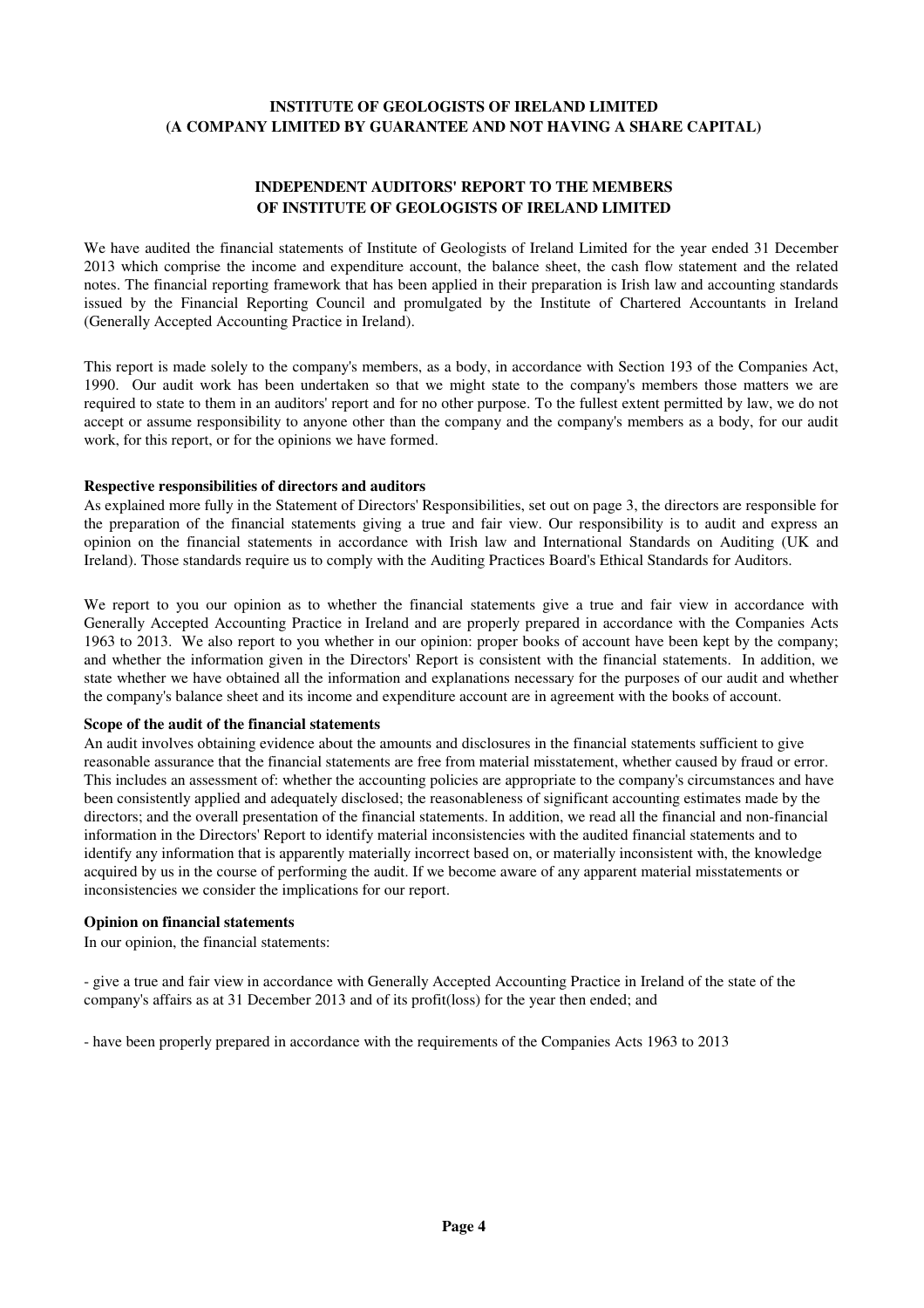#### **INDEPENDENT AUDITORS' REPORT TO THE MEMBERS OF INSTITUTE OF GEOLOGISTS OF IRELAND LIMITED (CONTINUED)**

#### **Matters on which we are required to report by the Companies Acts 1963 to 2013**

We have obtained all the information and explanations which we consider necessary for the purposes of our audit.

In our opinion, proper books of account have been kept by the company.

The financial statements are in agreement with the books of account.

In our opinion, the information given in the Directors' Report is consistent with the financial statements.

The net assets of the company, as stated in the balance sheet, are more than half of the amount of its called up share capital and, in our opinion, on that basis there did exist at 31 December 2013 a financial situation which under Section 40 (1) of the Companies (Amendment) Act, 1983, would require the convening of an extraordinary general meeting of the company.

#### **Matters on which we are required to report by exception**

We have nothing to report in respect of the provisions in the Companies Acts 1963 to 2013 which require us to report to you if, in our opinion the disclosures of directors remuneration and transactions specified by law are not made.

Alice Barnes for and on behalf of Kieran Ryan & Co. Chartered Accountants & Registered Auditors 20 Upper Mount Street Dublin 2

Date : 21st May 2014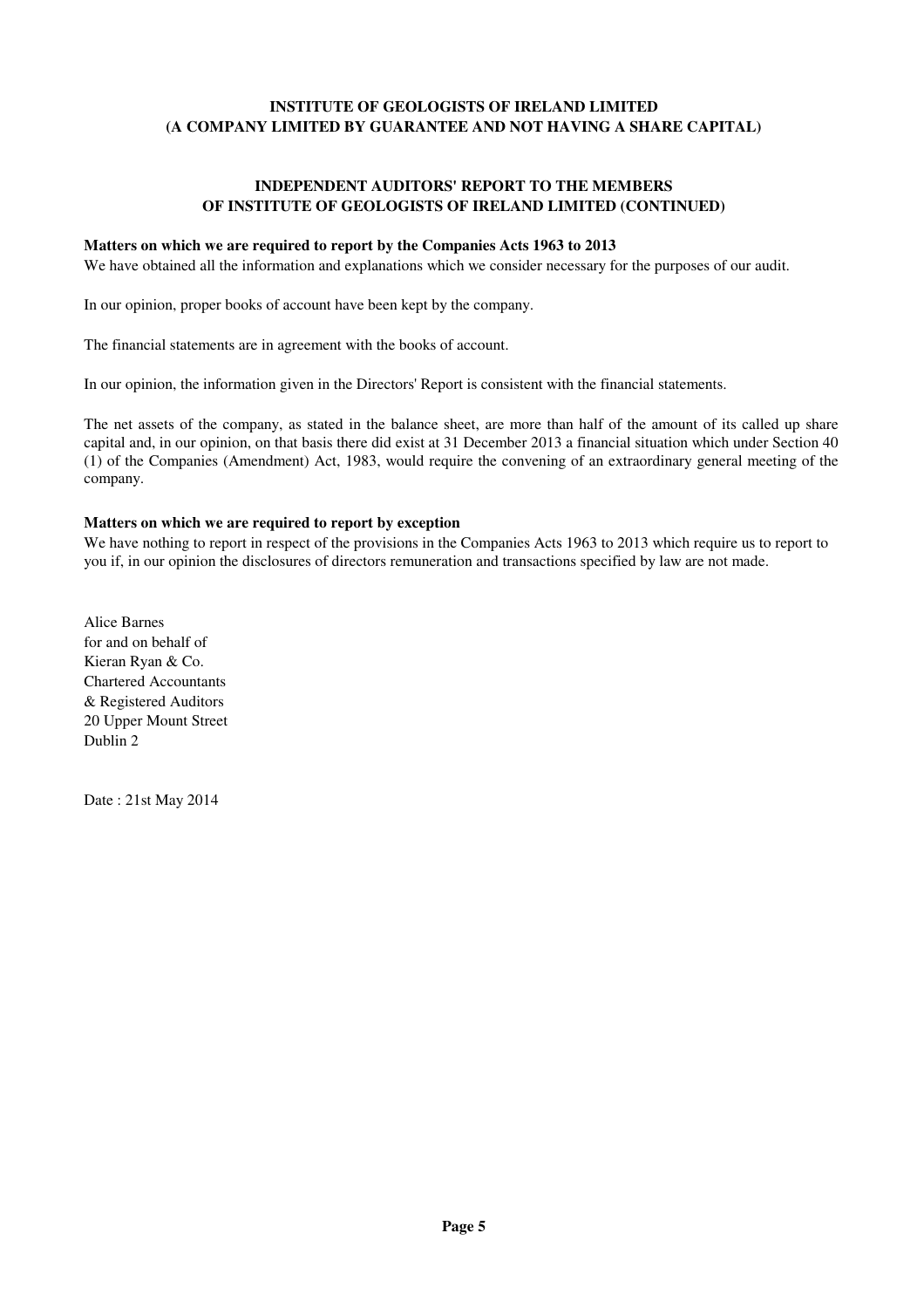#### **INCOME AND EXPENDITURE ACCOUNT FOR THE YEAR ENDED 31 DECEMBER 2013**

#### **Continuing operations**

|                                                |                         | 2013      | 2012      |
|------------------------------------------------|-------------------------|-----------|-----------|
|                                                | <b>Notes</b>            | €         | €         |
| <b>Income</b>                                  | $\overline{2}$          | 40,831    | 32,378    |
| <b>Expenses</b>                                |                         | (50, 430) | (33, 411) |
| (Deficit)/surplus of income over expenditure 3 |                         | (9, 599)  | (1,033)   |
| Other interest receivable and                  |                         |           |           |
| similar income                                 | $\overline{\mathbf{4}}$ | 162       | 681       |
| Retained (deficit)/surplus for the year        |                         | (9, 437)  | (352)     |
| Retained surplus brought forward               |                         | 52,614    | 52,966    |
| Retained surplus carried forward               |                         | 43,177    | 52,614    |

A separate statement of Total Recognised Gains and Losses is not required, as there are no gains or losses other than those reflected in the Income and Expenditure Account.

The financial statements were approved by the Board on 21st May 2014 and signed on its behalf by :

Gerard Stanley Paul Gordon Director Director Director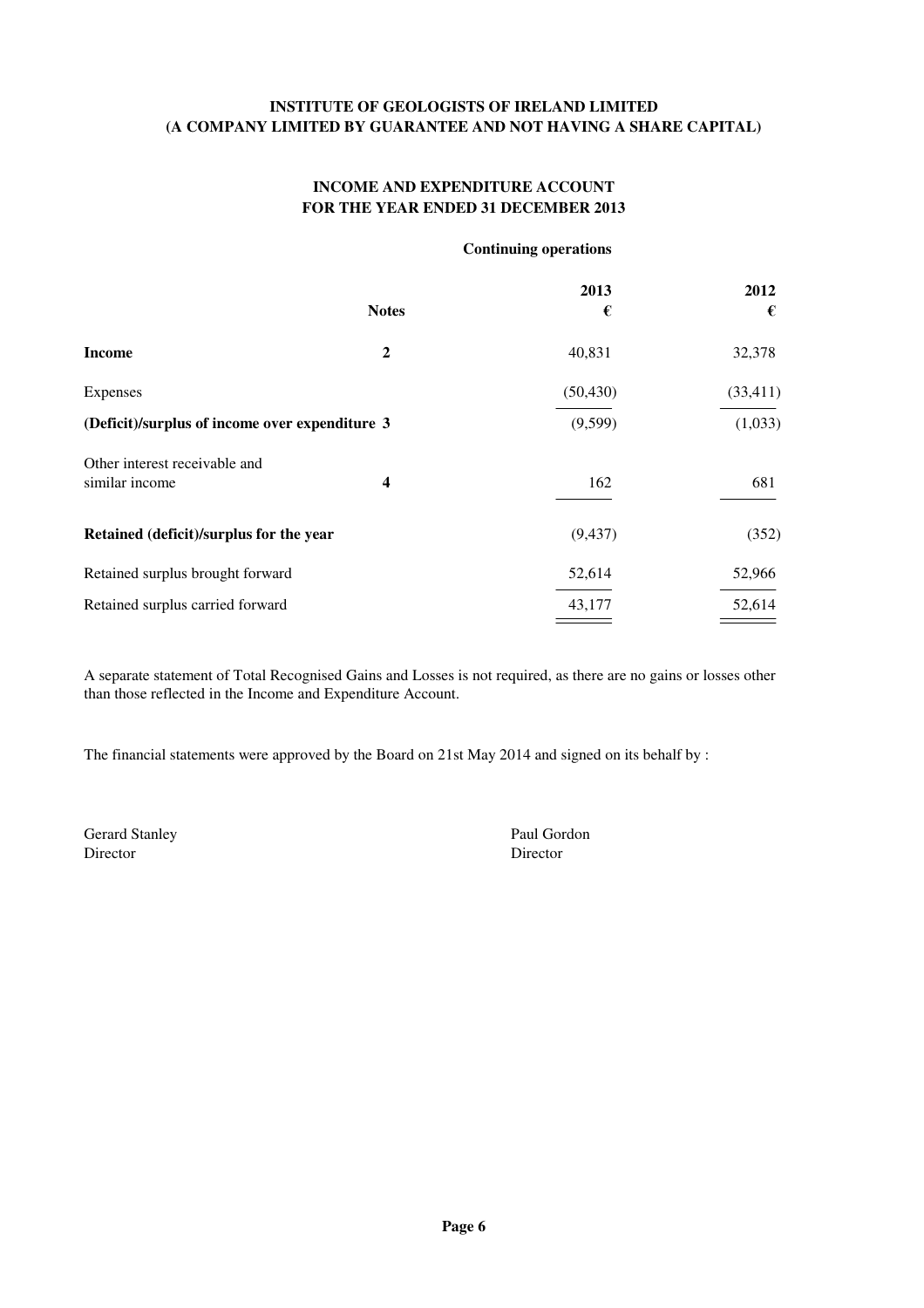#### **BALANCE SHEET AS AT 31 DECEMBER 2013**

|                                   |                | 2013      | 2013   | 2012    | 2012   |
|-----------------------------------|----------------|-----------|--------|---------|--------|
|                                   | <b>Notes</b>   | €         | €      | €       | €      |
| <b>Fixed Assets</b>               |                |           |        |         |        |
| Tangible assets                   | 5              |           | 225    |         | 609    |
| <b>Current Assets</b>             |                |           |        |         |        |
| Debtors                           | 6              | 4,316     |        | 1,297   |        |
| Cash at bank and in hand          |                | 49,501    |        | 60,007  |        |
|                                   |                | 53,817    |        | 61,304  |        |
| <b>Creditors: amounts falling</b> |                |           |        |         |        |
| due within one year               | $\overline{7}$ | (10, 865) |        | (9,299) |        |
| <b>Net Current Assets</b>         |                |           | 42,952 |         | 52,005 |
| <b>Total Assets less Current</b>  |                |           |        |         |        |
| <b>Liabilities</b>                |                |           | 43,177 |         | 52,614 |
|                                   |                |           |        |         |        |
| <b>Represented by:</b>            |                |           |        |         |        |
| Income and expenditure account    |                |           | 43,177 |         | 52,614 |
| <b>Members' Funds</b>             | 8              |           | 43,177 |         | 52,614 |
|                                   |                |           |        |         |        |

The financial statements were approved by the Board on 21st May 2014 and signed on its behalf by :

Gerard Stanley Paul Gordon Director Director Director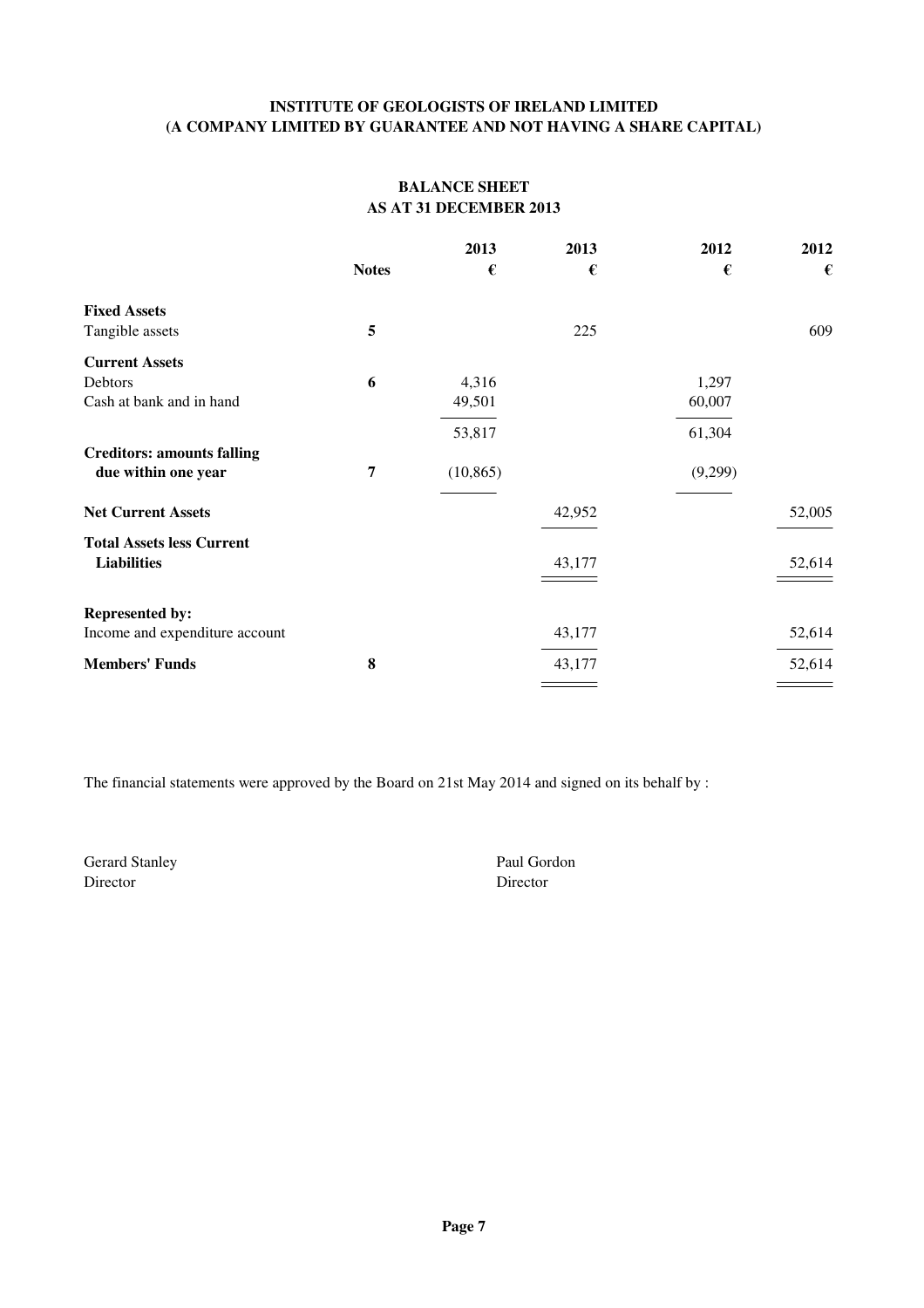#### **CASH FLOW STATEMENT FOR THE YEAR ENDED 31 DECEMBER 2013**

|                                                         |              | 2013      | 2012    |
|---------------------------------------------------------|--------------|-----------|---------|
|                                                         | <b>Notes</b> | €         | €       |
| <b>Reconciliation of Operating surplus to Net</b>       |              |           |         |
| <b>Cash Outflow from Operating Activities</b>           |              |           |         |
| Operating (deficit)/surplus                             |              | (9,599)   | (1,033) |
| Depreciation                                            |              | 384       | 384     |
| (Increase) in debtors                                   |              | (3,019)   | 431     |
| (Decrease) in creditors                                 |              | (4,262)   | 6,105   |
| Net cash inflow/(outflow) from operating activities     |              | (16, 496) | 5,887   |
| <b>Cash Flow Statement</b>                              |              |           |         |
| Net cash inflow/(outflow) from operating activities     |              | (16, 496) | 5,887   |
| Returns on investments and servicing of finance         | 9            | 162       | 681     |
| Increase in cash in the year                            |              | (16, 334) | 6,568   |
|                                                         |              |           |         |
| Reconciliation of Net Cash Flow to Movement in Net Debt | 10           |           |         |
| Increase in cash in the year                            |              | (16, 334) | 6,568   |
| Net funds at 1 January 2013                             |              | 60,007    | 53,439  |
| Net funds at 31 December 2013                           |              | 43,673    | 60,007  |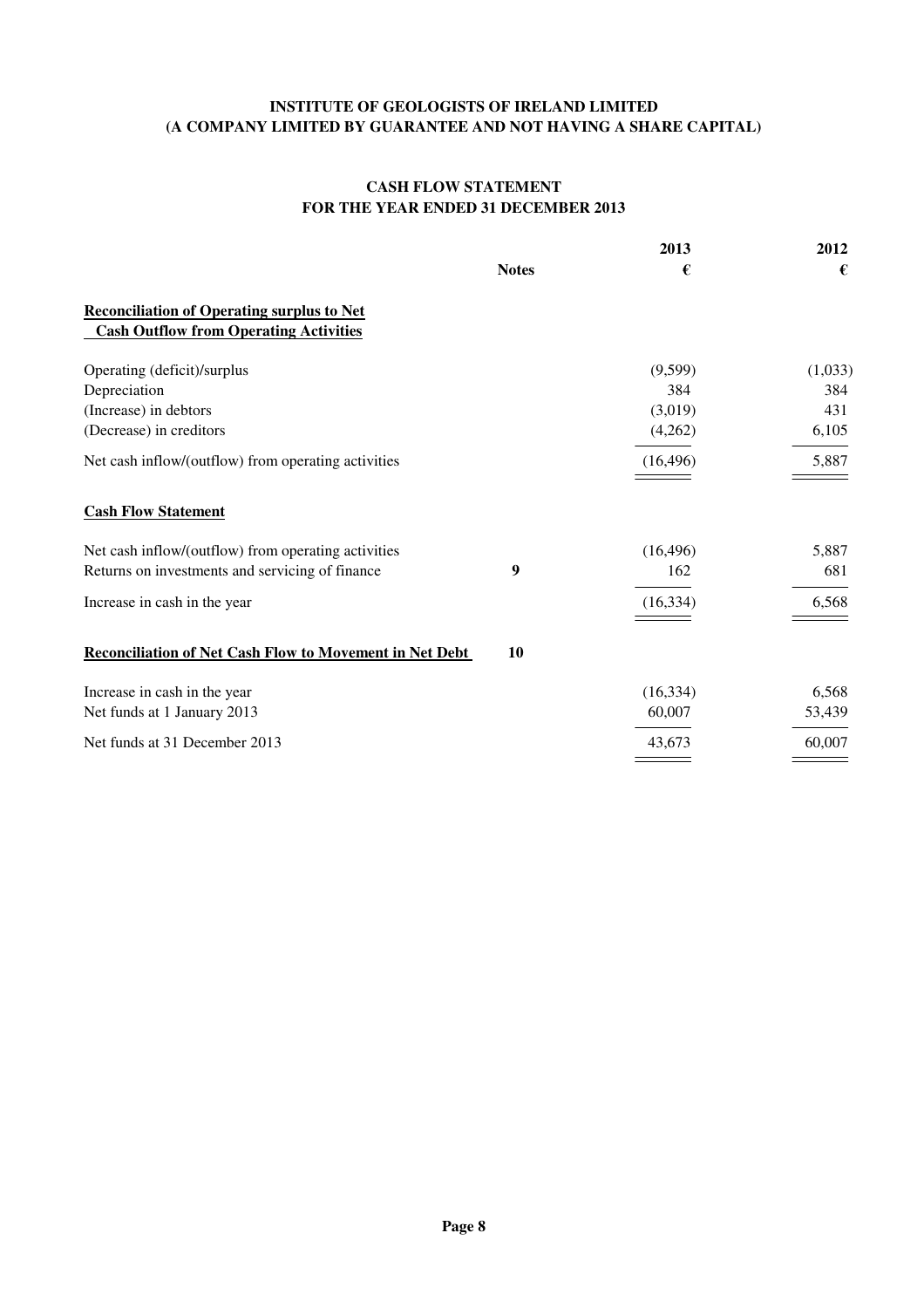#### **NOTES TO THE FINANCIAL STATEMENTS FOR THE YEAR ENDED 31 DECEMBER 2013**

#### **1. Statement of Accounting Policies**

The following accounting policies have been applied consistently in dealing with items which are considered material in relation to the company's financial statements.

#### **1.1. Accounting convention**

The audited financial statements have been prepared in accordance with accounting standards generally accepted in Ireland and Irish statute comprising the Companies Acts 1963 to 2013. Accounting Standards generally accepted in Ireland in preparing financial statements giving a true and fair view are those issued by the Accounting Standards Board and published by the Auditing Practices Board in the UK and Ireland.

The audited financial statements are prepared under the historical cost convention .

#### **1.2. Income**

Income represents membership subscriptions, course fees and other income for the year.

#### **1.3. Tangible fixed assets and depreciation**

#### **Depreciation**

Depreciation is provided on all tangible fixed assets, at rates calculated to write off the cost less residual value, of each asset systematically over its expected useful life, as follows:

Computer equipment - 33.33% Straight-line

#### **2. Income**

The total income of the company for the year has been derived from its principal activity wholly undertaken in Ireland.

| 3. | (Deficit)/surplus of Income over Expenditure                               | 2013<br>€ | 2012<br>€ |
|----|----------------------------------------------------------------------------|-----------|-----------|
|    | The (deficit)/surplus of income over expenditure is stated after charging: |           |           |
|    | Depreciation and other amounts written off tangible assets                 | 384       | 384       |
|    | Operating lease rentals                                                    |           |           |
|    | - Land and buildings                                                       | 1,600     |           |
|    | Auditors' remuneration                                                     | 2,460     | 2,500     |
|    |                                                                            |           |           |
| 4. | <b>Interest Receivable and Similar Income</b>                              | 2013      | 2012      |
|    |                                                                            | €         | €         |
|    | <b>Bank</b> interest                                                       | 162       | 681       |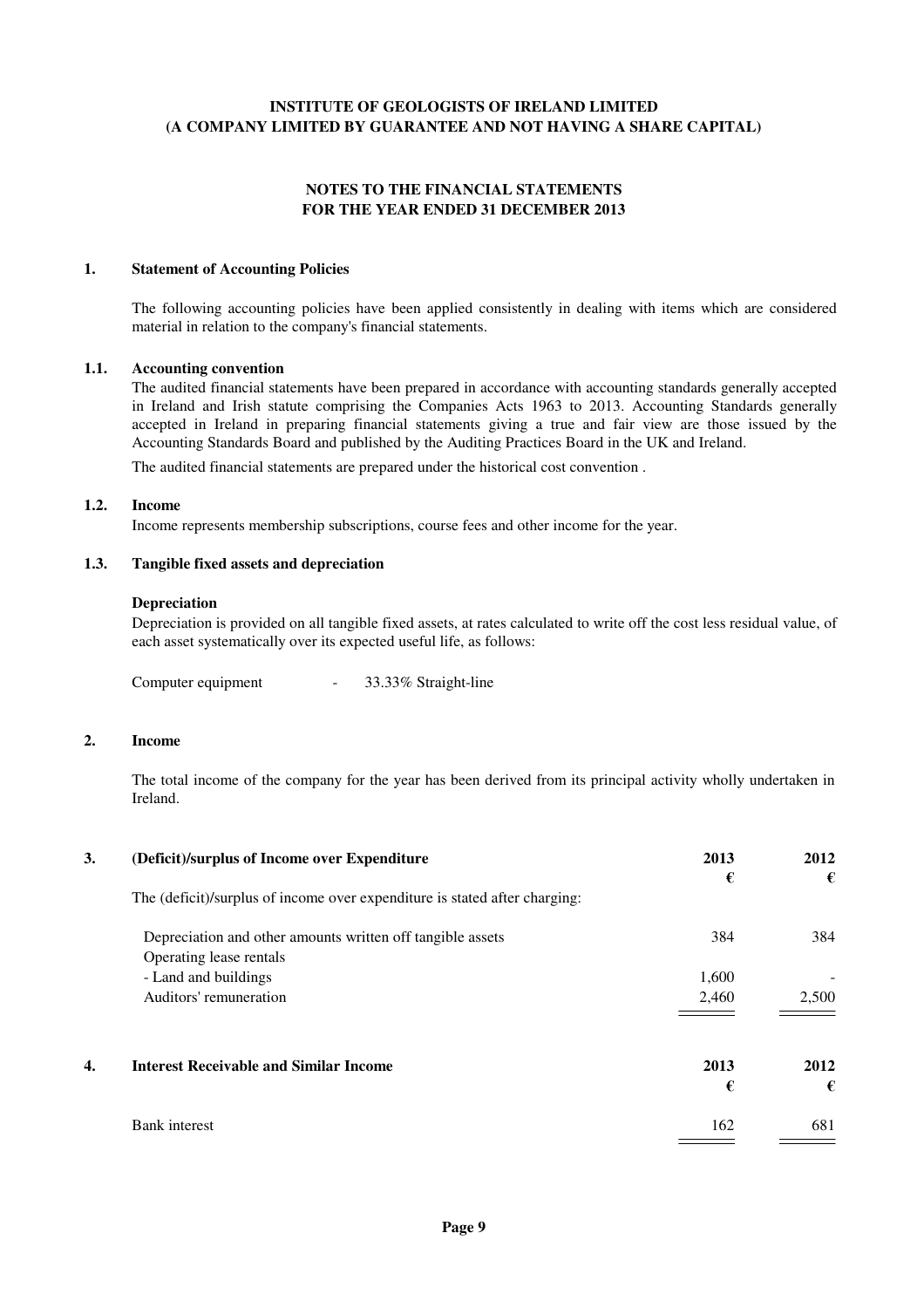#### **NOTES TO THE FINANCIAL STATEMENTS FOR THE YEAR ENDED 31 DECEMBER 2013**

.................... continued

#### **5. Tangible Fixed Assets**

| Computer<br>equipment | <b>Total</b> |
|-----------------------|--------------|
|                       | €            |
| 1,153                 | 1,153        |
| 1,153                 | 1,153        |
|                       |              |
| 544                   | 544          |
| 384                   | 384          |
| 928                   | 928          |
|                       |              |
| 225                   | 225          |
| 609                   | 609          |
|                       | €            |

| 6. | <b>Debtors</b> | 2013  | 2012  |
|----|----------------|-------|-------|
|    |                | €     | €     |
|    | Trade debtors  | 3,656 | 327   |
|    | Prepayments    | 660   | 970   |
|    |                | 4,316 | 1,297 |

| 7. | <b>Creditors: amounts falling due</b><br>within one year | 2013<br>€ | 2012<br>€ |
|----|----------------------------------------------------------|-----------|-----------|
|    | Bank overdraft                                           | 5,828     |           |
|    | Trade creditors                                          |           | 4,579     |
|    | Accruals and deferred income                             | 5,037     | 4,720     |
|    |                                                          | 10,865    | 9,299     |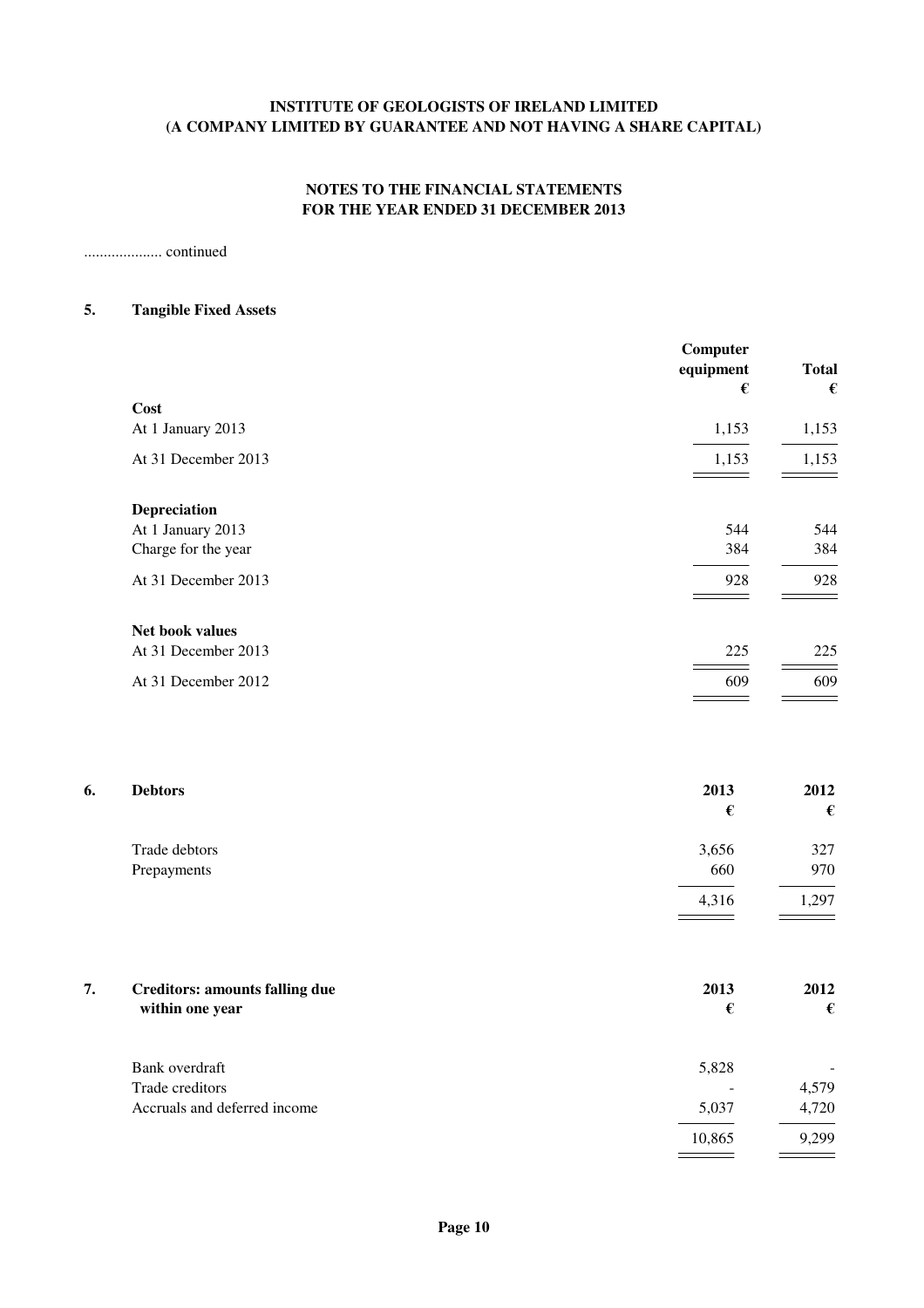#### **NOTES TO THE FINANCIAL STATEMENTS FOR THE YEAR ENDED 31 DECEMBER 2013**

.................... continued

| 8.  | <b>Reconciliation of Movements in Members' Funds</b>                 |                         | 2013<br>€            | 2012<br>€                      |
|-----|----------------------------------------------------------------------|-------------------------|----------------------|--------------------------------|
|     | (Deficit)/surplus for the year<br>Opening members' funds             |                         | (9, 437)<br>52,614   | (352)<br>52,966                |
|     | Closing members' funds                                               |                         | 43,177               | 52,614                         |
| 9.  | <b>Gross Cash Flows</b>                                              |                         |                      |                                |
|     |                                                                      |                         | 2013<br>€            | 2012<br>€                      |
|     | Returns on investments and servicing of finance<br>Interest received |                         | 162                  | 681                            |
| 10. | <b>Analysis of Changes in Net funds</b>                              | Opening<br>balance<br>€ | Cash<br>flows<br>€   | <b>Closing</b><br>balance<br>€ |
|     | Cash at bank and in hand<br>Overdrafts                               | 60,007                  | (10, 506)<br>(5,828) | 49,501<br>(5,828)              |
|     |                                                                      | 60,007                  | (16, 334)            | 43,673                         |
|     | Net funds                                                            | 60,007                  | (16, 334)            | 43,673                         |

#### **11. Ultimate Controlling Party**

The ultimate controlling parties of the company are the members of the organisation.

#### **12. Company Limited by Guarantee**

Every member of the company undertakes to contribute to the assets of the company, in the event of the same being wound up while he is a member or within one year after he ceases being a member, for a payment of the debt and liabilities of the company contracted before he ceases to be a member, and of the costs, charges and expenses of winding up, and for the adjustment of the rights of the contributories among themselves, such amount as may be required not exceeding  $£1.27$ .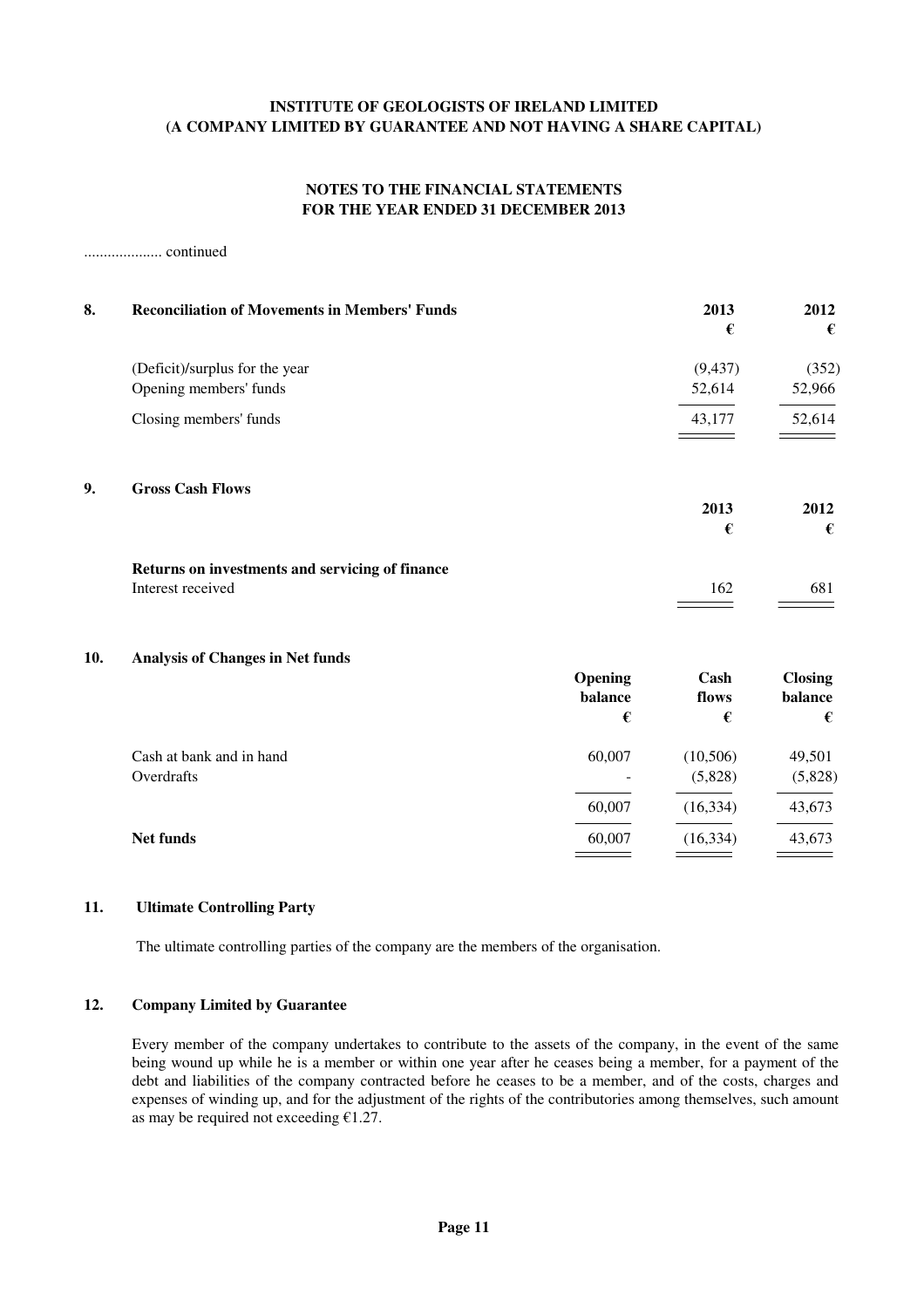**THE FOLLOWING PAGES DO NOT FORM PART OF THE STATUTORY FINANCIAL STATEMENTS**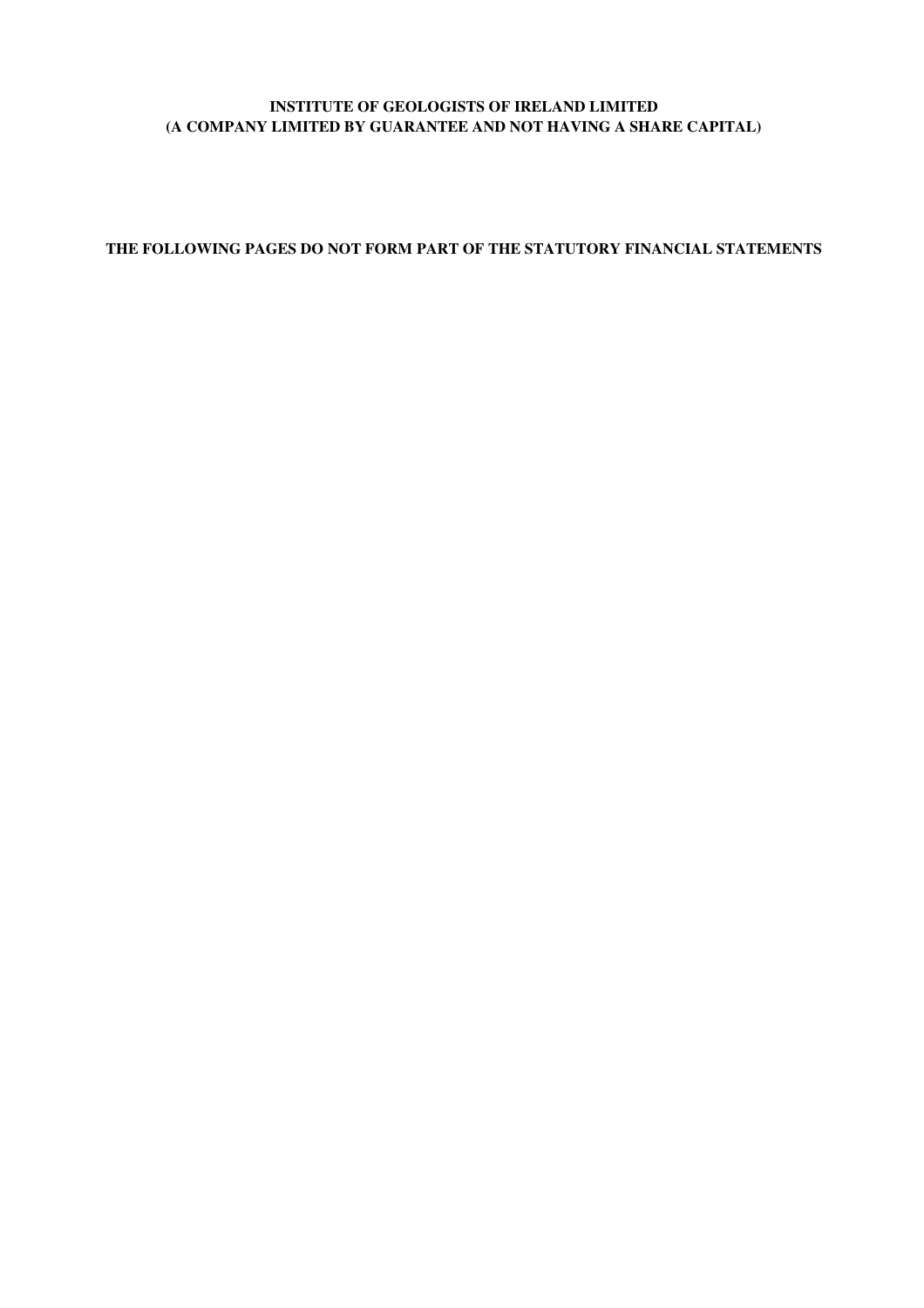#### **DETAILED TRADING PROFIT AND LOSS ACCOUNT FOR THE YEAR ENDED 31 DECEMBER 2013**

|                                    | 2013   | 2013      | 2012   | 2012      |
|------------------------------------|--------|-----------|--------|-----------|
|                                    | €      | €         | €      | €         |
| <b>Income</b>                      |        | 40,831    |        | 32,378    |
| <b>Expenses</b>                    | 50,430 |           | 33,411 |           |
|                                    |        | (50, 430) |        | (33, 411) |
| Surplus of income over expenditure |        | (9, 599)  |        | (1,033)   |
| Other income and expenses          |        |           |        |           |
| <b>Interest receivable</b>         |        |           |        |           |
| Bank deposit interest              | 162    |           | 681    |           |
|                                    |        | 162       |        | 681       |
| (Deficit)/surplus for the year     |        | (9, 437)  |        | (352)     |
|                                    |        |           |        |           |